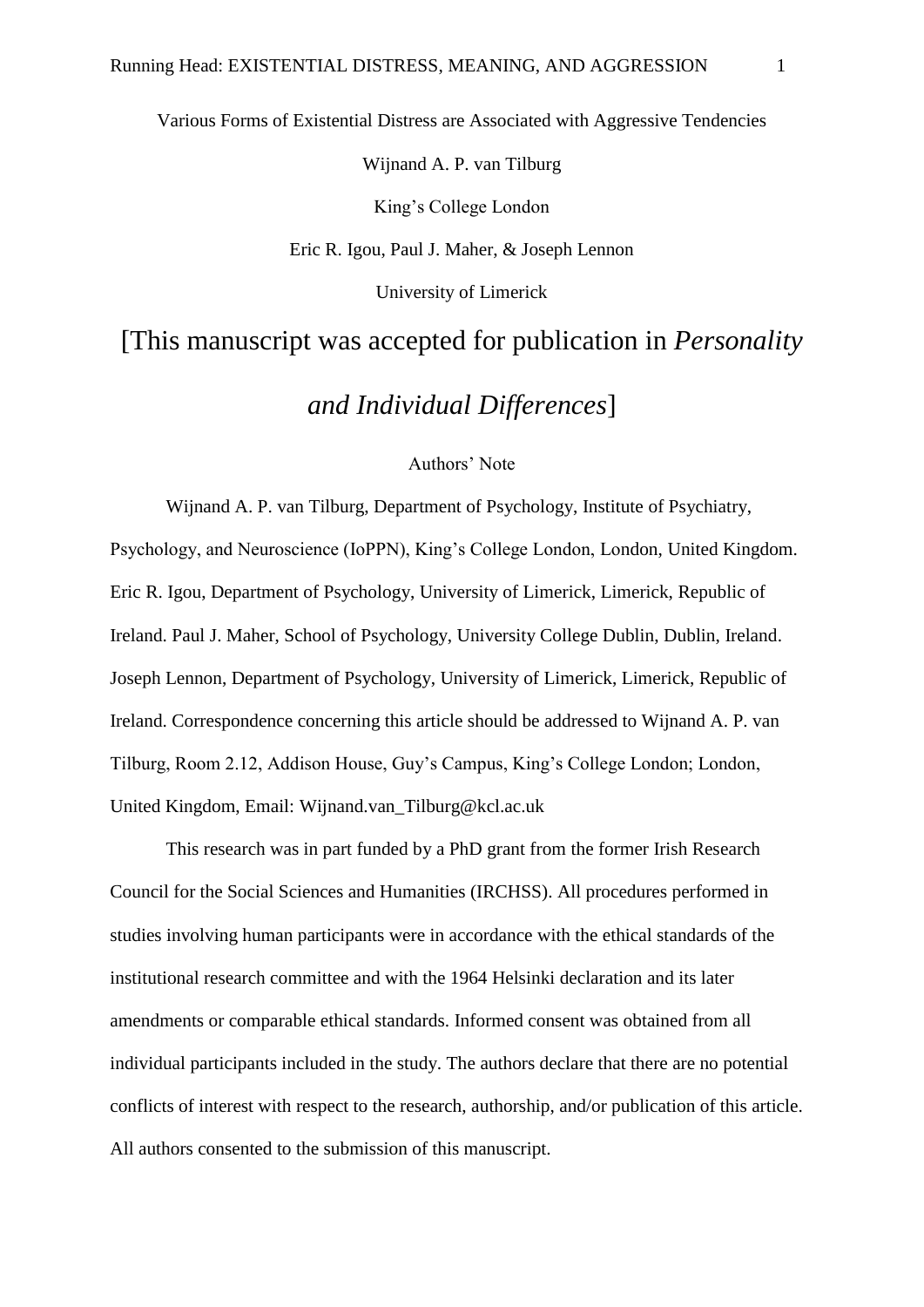#### Abstract

We propose that aggressive tendencies are more (vs. less) pronounced among people who frequently (vs. less frequently) experience challenges to their perceived meaning in life. We tested this for three different forms of existential distress: loneliness, boredom, and disillusionment. The results of Study 1 confirm that loneliness is associated with aggressive tendencies and that this positive association can be partly attributed to the search for meaning that comes with loneliness. The results of Study 2 indicate that meaning search plays a similar role in the relationship between boredom proneness and aggressive tendencies. Finally, the results of Study 3 indicate that the more often people feel disillusioned, the more pronounced their aggressive tendencies are, and this association is again partly attributable to meaning search. These findings suggest that aggressive tendencies have roots in existential distress and in the motivation to find meaning in life.

*Keywords:* aggression, loneliness, boredom, disillusionment, meaning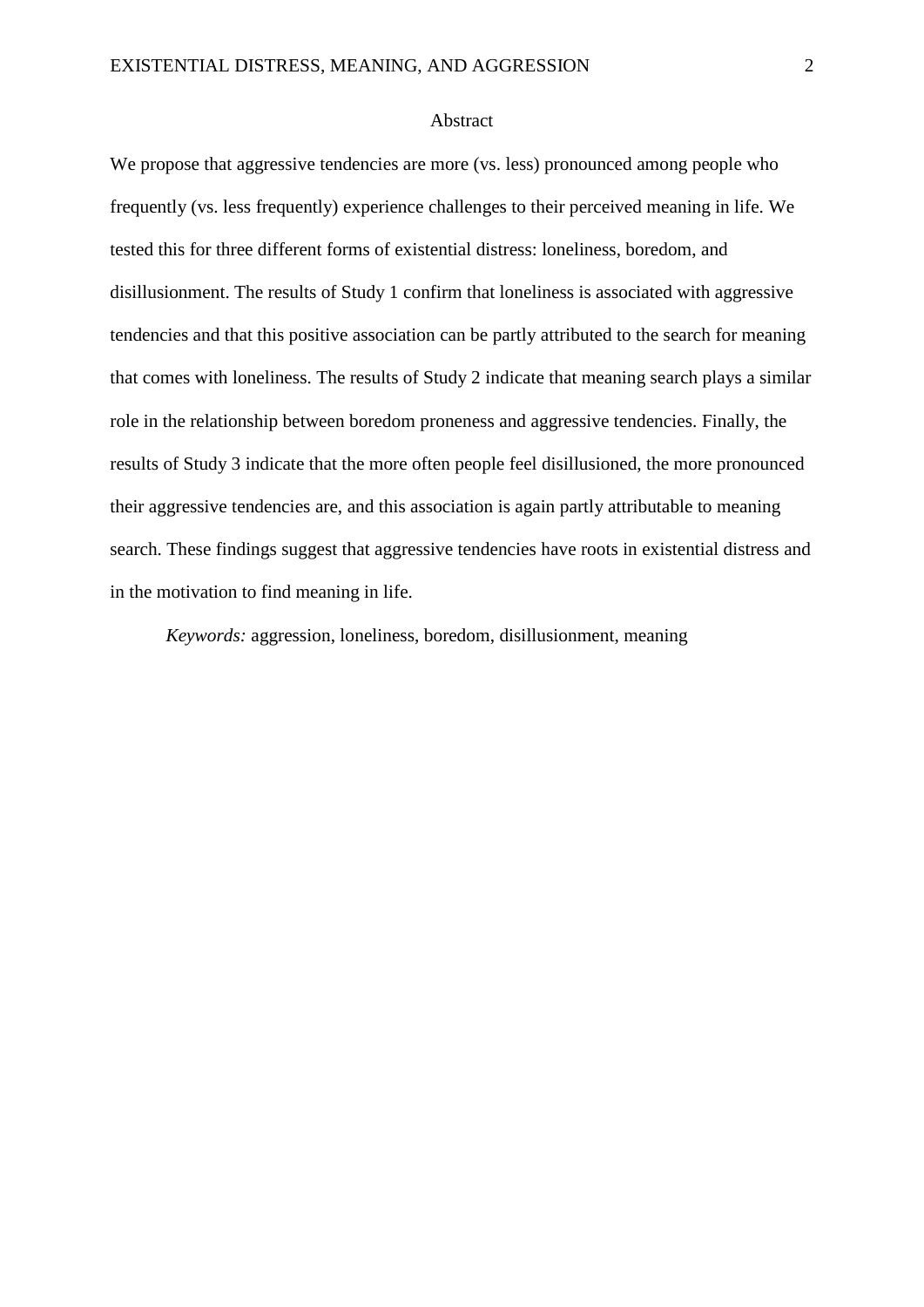Various Forms of Existential Distress are Associated with Aggressive Tendencies *I rebel—therefore we exist.* (Camus, 1951)

Previous research has linked existential challenges to aggressive responses (McGregor et al., 1998). We sought to investigate if this link generalized to different forms of existential distress. To this end, we explore individual differences in susceptibility to three different forms of negative and existential affect: loneliness, boredom, and disillusionment. While these are three distinct forms of challenge, they share an important feature: Each of these experiences signals a challenge to people's sense of meaning in life (e.g., Barbalet, 1999; Maher, Igou, & Van Tilburg, 2018a; Van Tilburg & Igou, 2011a). We investigate if the tendency to experience these forms of existential distress accompanies elevated aggressive tendencies. Crucially, in each case, we hypothesize that a search for meaning may partially explain these links.

#### **Striving for a Meaningful Existence**

People strive to lead a life they perceive as meaningful (Heine, Proulx, & Vohs, 2006; Steger Frazier, Oishi, & Kaler, 2006; Van Tilburg & Igou, 2011b, 2013). Some construe a sense of meaning in life through religion (Batson & Stocks, 2004; Van Tilburg, Igou, Maher, Moynihan, & Martin, 2018), political ideology (Jost, Fitzsimons, & Kay, 2004; Van Tilburg & Igou, 2016), heroism (Coughlan, Igou, Van Tilburg, Kinsella, & Ritchie, 2017; Kinsella, Igou, & Ritchie, 2017), or ritual (do Rozario, 1994); others may gain a sense of purpose in life through helping others (Schwartz, Keyl, Marcum, & Bode, 2009; Van Tilburg & Igou, 2017a), by being a moral person (King & Napa, 1998), or through close relational ties (Van Tilburg, Sedikides, Wildschut, & Vingerhoets, in press). Unfortunately, people face challenges to their perceptions of meaning: Loneliness, perhaps resulting from moving cities, the death of a loved one, or finding few commonalities with colleagues, may impair perceived meaning in life (Stillman et al., 2000). Boredom, perhaps due to an unrewarding job, a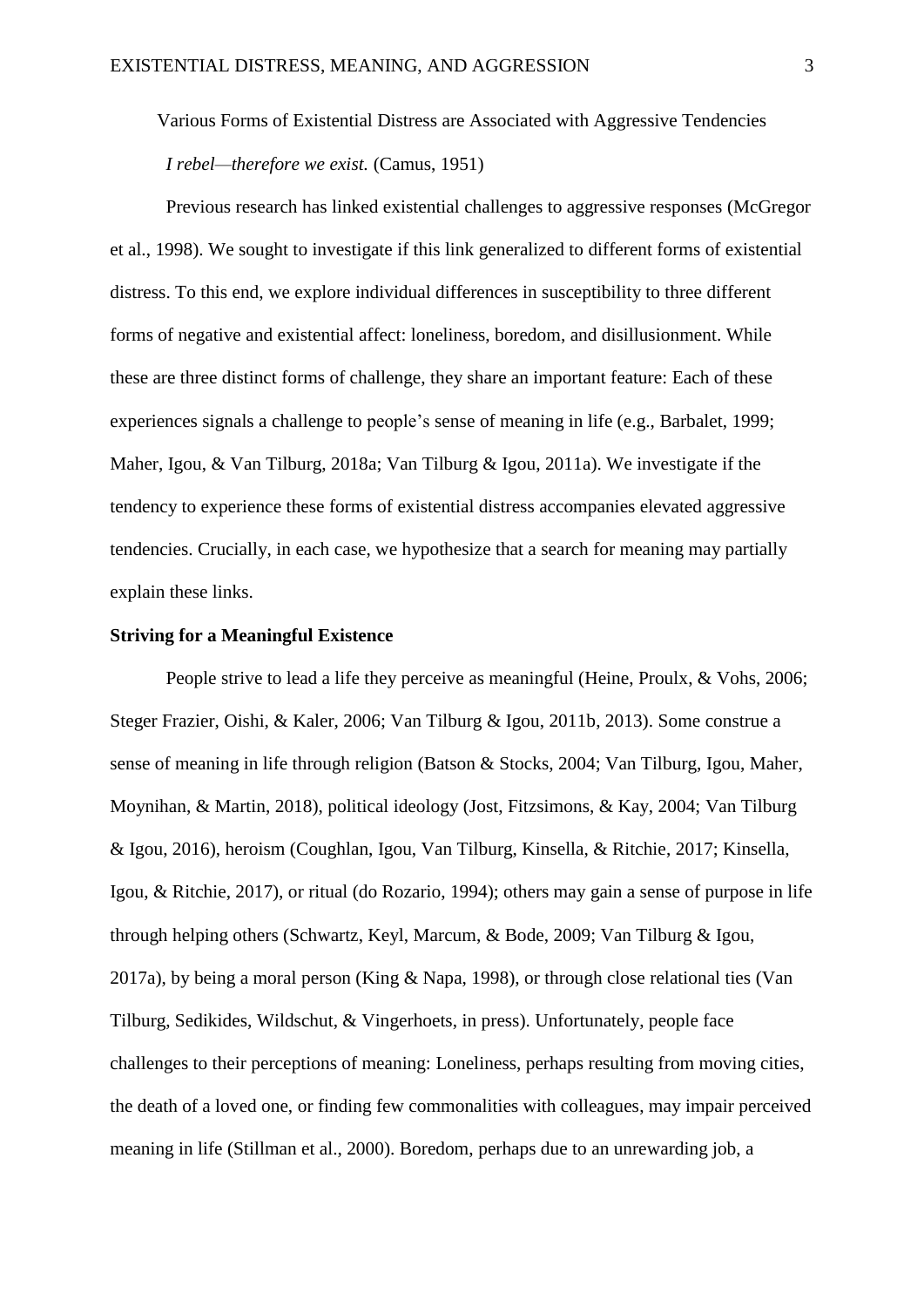passionless relationship, or a dull environment, challenges people's perception of living a life with purpose (Van Tilburg & Igou, 2012, 2017b). Disillusionment, perhaps caused by the realization that politicians may take away your health insurance, that worldwide economic inequality has increased over time, or that future generations will never see a living Western African black rhinoceros (declared extinct in 2011; Karsten, Van Vuuren, Goodman, & Barnaud, 2011), may make people question life's meaning (Maher, Igou, & Van Tilburg, 2018a, 2018b).

We group these experiences under the term *existential distress*, which we define as *the set of unpleasant affective experiences significantly characterized by a negated sense of meaning* (Maher, Van Tilburg, & Igou, 2018). Perceived meaning in life has three constituents: significance, purpose, and coherence (Martela & Steger, 2016). Accordingly, we examined three corresponding exemplars of existential distress: loneliness challenges *perceived personal significance* (Heinrich & Gullone, 2006), boredom involves a lack of *perceived purpose* (Van Tilburg & Igou, 2012; 2013), and disillusion threatens a *sense of coherence in life* (Maher et al., 2018a). By investigating a form of existential distress related to each, we hope to obtain converging evidence for the link between existential distress and aggression across these core domains of meaning in life. Furthermore, these three forms of existential distress can present themselves in the general population, and, as will be discussed below, are impactful.

People employ different strategies to address existential distress, for example one may commit to valued sources of meaning (e.g., political ideologies in response to boredom; Van Tilburg & Igou, 2016), more directly resolve a meaning threat (e.g., trying to constructively reappraise a source of disillusionment; Maher et al., 2018b), or seek to avoid threat altogether (e.g., snacking on food to reduce awareness of a dull situation; Moynihan, Van Tilburg, Igou, Wisman, Donnelly, & Mulcaire, 2015). We suggest that aggression tendencies may be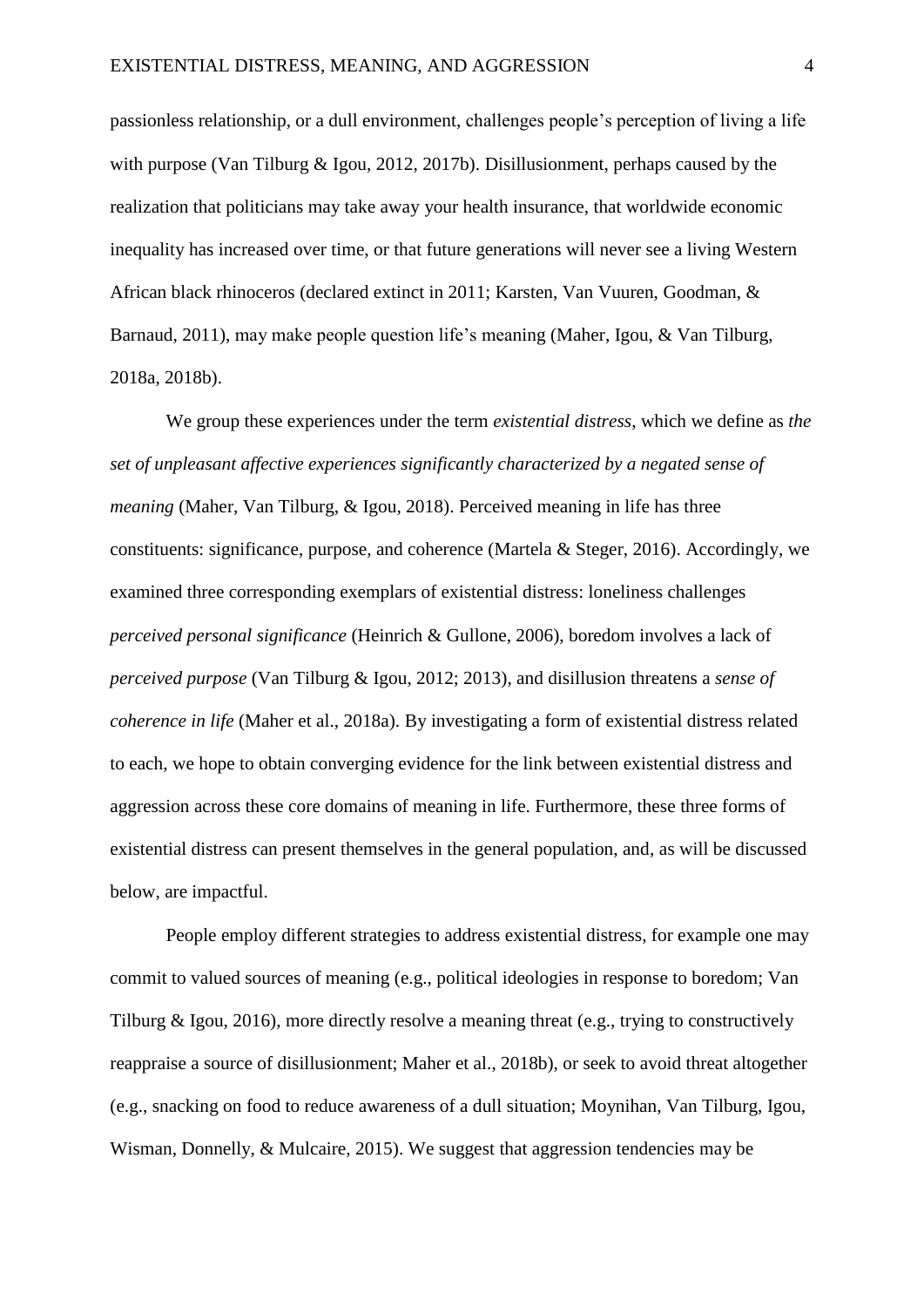associated with people's proneness to existential turmoil; we propose that various forms of existential distress such as loneliness, boredom, and disillusionment, are all associated with elevated aggressive tendencies. Further, we suggest that people's search for meaning in life explains at least part of this association. We first review the relevant literature on which we base these predictions.

#### **Aggression and Existential Threats**

Aggression—"behavior intended to harm another individual who is motivated to avoid that harm" (Anderson & Bushman, 2001, p. 354)—is a major challenge for society. Aggression has many antecedents, including ostracism and lack of control (Warburton, Williams, & Cairns, 2006), frustration (Burkowitz, 1989), unfair treatment (Chory‐Assad & Paulsel, 2004), provocation (Taylor, Gammon, & Capasso, 1976), and intergroup conflict (Halevy, Bornstein, & Sagiv, 2008), to name a few. What role may existential distress play amongst these causes? Loneliness and alienation have been central constructs for many intellectuals in describing and understanding modern society and people's struggles with the self and others (e.g., Fromm, 1956, 1972; Marx, 1833-1834, trans. 1992). Fromm, for example, argued that loneliness is an existential threat that may breed aggression and destructiveness due to existential struggles (e.g., Fromm, 1972). Is there a basis for such a relationship, and what may be the psychological processes underlying such effects?

Indeed, there are several lines of research suggestive of a link between existential distress and aggression. People who perceive life as lacking in meaning show higher levels of aggression and hostility (Mascaro et al., 2004; Steger, Kashdan, Sullivan, & Lorentz, 2008). Furthermore, the existential threat of mortality salience triggers intergroup biases, stereotyping, materialism, and cognitive rigidity (Castano, Yzerbyt, Paladino, Sacchi, 2002; Harmon-Jones, Greenberg, Solomon, & Simon, 1996; Jost, Glaser, Kruglanski, & Sulloway, 2003; Kasser & Sheldon, 2000; Schimel et al., 1999; Van Tilburg & Igou, 2011b), alongside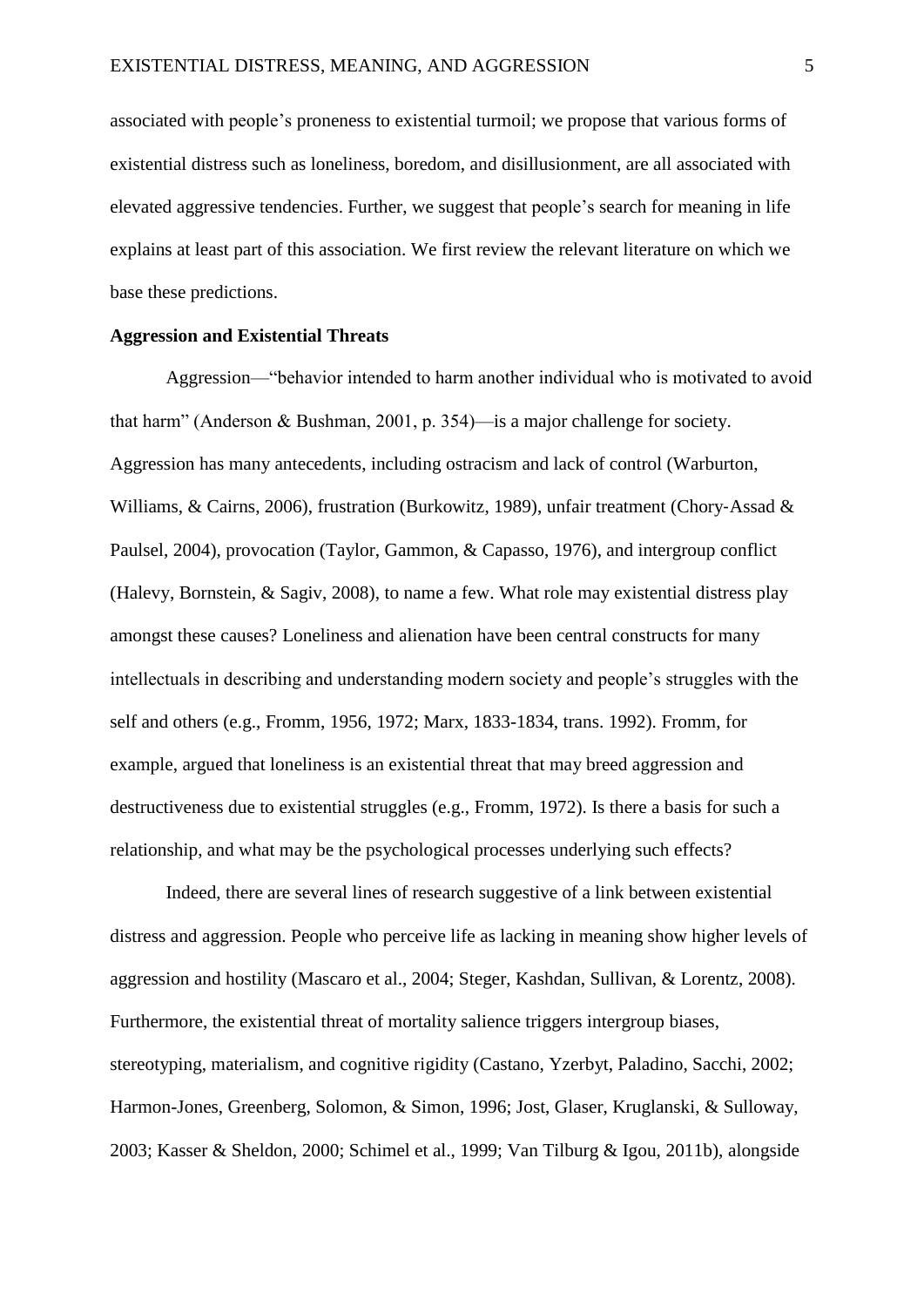acts such as outgroup derogation, racism, and hurting those who are considered to be a threat to dominant beliefs (Maher, Van Tilburg, & Van Den Tol, 2013; McGregor et al., 1998; Greenberg et al., 1990; Rosenblatt et al., 1989; Van Tilburg & Igou, 2011a; Van Tilburg & Igou, 2016).

A plausible existential mechanism that may link meaning threats to aggression is the search for meaning. In particular, aggression may be an expression of the retaliation (e.g., Chester & DeWall, 2016), outgroup derogation (e.g., Branscombe & Wann, 1992), racism (Rogers & Prentice-Dunn, 1981), or ideologies (e.g., Murnen, Wright, & Kaluzny, 2002) that existential threats can enforce or induce. Aggression may manifest in people's attempt to boost their adherence to worldviews, values, or ideologies that imbue life with meaningfulness (Heine et al., 2006; Van Tilburg & Igou, 2011b). Importantly then, the attempt to defend, establish, or re-establish meaningfulness would be the superordinate goal, with aggressive behavior serving as a conduit.

Examining whether various forms of common existential distress are associated with aggressive tendencies is important because it allows us to establish *how* aggressive behavior relates to people's quest to affirm symbolic, meaning-laden worldviews, *beyond a single existential threat*. That is, it allows us to abstract from the concrete experience, supporting the more general notion that existential motivations can underlie aggressive tendencies. There is good reason to assume that various forms of emotional distress are associated with aggression through common existential processes. Essentially, in linking aggression to existential distress, we seek to illuminate a psychological pathway that may be underdeveloped in current interventions/theoretical models. In doing so, we explore a so far somewhat overlooked source of aggression in the stereotypically 'esoteric'—but surprisingly familiar and common—domain of meaning in life perceptions.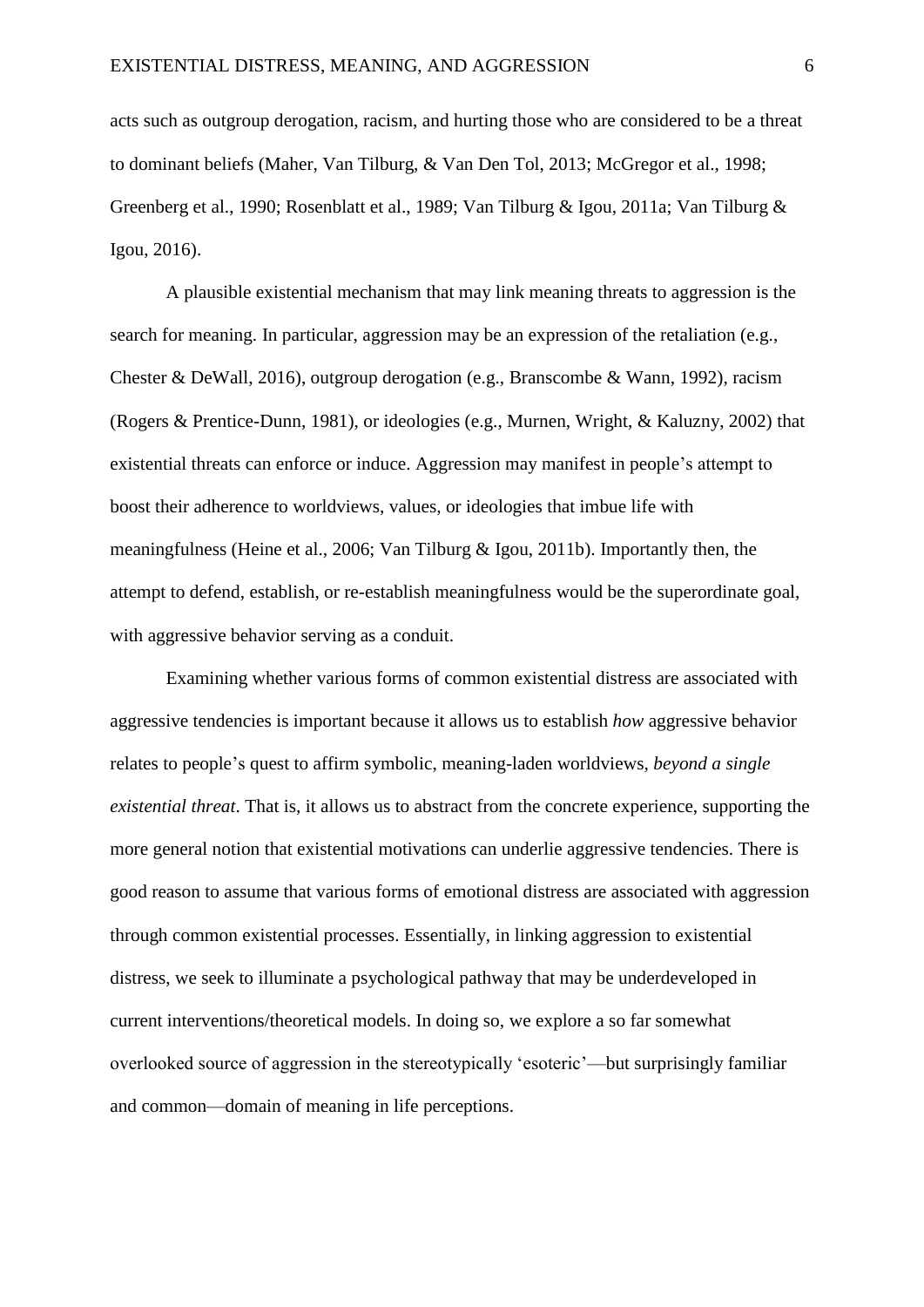## **Loneliness and Meaning**

Loneliness is an experienced absence of intimate social relations (Wei, Shaffer, Young, & Zakalik, 2005). People who feel lonely are at risk of a number of psychological problems, including anxiety (Mijuskovic, 1986), depression (e.g., Kirkpatrick-Smith, Rich, Bonner, & Jans, 1991), alcohol abuse (Åkerlind & Hörnquist, 1992), and suicidal ideation (Stravynski & Boyer, 2001). People who are lonely are, on average, more distrusting of others (Heinrich & Gullone, 2006; Hawkley, Burleson, Berntson, & Cacioppo, 2003), and, indeed, seems to have greater aggressive tendencies (Check, Perlman, & Malamuth, 1985).

Loneliness also features an existential connotation. A sense of affiliation, social connectedness, and belongingness—negated under loneliness—are key sources of meaning in life (Heine et al., 2006; Van Tilburg, Sedikides, Wildschut, & Vingerhoets, 2018). Consistently, a key characteristic of being lonely is that it comes with a perceived lack of meaning (Hicks, Schlegel, & King, 2010; Stillman et al., 2009). Loneliness thus represents, in part, a form of existential distress: It comes with a reduced sense of meaning. Accordingly, we examined if the loneliness-aggression link may in part be attributable to a search for meaning that loneliness might inspire.

## **Boredom and Meaning**

Boredom is an unpleasant affective state characterized by a negative valence and usually, but not necessarily, low arousal (e.g., Leary, Rogers, Canfield, & Coe, 1986; Harris, 2000; Merrifield & Danckert, 2014). The experience of boredom is common (Larson & Richards, 1991), and typically arises in situations that fail to yield challenge (Csikszentmihalyi, 2000), stimulation (Blaszczynski et al., 1990), or interest (Sansone, Weir, Harpster, & Morgan, 1992). Bored people perceive their activity or situation with little attention (Eastwood, Frischen, Fenske, & Smilek, 2012), interest, or involvement (e.g.,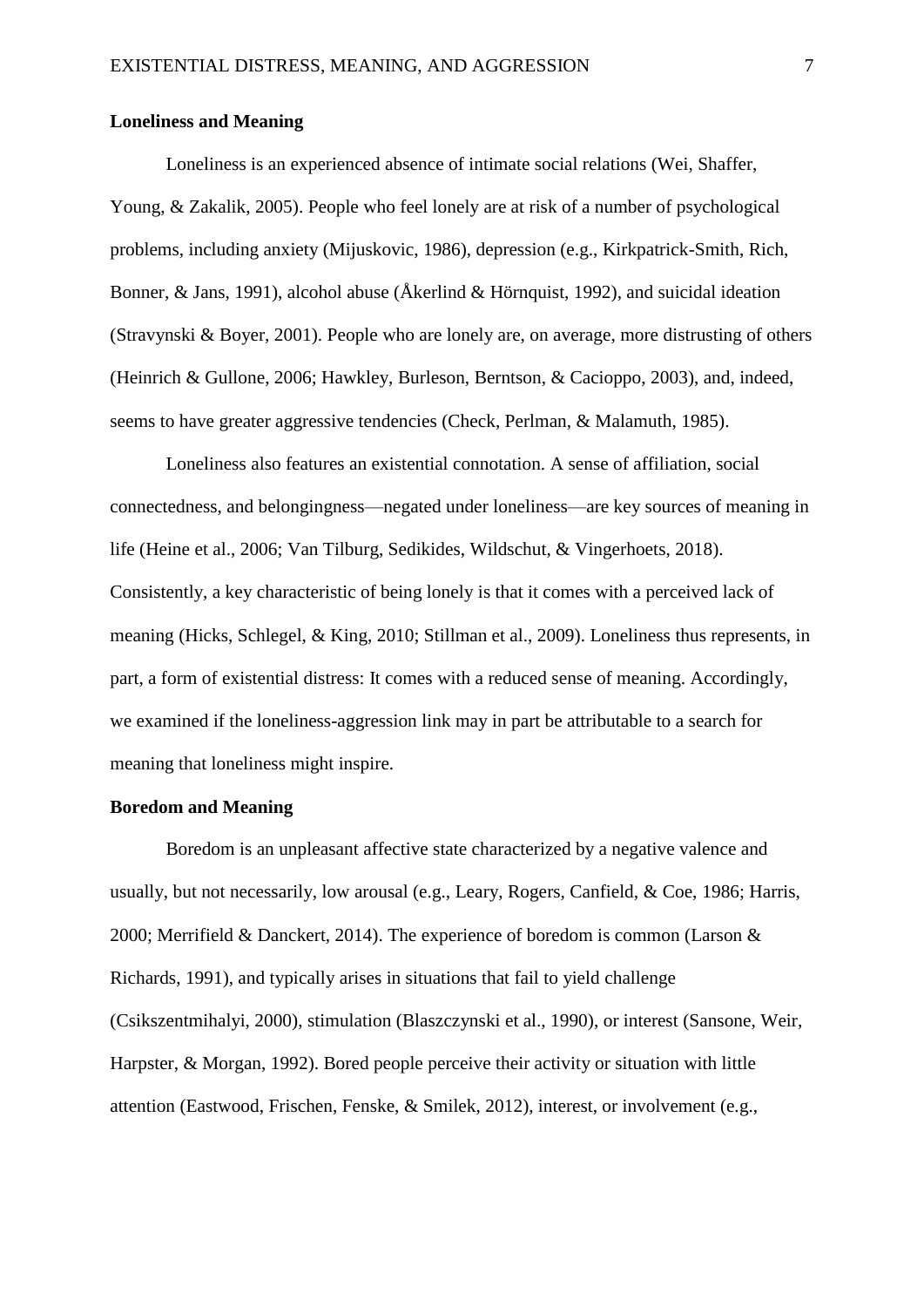Farmer & Sundberg, 1986; Mikulas & Vodanovich, 1993; Vodanovich, 2003), and find their situation or activity meaningless (Van Tilburg & Igou, 2017).

Past boredom research shows that those easily bored are at risk of extant psychological, physiological, and social dysfunctions. For example, people prone to feeling bored are more likely to experience negative affective states such as depression and anxiety, compared to their not easily bored counterparts, and they are also more likely to display aversive behaviors such as pathological gambling and risky driving behavior (Blaszczynski, McConaghy, & Frankova, 1990; Buss & Perry, 1992; Farmer & Sundberg, 1986; Jenkins, Zyzanski, & Rosenman, 1979; Kass, Vodanovich, & Callender, 2001; Vodanovich, 2003; Vodanovich, Verner, & Gilbride 1991). These various consequences of boredom stem partly from the lack of impulse control, desire for distraction, and the need for arousal or stimulation that is prevalent among people who are easily bored (Leong & Schneller, 1993; Moynihan, Igou, & Van Tilburg, 2017; Moynihan et al., 2015; Rupp & Vodanovich, 1997; Watt & Vodanovich, 1992).

Another key factor that contributes to several of boredom's consequences is the search for meaning that boredom triggers. Specifically, boredom "emotionally registers an absence of meaning and leads the actor in question towards meaning" (Barbalet, 1999, p. 631; Fahlman, Mercer, Gaskovski, Eastwood, & Eastwood, 2009). This search for meaning that boredom triggers leads to, and mediates boredom's effect on, social identification (Van Tilburg & Igou, 2011), appreciation of heroes (Coughlan et al., 2016), nostalgic reverie (Van Tilburg et al., 2013), and political polarization (Van Tilburg & Igou, 2016). Some of these responses may have detrimental consequences (e.g., outgroup derogation, commitment to more extreme political views), but they are adopted in people's attempt to re-gain a sense of purpose. Consistently, given that aggressive tendencies can be an expression of an underlying pursuit of meaning, we proposed and tested if a link between boredom proneness and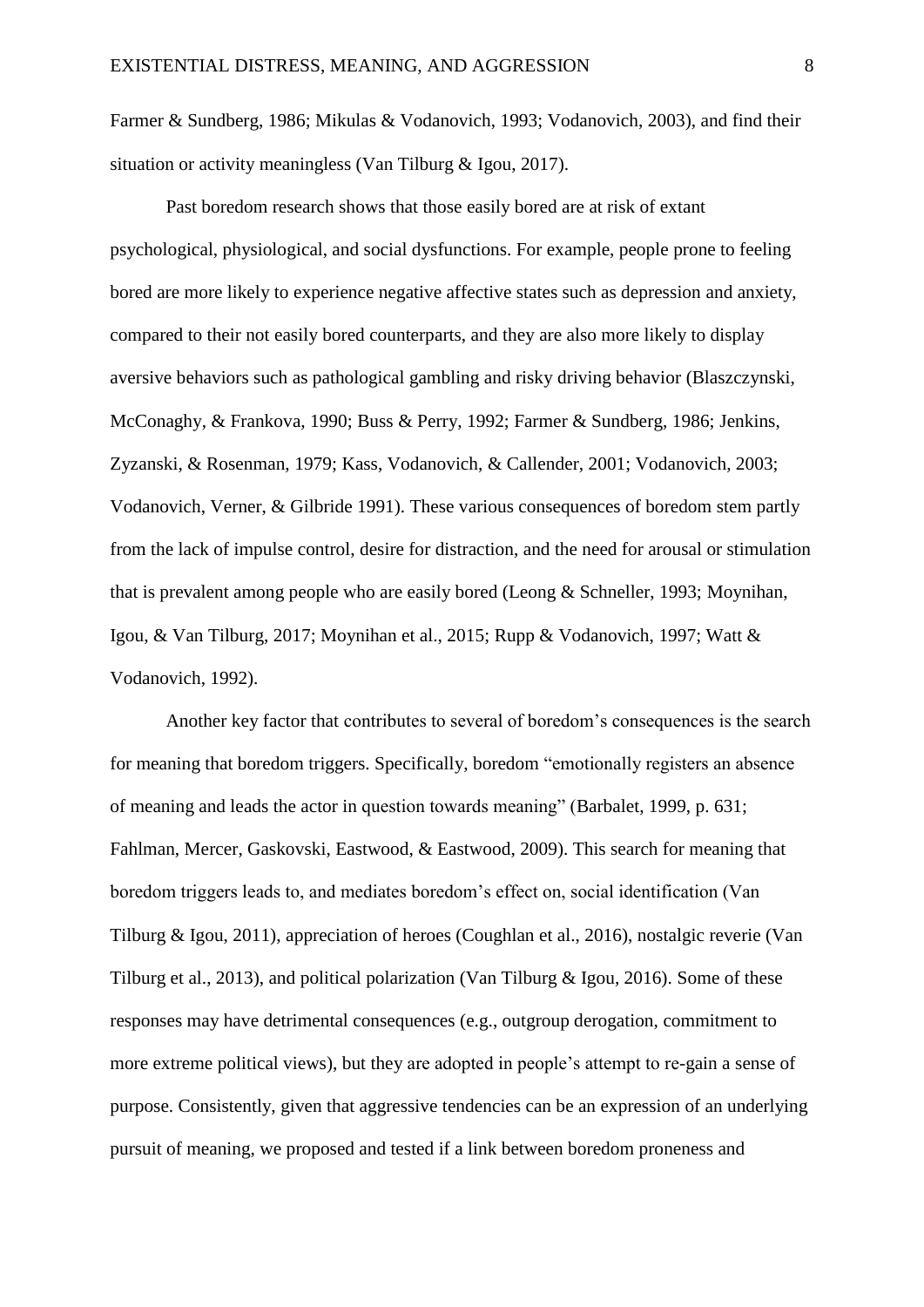aggressive tendencies (Boyle, Richards, & Baglioni, 1993; Dahlen, Martin, Ragan, & Kuhlman, 2004; Rupp & Vodanovich, 1997; Vodanovich, 2003) can be explained by a search for meaning.

## **Disillusionment and Meaning**

Disillusionment is an affective state associated with epistemic challenges, and in particular challenges to one's knowledge or sense of understanding. Disillusionment arises through a discovery that contradicts treasured beliefs or assumptions about the world (Fuchsman, 2008; Maher et al., 2018a), about oneself (Janoff-Bulman & Berg, 1998) or about one's relation to others (Niehuis, 2007). The experience is deeply unpleasant and characterized by thoughts of being wrong, or being wronged by others, and accompanying feelings of loss and hopelessness (Maher, Igou, & Van Tilburg, 2018b).

Disillusioning experiences are matters of existential concern. A stable sense of understanding is a core component of a meaningful life (Heine et al., 2006; Van Tilburg & Igou, 2013) and disillusionment strongly challenges this understanding. In general, people rely on assumptions about themselves and their environment to help them understand their place in the world and ultimately provide them with a sense of significance and meaning. For example, people may rely on political ideologies to explain how society functions and to predict how socio-economic changes will affect themselves and others. These ideologies are a key source of meaning (Jost et al., 2004). Consistent with the notion that disillusionment is a meaning threat, events that strongly contradict political expectations lead people to feel disillusioned (Fuchsman, 2008; Maher et al., 2018a). Ultimately, disillusioned people feel lost and disconnected from systems of meaning and disillusionment in turn motivates a search for meaning (Maher et al., 2018b).

Disillusionment can have important social consequences. For example, it is a predictor of divorce (Huston, Caughlin, Houts, Smith, & George, 2001) and can increase commitment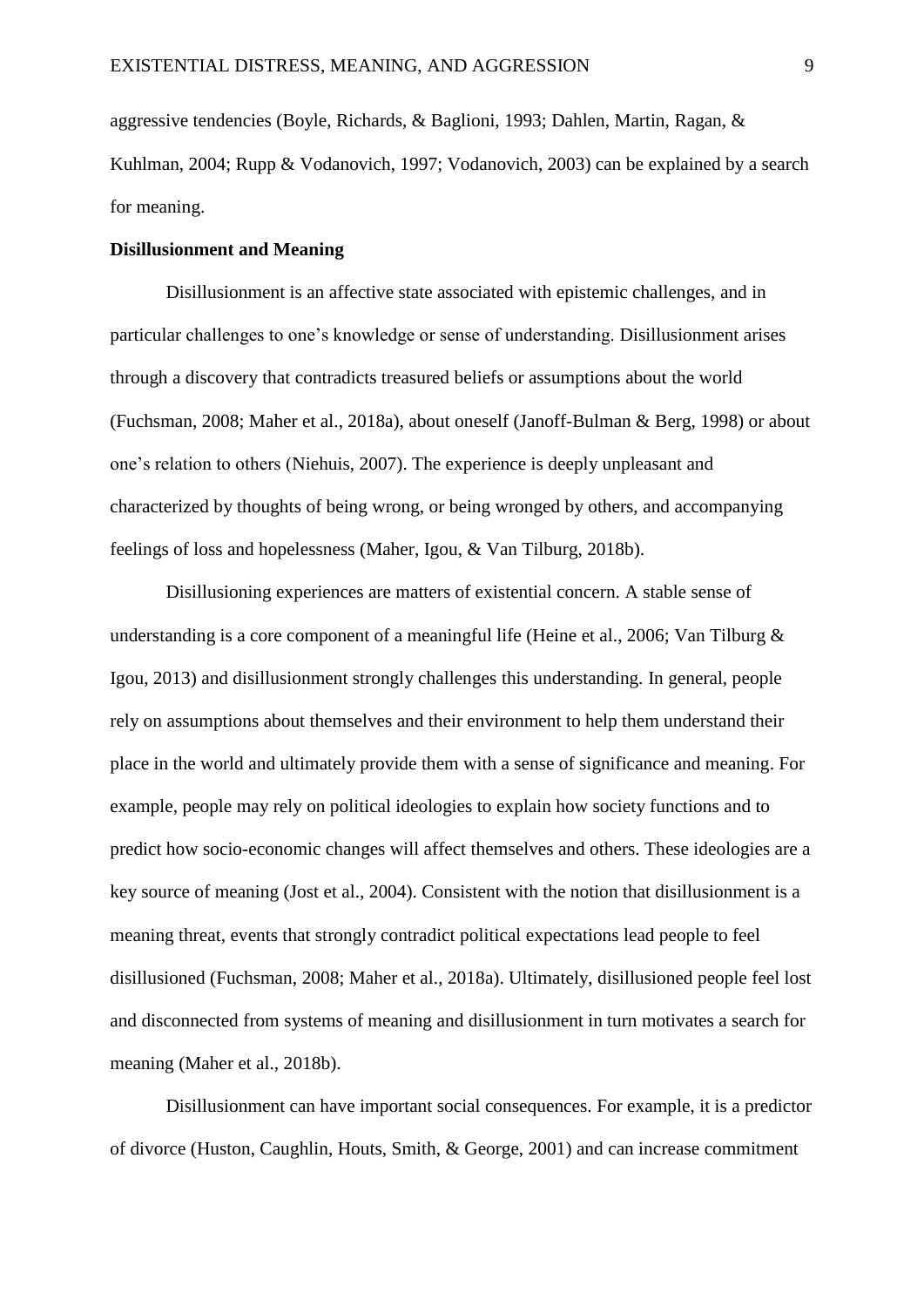to more radical political ideologies (Block, 2001; Maher et al., 2018a). This ideological commitment may manifest as increased political action tendencies (Maher et al., 2018a), including increased intentions to engage in 'risky' political activism. This finding suggests a possible link between disillusionment and aggression, which is also associated with increased ideological commitment (Kruglanski & Orehek, 2011). Importantly, the association between disillusionment and increased political commitment is explained by search for meaning and understanding (Maher et al., 1918a). As we have highlighted above, aggression can manifest as an attempt to re-establish the sense of certainty and understanding that is lost under conditions of disillusionment. We therefore tested whether disillusionment and aggression are associated, and whether this association could be partly attributed to the search for meaning that disillusionment evokes.

#### **An Individual Differences Approach**

The strive for meaning has previously been associated with acts of aggression (McGregor et al., 1998), violent extremism (Jasko, Lafree, & Kruglanski, 2016), and extremist attitudes (Hogg, Meehan, & Farquharson, 2010). These associations seem to be embedded within particular social and cultural contexts (Kruglanski, Chen, Dechesne, Fishman, & Orehek, 2009; Nisbett & Cohen, 1996), but it may also be possible that there are more general psychological mechanisms at play. Indeed, the hypothesis that aggression can be an expression of existential concern is a general prediction that extends across different social and cultural contexts and different forms of existential distress. We investigate this by taking an individual differences approach. Importantly, there are discernible individual differences in both aggressive responding (Anderson & Bushman, 2002) and in the proclivity to experience existential distress (Farmer & Sundenberg, 1986; Vodanivich & Kass, 1990).

People prone to existential distress, who perpetually search for meaning, are unlikely to have developed adaptive meaning regulation strategies (Maher et al., 2018b). Indeed, those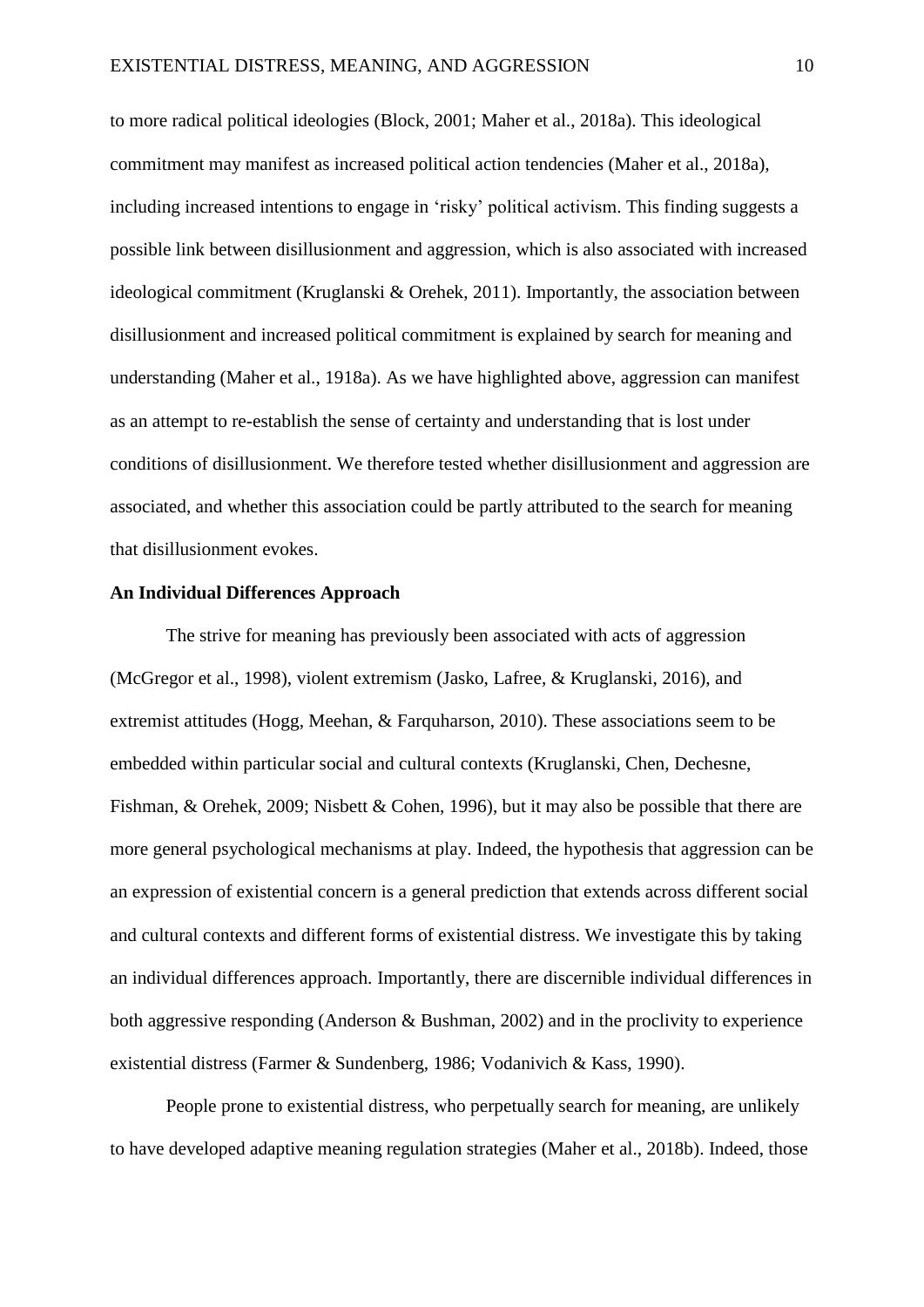who search for meaning typically have a low sense of meaning in life (Steger et al., 2008). Such people may therefore rely on aggression to alleviate existential distress. In support of this claim, both trait aggression and meaning threats are associated with activation of the behavioral approach system (Harmon-Jones, 2003; Harmon-Jones & Allen, 1998). As outlined above, boredom, loneliness, and disillusionment are affective states that share existential features and therefore, a proclivity toward experiencing any of these states should be associated with more meaning search and ultimately, higher aggressive tendencies. A similar pattern of findings across proneness to experiencing three different states would help validate the proposal that aggressive responses can arise from existential concerns.

## **The Current Research**

We conducted three studies to examine if individual differences in loneliness, boredom, and disillusionment were each associated with aggressive tendencies. Furthermore, we tested if these associations were in part attributable to the search for meaning that characterizes these forms of existential distress. We examined these hypotheses by testing (a) if loneliness, boredom, and disillusionment indeed correlated with aggressive tendencies; (b) if loneliness, boredom, and disillusionment correlated with (less) perceived meaning and (more) search for meaning; and (c) if the expected associations between loneliness, boredom, and disillusionment with aggressive tendencies could be explained by meaning search.

This final step warrants some further explanation: To attribute the association between the three forms of existential distress and aggressive tendencies to search for meaning, the association between the existential threats and meaning search must explain a proportion of variance in aggressive tendencies. This, statistically, resembles an indirect effect where the existential distress is treated as initial predictor ('X'), meaning search is treated as mediator ('M'), and the criterion variable is aggressive tendencies ('Y'; Hayes 2009). To be clear, the mediational framework we adopted tested correlational, not causal, relationships that are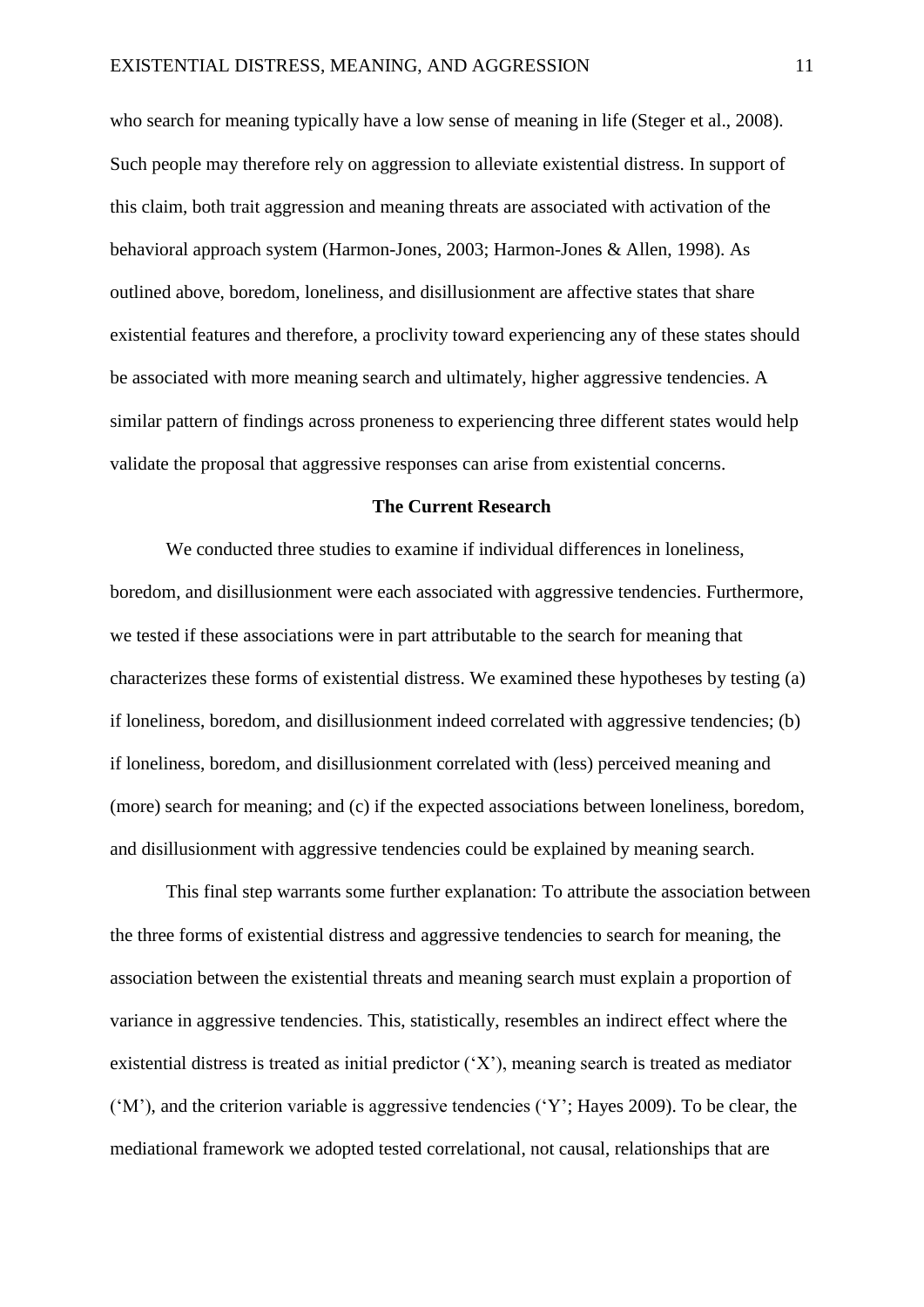consistent with our theoretical framework. That is, we used a statistical tool to test if proclivities to experience different forms of existential distress are associated with individual differences in aggressive tendencies, and whether each of these associations can be partly attributed to people's search for meaning. In Study 1, we tested this for loneliness; Study 2 examined it for boredom; Study 3 examined it for disillusionment.

We ran three separate studies for three main reasons: First, three independent studies allowed us to essentially replicate the associations between shared variables (perceived meaning in life, search for meaning in life, aggression) in context of different forms of existential distress. Second, separate studies allowed us to limit the duration of each study, preventing participant fatigue and disengagement. Third, a clear empirical basis for treating disillusion as a form of existential distress (examined in Study 3) emerged only recently (Maher, Igou, & Van Tilburg, 2018a; Maher, Van Tilburg, & Igou, 2018), and after Study 1 and 2 were conducted.

#### **Study 1: Loneliness**

We measured individual differences in loneliness, aggression, and search for meaning in life. We predicted that higher levels of loneliness would be associated with higher levels of aggression, and that this association could be partly attributed to search for meaning in life. The study was approved by the [Author 2 Institution] Research Ethics Committee.

## **Method**

Participants in this online correlational study were 124 people (68 men, 56 women;  $M_{\text{age}} = 33.92$ , *SD* = 11.20) recruited through the online platform MTurk (www.MTurk.com) for monetary compensation. After giving informed consent, participants completed the UCLA Loneliness Scale (Version 3; Russell, 1996), which consists of 20 self-report items (e.g., "How often do you feel that you lack companionship?"; 1 = *never*, 4 = *often*). We computed average loneliness scores after recoding reversed items ( $\alpha$  = .94). Participants then completed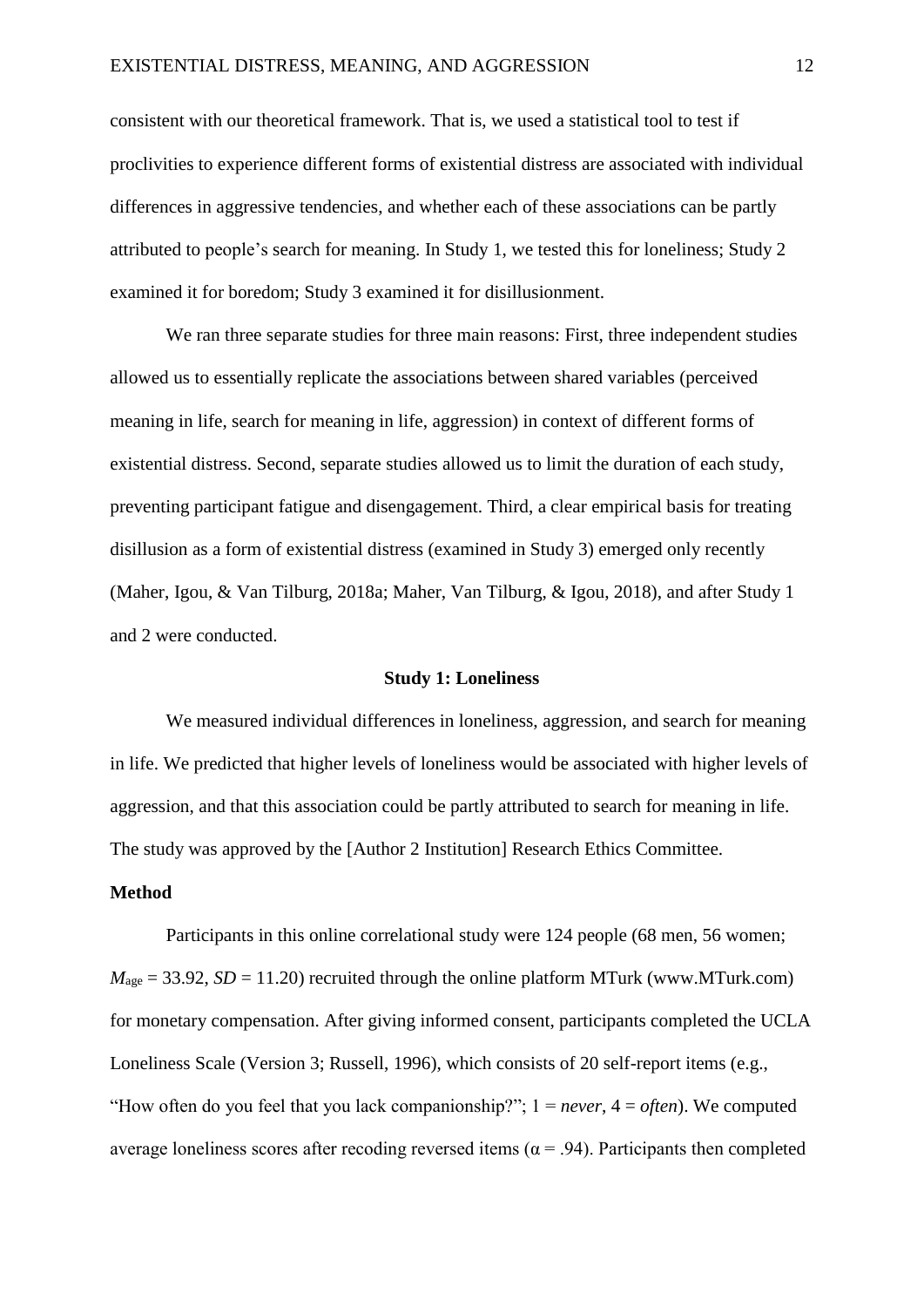the 10-item meaning in life questionnaire (Steger et al., 2006). Five of these items measure people's perceived presence of meaning in life (e.g., "My life has a clear sense of purpose"; 1 = *strongly disagree*, 7 = *strongly agree*) and five measure people's search for meaning in life (e.g., "I am searching for meaning in my life"; 1 = *strongly disagree*, 7 = *strongly agree*). We computed average scores for each subscale (presence of meaning in life:  $\alpha$  = .89; search for meaning in life:  $\alpha$  = .96). Participants then completed Buss and Perry's (1992) aggression questionnaire. This measure consists of 29 items (e.g., "Given enough provocation, I may hit another person"; 1 = *extremely uncharacteristic of me*, 5 = *extremely characteristic of me*). We computed an overall average on this aggression measure ( $\alpha$  = .96). Finally, participants reported demographics, and were debriefed, thanked, and compensated.

#### **Results and Discussion**

Zero-order correlations (Table 1) confirmed that loneliness was indeed associated with elevated aggressive tendencies,  $r = .579$ ,  $p < .001$ . Loneliness was also negatively associated with presence of meaning in life,  $r = -.574$ ,  $p < .001$ . Furthermore, the lonelier participants were, the more elevated their search for meaning was,  $r = .328$ ,  $p < .001$ . A greater search for meaning in life was further associated with higher levels of aggression,  $r = .407$ ,  $p < .001$ . Is the association between loneliness with aggression explained by the search for meaning that loneliness features? We tested whether there was support for this proposed indirect statistical association between loneliness and aggression through the search for meaning in life using a mediation analysis (Hayes, 2012; Figure 1). Indeed, 5,000 bias-corrected and accelerated bootstraps (Hayes, 2009) evidenced a significant indirect association,  $B = 0.234$ ,  $SE = 0.095$ , 95% CI = [0.089, 0.481]. This suggests that the relationship between loneliness and aggressive tendencies may indeed be partly attributable to the meaning that those who are lonely seek. This indirect association remained significant after controlling for the perceived presence of meaning in life,  $B = 0.229$ ,  $SE = 0.107$ , 95% CI = [0.071, 0.508].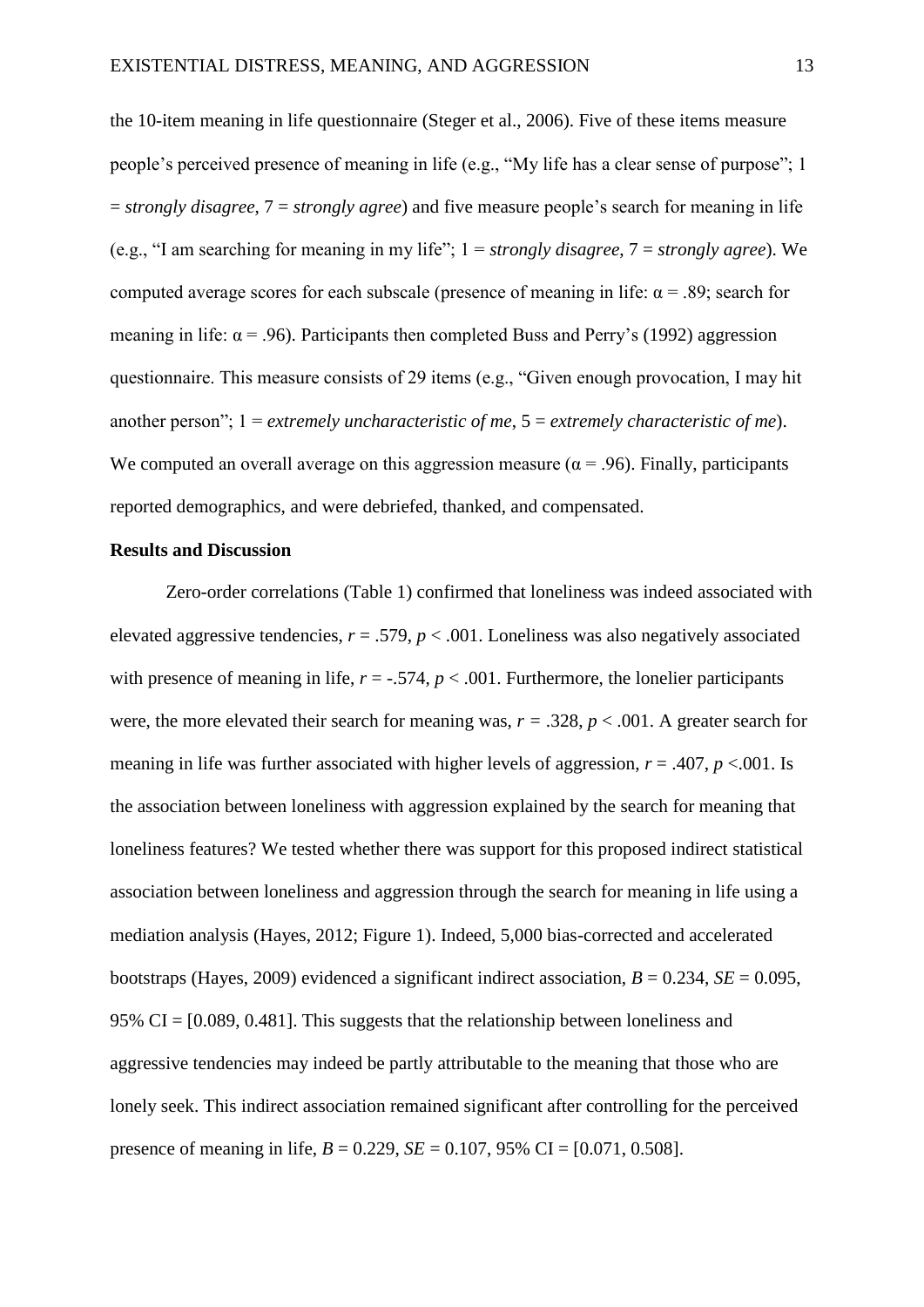#### **Study 2: Boredom**

We measured individual differences in boredom, aggression, and search for meaning in life. We predicted that levels of boredom would be positively associated with levels of aggression and that this association could be partly attributed to the increased search for meaning that boredom provokes (Van Tilburg & Igou, 2011). The study received ethical approval from the [Author 2 Institution] Research Ethics Committee.

#### **Method**

Two-hundred and fifty-two students (83 men, 165 women, 4 undisclosed;  $M_{\text{age}} =$ 23.14, *SD* = 8.76) participated in this paper-and-pencil study. The procedure of Study 2 was identical to that of Study 1 but with the loneliness measure substituted for a measure of people's tendency to get bored. Developed by Farmer and Sundberg in 1986 (see also Vodanivich & Kass, 1990), this boredom proneness scale consists of twenty-eight statements (e.g., "Much of the time I just sit around doing nothing"; 1 = *highly disagree,* 7 = *highly agree*). We computed average boredom proneness scores after reverse coding counterindicative items ( $\alpha$  = 0.85). After the study, participants were thanked and debriefed.

## **Results and Discussion**

Table 2 summarizes the zero-order correlations between boredom proneness, presence of meaning in life, search for meaning in life, and aggressive tendencies. As hypothesized, participants prone to boredom reported more aggressive tendencies,  $r = .519$ ,  $p < .001$ . Boredom was negatively associated with presence of meaning in life,  $r = -0.552$ ,  $p < 0.001$ , and positively associated with search for meaning in life,  $r = .264$ ,  $p < .001$ . As in Study 1, search for meaning in life correlated positively with aggressive tendencies,  $r = .285$ ,  $p < .001$ . We tested if the association between boredom and aggressive tendencies could be partly explained by meaning search. Indeed, a mediation analysis (Figure 2) indicated a significant indirect association between boredom and aggressive tendencies,  $B = 0.050$ ,  $SE = 0.022$ , 95% CI =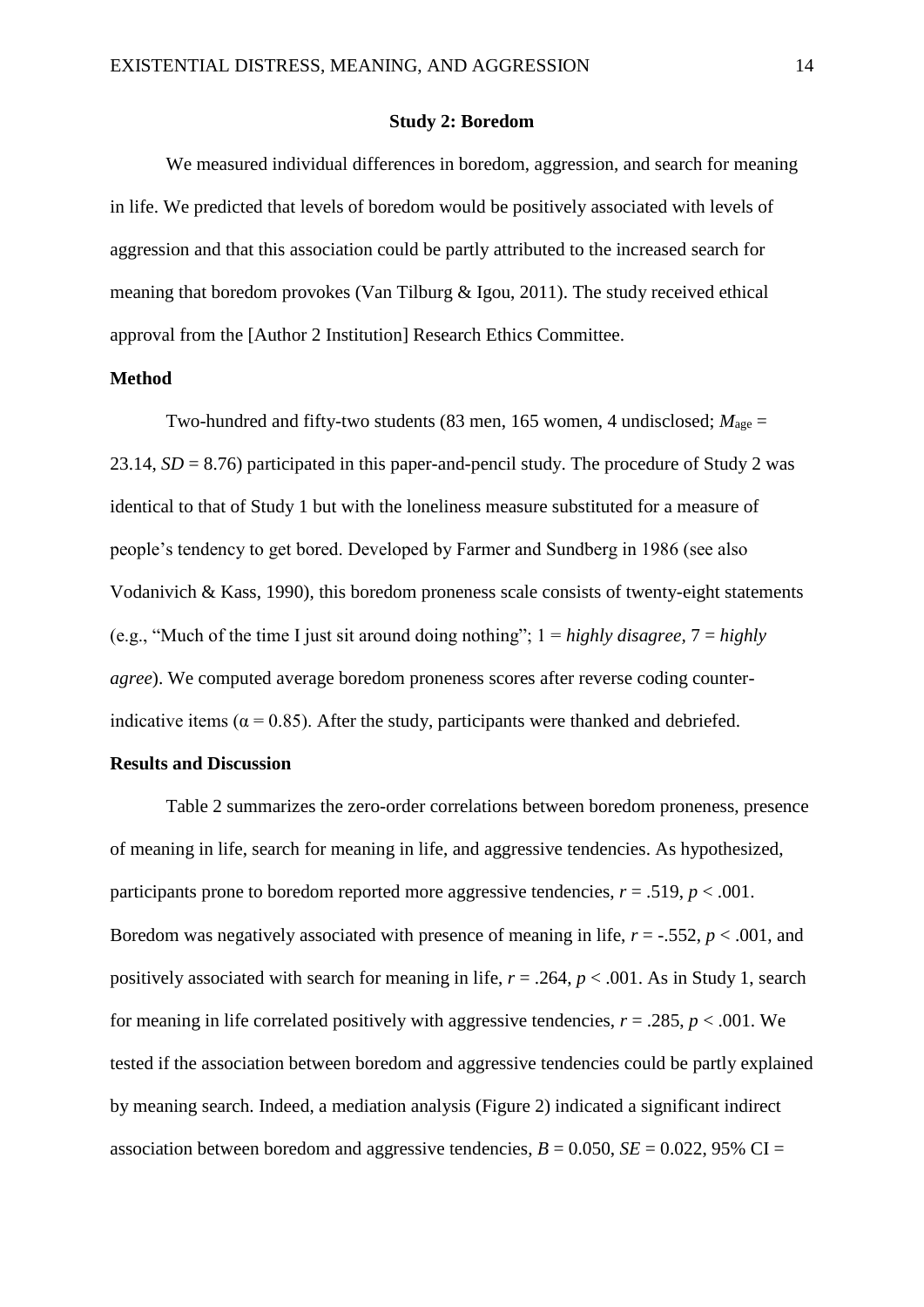[0.016, 0.104] (5,000 bias-corrected and accelerated bootstraps; Hayes, 2009). This indirect association remained significant after controlling for perceived meaning in life, *B* = 0.031, *SE*  $= 0.018$ , 95% CI = [0.003, 0.075]; the association between boredom and aggressive tendencies is plausibly partly attributable to the search for meaning that boredom rouses.

#### **Study 3: Disillusionment**

We measured individual differences in disillusionment, aggression, and search for meaning in life. We predicted that levels of disillusionment would be associated with levels of aggression, and that this association is explained by search for meaning. The study received ethical approval from the [Author 1 Institution] Research Ethics Committee.

## **Method**

Four-hundred and nineteen participants were recruited on MTurk (164 men, 244 women, 3 gender-fluid, 1 transgender, 2 unspecified;  $M_{\text{age}} = 37.29$ ,  $SD = 12.44$ ) in exchange for monetary compensation. The procedure and method of Study 3 were identical to that of the previous studies, except that the loneliness/boredom measure was replaced by a measure of disillusionment. This measure was loosely based on the Southampton nostalgia scale (Barrett, Grimm, Robins, Wildschut, Sedikides, & Janata, 2010; Routledge, Arndt, Sedikides, & Wildschut, 2008).

First, we provided a definition of disillusionment that read: "Disillusionment is an emotion that arises from the realization that something you thought was true wasn't, or that something you thought was good is not as good as you believed it was. It can also be associated with failure to achieve long-term goals." The measure featured the following four items: "How prone are you to feeling disillusioned?", "How often do you experience disillusionment?", "Generally speaking how often do you experience realizations like those described above?", and "Specifically, how often do you experience disillusionment?" These items were rated on seven-point scales (item 1:  $1 = not at all, 7 = very much$ ; items  $2 & 3$ :  $1 =$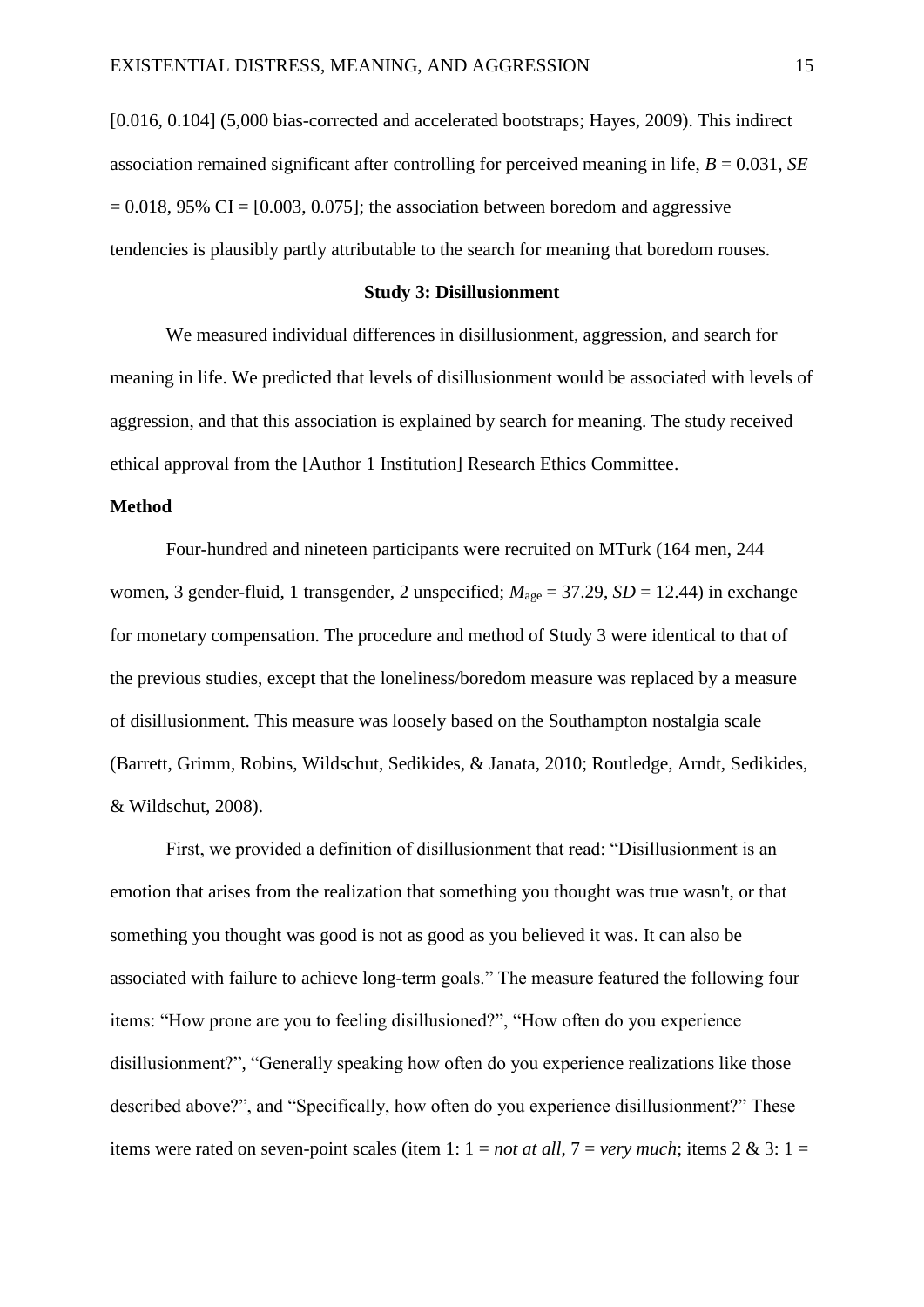*very rarely*, 7 = *very frequently*; item 4: 1 = *at least once a week*, 7 = *once a year or less* [reversed]). An exploratory factor analysis with direct oblimin rotation confirmed a one-factor solution,  $\lambda = 2.673$ ,  $R^2 = 66.817$ . All absolute factor loadings exceeded,  $B = .4$ , and the four items had high internal reliability ( $\alpha$  = .87; after recoding the contra-indicative item). Given the high face-validity of items, clear factor structure, and excellent internal reliability this first measure of individual differences in disillusionment—which we hereby name the Roquentin Disillusionment Index  $(RDI)^1$ —seemed appropriate. We computed average scores on the RDI for each participant.

## **Results and Discussion**

 $\overline{a}$ 

We give the zero-order correlations between disillusionment, meaning in life presence and search, and aggression in Table 3. Disillusionment was correlated with aggressive tendencies,  $r = .394$ ,  $p < .001$ . It was also negatively associated with presence of meaning in life,  $r = -0.348$ ,  $p < 0.001$ . As predicted, disillusionment was positively correlated with meaning search,  $r = .295$ ,  $p < .001$ . That is, more frequently disillusioned participants searched more for meaning in life and reported more aggressive tendencies. As in the previous studies, search for meaning in life was again positively correlated with aggressive tendencies,  $r =$  $.194, p < .001.$ 

We tested our model by investigating if meaning search explained the association between disillusionment and aggressive tendencies. A mediation analysis (Figure 3) confirmed an indirect effect of disillusionment on aggressive tendencies through meaning search,  $B = 0.013$ ,  $SE = 0.007$ ,  $95\%$  CI = [0.001, 0.029] (5,000 bias-corrected and accelerated bootstraps; Hayes, 2009). Controlling for the presence of meaning in life rendered this indirect effect marginally significant instead,  $B = 0.007$ ,  $SE = 0.006$ , 95% CI = [-0.002,

<sup>&</sup>lt;sup>1</sup> In honor of Sartre's fundamentally disillusioned protagonist *Antoine Roquentin* (1938, trans. 2013).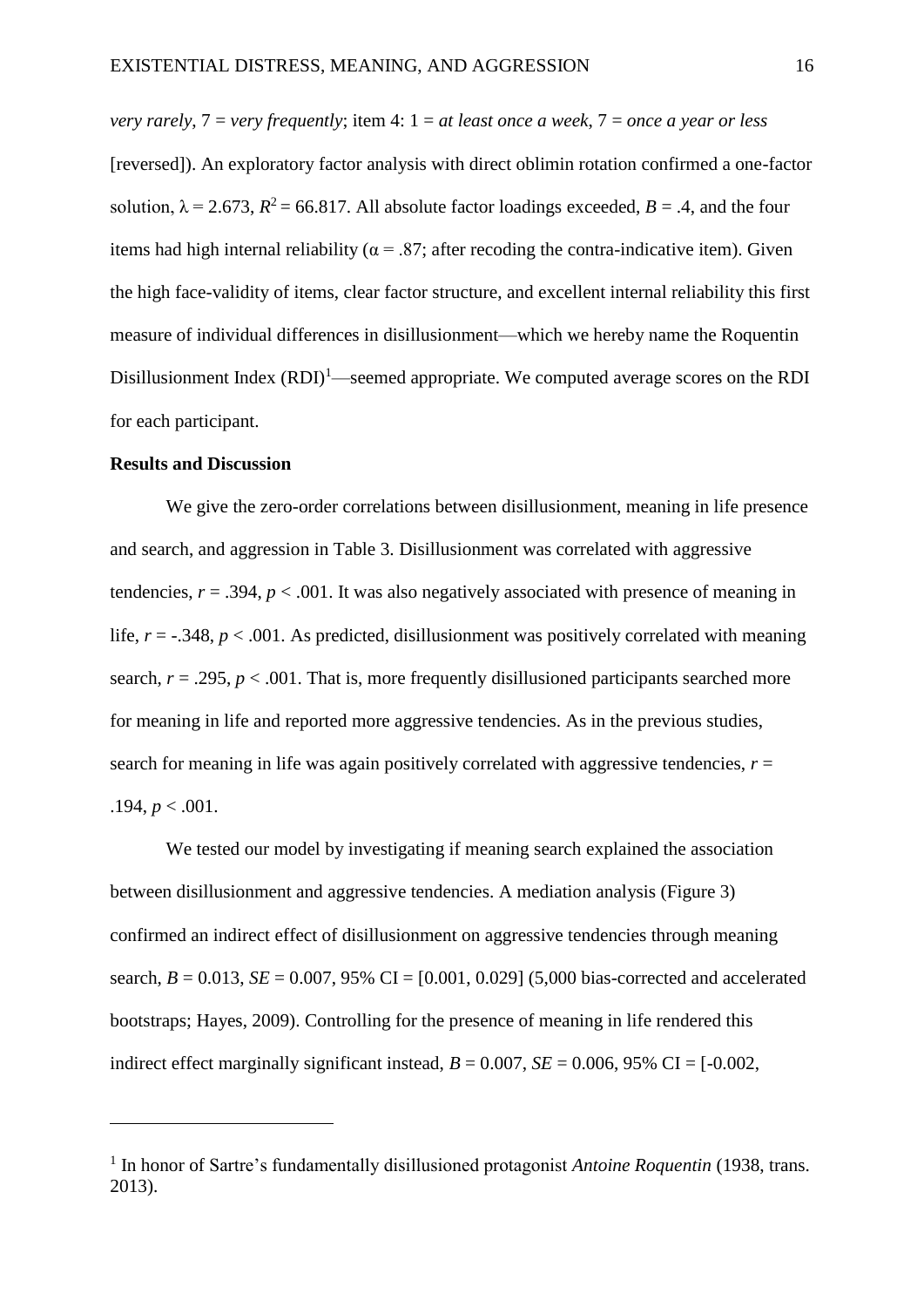0.022]. Overall, while meaning search played a role in the link between disillusionment and aggression, this role was smaller than in the case of boredom and loneliness, evident from a relatively small indirect effect that became marginal after controlling for presence of meaning in life.

#### **General Discussion**

We explored whether the association between aggressive tendencies and three different existential experiences—loneliness, boredom, and disillusionment—could be attributed to the search for meaning that these experiences entail. We evaluated this proposition by testing (a) if individual differences in loneliness, boredom, and disillusionment were each correlated with aggressive tendencies; (b) if these experiences involved a lack of perceived meaning (rendering them forms of existential distress) and involved a search for meaning; and (c) if the associations of loneliness, boredom, and disillusionment with aggression could be explained by search for meaning in life.

In Study 1, we tested this mediational model in the context of individual differences in loneliness. In Study 2, we investigated it for boredom, and in Study 3, we tested it for disillusionment. Indeed, loneliness, boredom, and disillusionment were each associated with elevated aggressive tendencies, as well as a lack of perceived meaning in life and the search for meaning in life. Meaning search statistically mediated the links between three different forms of existential distress and aggressive tendencies, suggesting that these links are in part rooted in existential processes. Overall, we interpret these findings as support for the idea that loneliness, boredom, and disillusionment are associated with human aggression, and that this association is in part explained by existential qualities of these common experiences: aggressive tendencies can arise from existential motivations.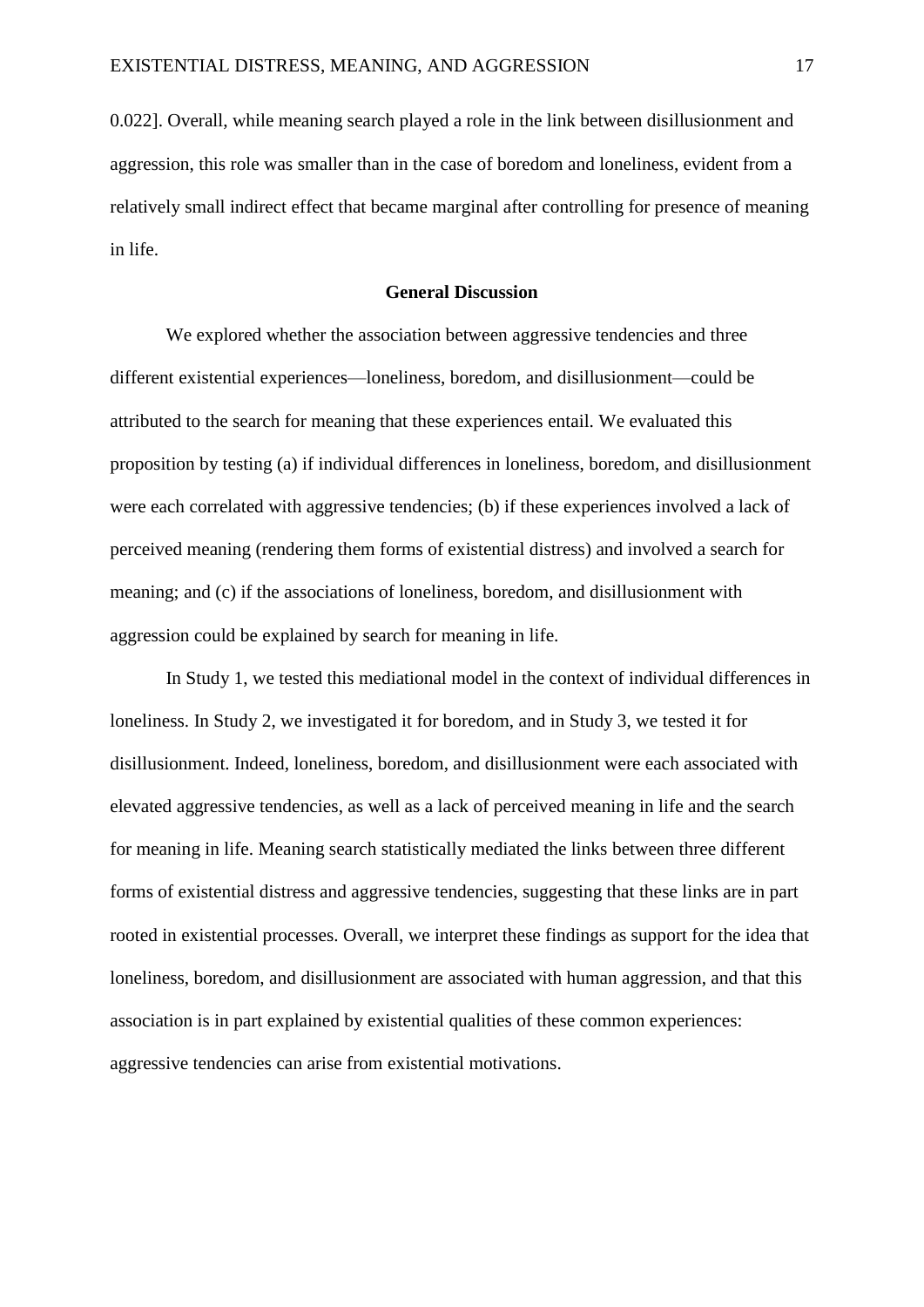#### **Contributions, Limitations, and Future Directions**

Our findings relate to the major theories on aggression, such as the general aggression model (GAM; Anderson & Bushman, 2002; Bushman & Anderson, 2002), or the  $I<sup>3</sup>$  theory (Denson, DeWall, & Finkel, 2012; Finkel, DeWall, Slotter, McNulty, Pond Jr, & Atkins, 2012). Specifically, according to GAM, repeated exposure to violence strengthens aggressionrelated scripts and schemas, by for example increasing their accessibility and resistance to change. Repeated exposure to violence subsequently results in a tendency to interpret ambiguous events as more hostile, which each representing "one more trial to learn that the world is a dangerous place, that aggression is an appropriate way to deal with conflict and anger, and that aggression works" (Bushman & Anderson, 2002, p. 1680). Applying this theory to our findings, this may mean that the violation of social cohesion standards (in loneliness), violation one's commitment towards purposeful engagement (in boredom), and violations of cohesion in worldviews (in disillusionment) may be more than 'merely' challenges to meaning in life: They antagonize the individual in a comparable—but not necessarily equally impactful—manner as do media violence (Bushman & Anderson, 2001), violence between intimate partners, or intergroup violence (DeWall, Anderson, & Bushman, 2011).

 $I<sup>3</sup>$  theory takes a self-regulatory perspective in explaining triggers of aggressive behavior. It proposes that an interaction of three processes determine if an individual acts aggressively (Denson et al., 2012): *instigation* (potential triggers of an aggressive urge, such as interpersonal provocation), *impellance* (situational or dispositional factors that "psychologically prepare the individual to experience a strong urge to aggress" [p. 20]), and *inhibition* (dispositional or situational availability of self-regulatory resources to exert selfcontrol). Aggression is especially likely when aggressively 'impelled' individuals find themselves in the presence of instigating factors without the necessary inhibition to act as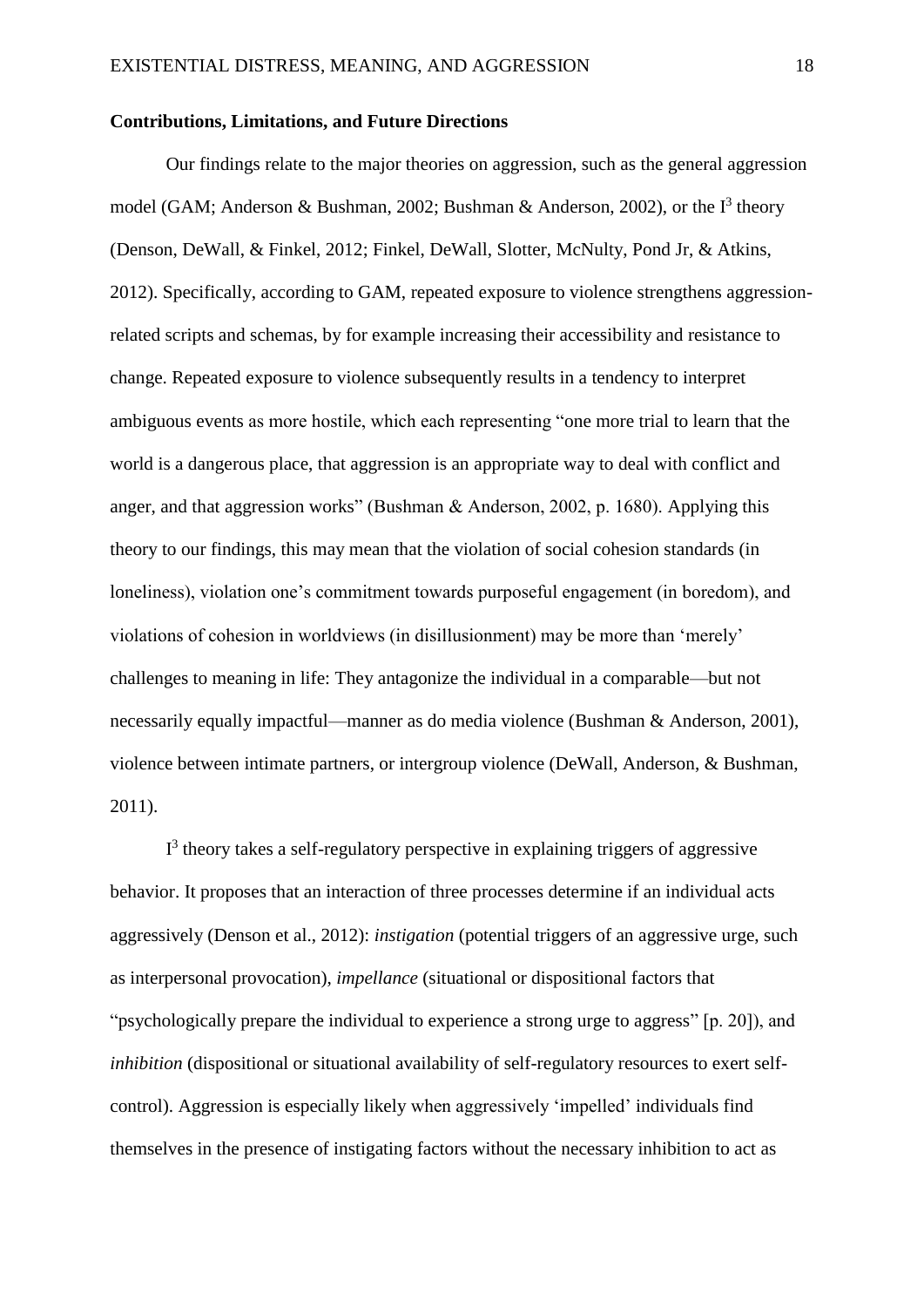counterweight to the resultant aggressive urge. Our findings can have various implications for this perspective. For example, existential distress could be interpreted as instigators that frustrate people's general wish to perceive life as meaningful. Alternatively, these forms of existential distress, and in particular the lack of perceived meaning that they mark, might undermine people's ability to exert self-control (Garfield, 1973; Steger, 2013). Possibly, people faced with a lack of perceived purpose or meaning in their lives will find it difficult to identify, let alone commit to, long-term goals that aid self-control (Baumeister, 2002; Rehm, 1977).

The theoretical contribution of our findings, in light of these models of aggression, is broader than merely suggesting that loneliness, boredom, and disillusionment could reinforce aggression-related knowledge structures, or that they each serve as instigators or undermine inhibition. Rather, the consistency in their associations with aggressive tendencies suggests that the experience of existential distress in general might serve these roles. Thus, models of aggression might benefit from adding existential distress and its causes as antecedents of aggression. Consistently, future research may focus specifically on perceived lack of meaning in life or being in search of meaning as causal breeding grounds of aggressive dispositions or behavior.

The present research has potentially important implications for everyday life. Although loneliness, boredom, and disillusionment are a natural part of life (e.g., Hawkley, Burleson, Berntson, & Cacioppo, 2003; Maher et al., 2017; Van Tilburg & Igou, 2012b), there has been relatively little research conducted to examine their role in motivating everyday behavior. The present investigation contributes to the understanding of why loneliness, boredom, and disillusionment can increase aggressive tendencies, in addition to already known causes. This provides an avenue for developing interventions that may ultimately alleviate aggressive tendencies or even to divert them towards more desirable acts.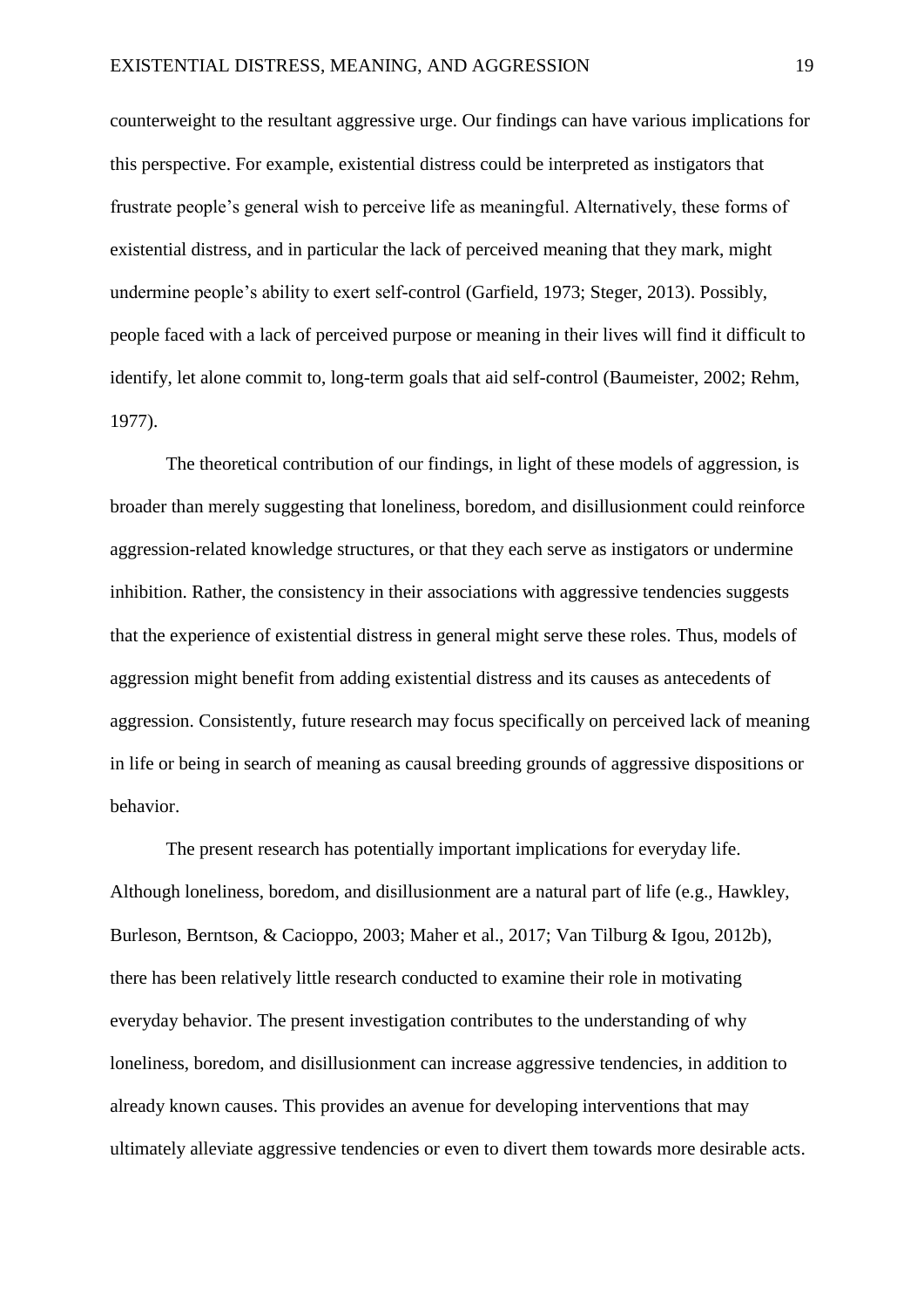A range of sources of meaning might serve these functions, ideally those that are personally and socially acceptable and desirable such as heroism (Coughlan et al., 2017; Igou, Van Tilburg, Kinsella, & Buckley, in press) or charitable intensions (Van Tilburg & Igou, 2017a).

For example, research shows that engaging in nostalgic reverie re-establishes a sense of meaning among those who are bored (Van Tilburg et al., 2015) and can counteract loneliness (Zhou, Sedikides, Wildschut, & Gao, 2008). Indeed, one of nostalgia's key psychological consequences is an increased sense of meaning in life (Routledge, Wildschut, Sedikides, Juhl, & Arndt, 2012) by strengthening social cohesion and self-continuity (Van Tilburg et al., in press). Perhaps encouraging people to frequent nostalgic life events, as part of occupational practice or in educational settings, helps to reduce aggression associated with existential distress. Moreover, nostalgia has ancillary benefits such as enhanced inspiration (Stephan, Sedikides, Wildschut, Cheung, Routledge, & Arndt, 2015) and creativity (Van Tilburg, Sedikides, & Wildschut, 2015) making this a particularly promising remedy for existential distress.

We want to be clear that we do not propose that meaning search is the only, or even primary, response to loneliness, boredom, and disillusionment. Nor do we claim that search for meaning in life is the main source of aggression. Aggression is a multi-causal and complex phenomenon (e.g., Burkowitz, 1989; Chory-Assad, & Paulsel, 2004; Halevy et al., 2008; Taylor et al., 1976; Warburton et al., 2006). We likewise do not contend that the only or primary correlate of loneliness, boredom, and disillusionment is aggression. For example, loneliness can also involve social withdrawal (Beadle, Keady, Brown, Tranel, & Paradiso, 2012). Boredom can have different consequences, including becoming nostalgic about momentous, pleasant past social events (Van Tilburg, Sedikides, & Wildschut, 2013), or turning towards unhealthy food (Moynihan et al., 2015). While research on disillusionment is still in its infancy, recent discoveries indicate that it predicts depressed affect (Maher et al.,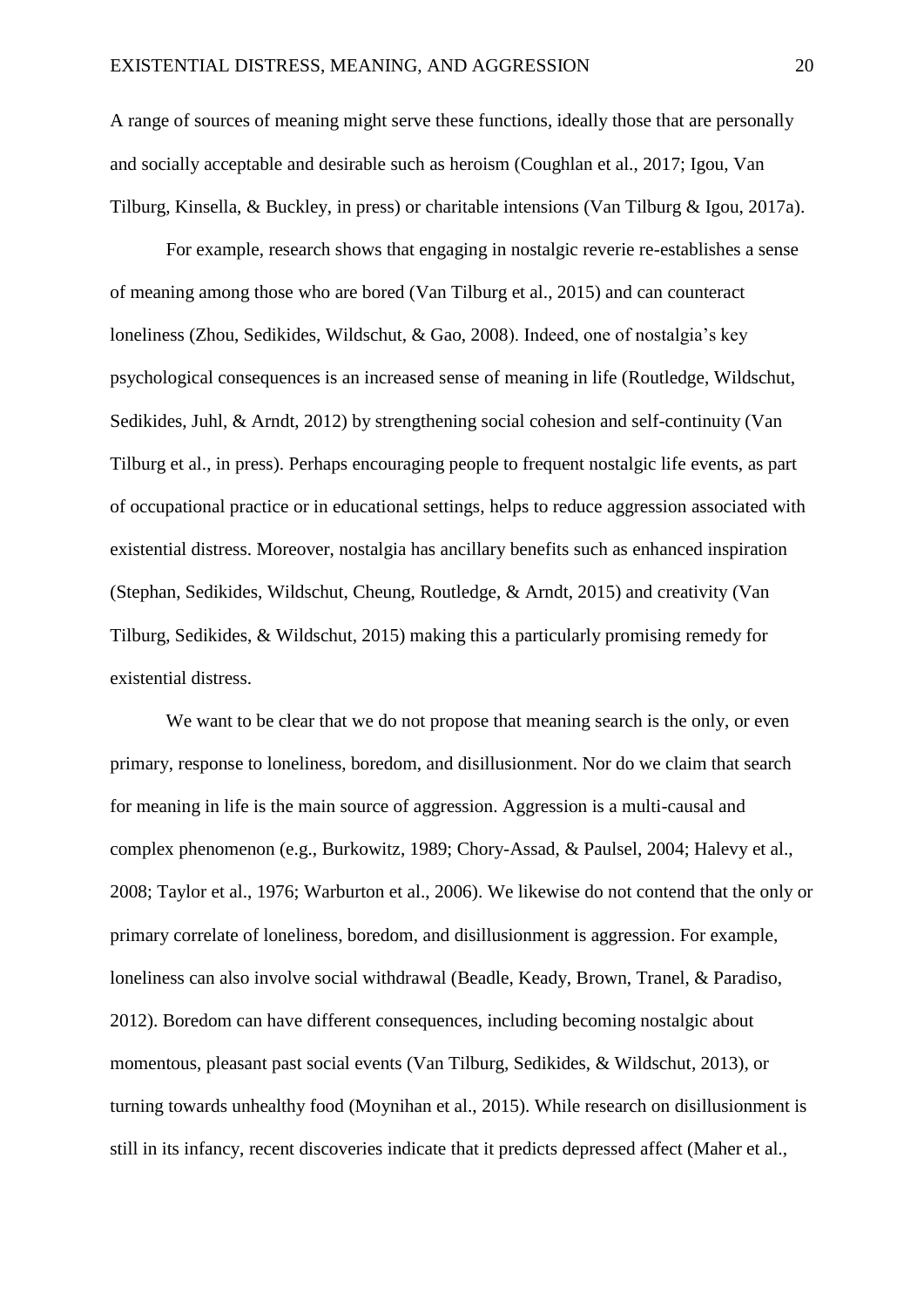2018b) and can cause political polarization (2018a). Clearly, aggression is not the sole correlate of these three existential experiences. Our studies focused solely on individual differences in these experiences and in aggressive tendencies. Nonetheless, by establishing the role of meaning search as a variable that links three different forms of emotional distress to aggressive tendencies, we highlight a mechanism that demonstrates how aggression may serve existential motivations.

By solely focusing on individual differences in common existential experiences and aggressive tendencies, our research did not include contextual features that have the potential of moderating the associations between loneliness, boredom, and disillusionment with aggressive tendencies. For example, situations in which people can easily address or escape from their loneliness, boredom, or disillusionment are unlikely to cause aggression. Perhaps aggression is particularly likely to follow from these existential stressors if alternative responses are relatively inaccessible. Further, aggressive behavior is more likely if contextual information supports the impression that this behavior serves a valuable purpose and is thus meaningful (e.g., Van Tilburg & Igou, 2011). Likewise, it could be that cultural differences exist regarding the degree to which these experiences are existentially distressing. Future research should examine causal relationships between these experiences and aggression, and the role of search for meaning, possibly in the context of cultural moderators. Furthermore, it would be interesting to test if such aggressive acts are actually helpful in restoring a sense of meaning, or that they merely add insult to injury. We hope that our present research offers the fundament for such further investigations.

## **Conclusion**

People differ with respect to existential experiences, such as loneliness, boredom, and disillusionment. We found that individual differences regarding these experiences are associated with individual differences in aggressive behavior tendencies. Our results also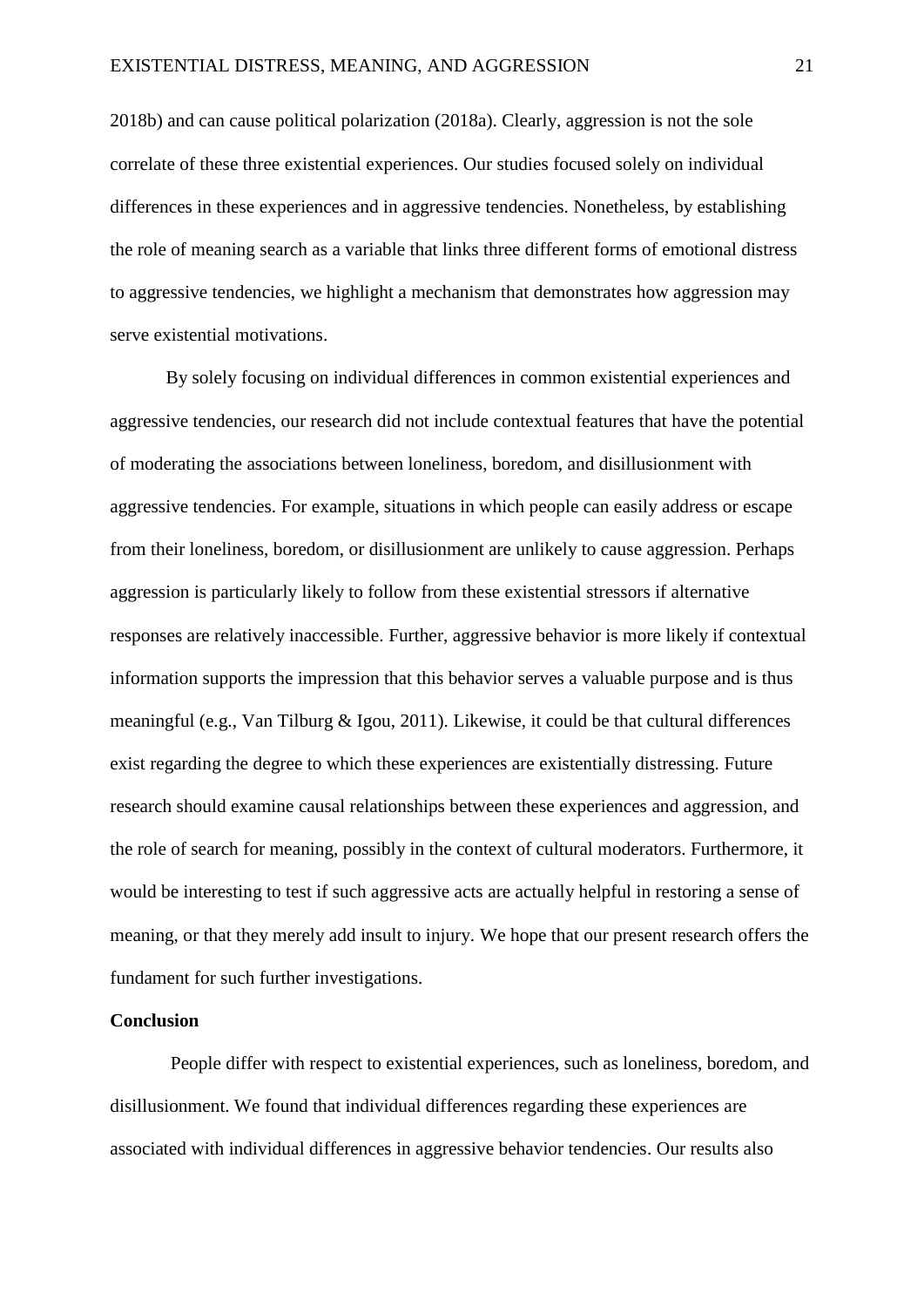indicate that it is the search for meaning in life of people experiencing these existential threats more than others that in part accounts for the heightened levels of aggression. That is, aggression can be a manifestation of the struggle to experience life as meaningful. Our findings contribute to an appreciation of the role that meaning in life perceptions play in people's aggressive tendencies. They suggest that models of aggression might benefit from conceptualizing existential psychological processes, for example, by treating existentially distressing events as instigating factors (Denson et al., 2012) or potential reinforcements of aggressive schema (Anderson & Bushman, 2002). We hope that this research contributes to a greater understanding of existential experiences, meaning-regulation processes, and aggressive tendencies, and that our findings contributes to exchanges between these areas of research to produce methods of reducing aggression and galvanize emotional well-being in the face of existential distress.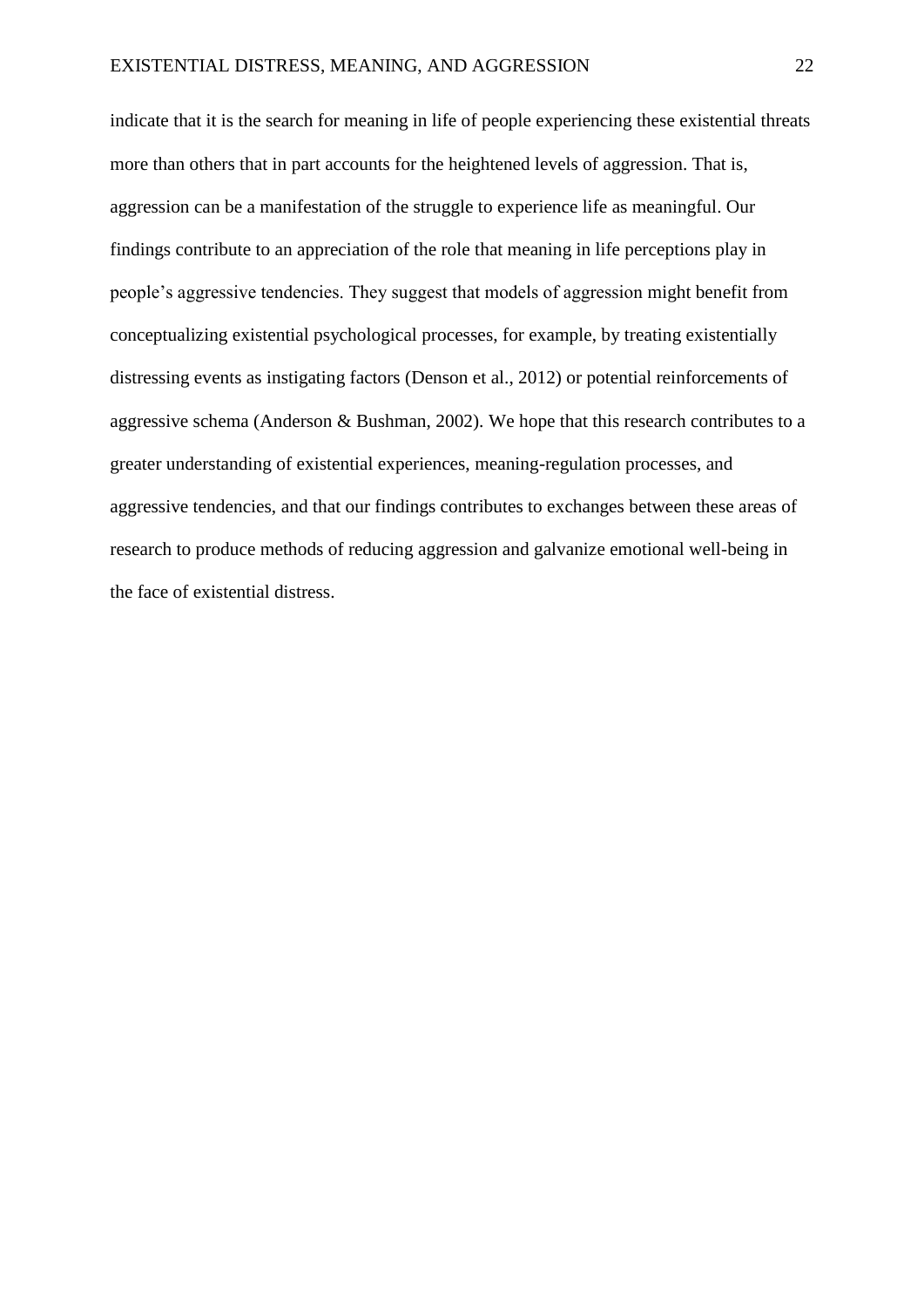#### **References**

- Åkerlind, I., & Hörnquist, J. O. (1992). Loneliness and alcohol abuse: A review of evidences of an interplay. *Social Science & Medicine, 34*, 405-414. doi:10.1016/0277- 9536(92)90300-F
- Anderson, C. A., & Bushman, B. J. (2001). Effects of violent video games on aggressive behavior, aggressive cognition, aggressive affect, physiological arousal, and prosocial behavior: A meta-analytic review of the scientific literature. *Psychological Science, 12*, 353-359. doi:10.1111/1467-9280.00366
- Anderson, C. A., & Bushman, B. J. (2002). Human aggression. *Annual Review of Psychology*, 53, 27-51. doi:10.1146/annurev.psych.53.100901.135231
- Barbalet, J. M. (1999). Boredom and social meaning. *British Journal of Sociology, 50*, 631- 646. doi:10.1111/j.1468-4446.1999.00631.x
- Barrett, F. S., Grimm, K. J., Robins, R. W., Wildschut, T., Sedikides, C., & Janata, P. (2010). Music-evoked nostalgia: Affect, memory, and personality. *Emotion, 10*, 390-403. doi:10.1037/a0019006
- Baumeister, R. F. (2002). Yielding to temptation: Self-control failure, impulsive purchasing, and consumer behavior. *Journal of consumer Research, 28*, 670-676. doi:10.1111/j.1467-8721.2007.00534.x
- Batson, C. D., & Stocks, E. L. (2004). Religion: Its core psychological functions. In J. Greenberg, S. L. Koole , & T. Pyszczynski (Eds.), *Handbook of Experimental Existential Psychology* (pp. 141 – 155). New York, NY: Guilford
- Beadle, J. N., Keady, B., Brown, V., Tranel, D., & Paradiso, S. (2012). Trait empathy as a predictor of individual differences in perceived loneliness. *Psychological Reports, 110*, 3-15. doi:10.2466/07.09.20.PR0.110.1.3-15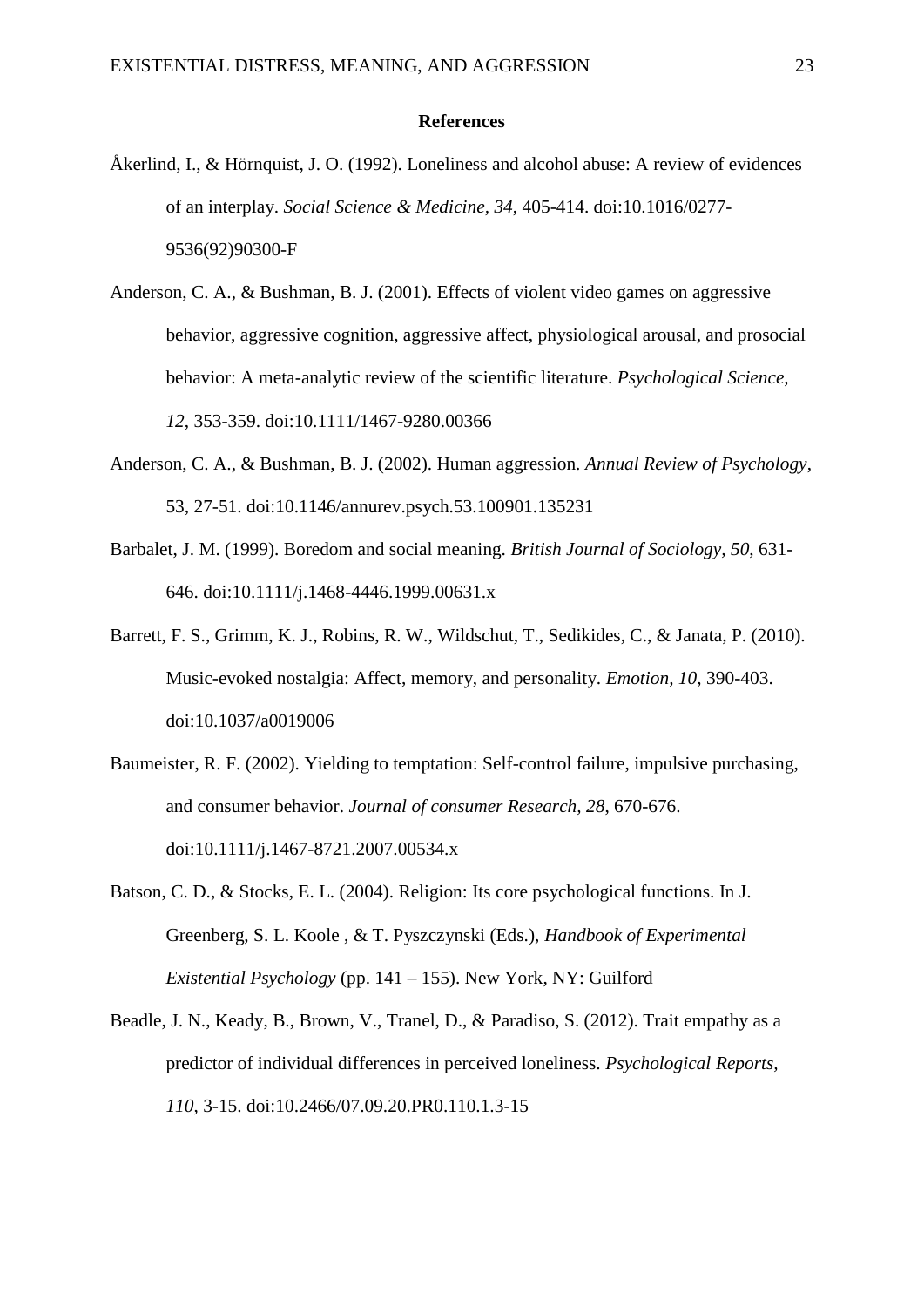- Blaszczynski, A., McConaghy, N., & Frankova, A. (1990). Boredom proneness in pathological gambling. *Psychological Reports, 67,* 35-42. doi:10.2466/pr0.1990.67.1.35
- Block, R. (2011). What about disillusionment? Exploring the pathways to black nationalism. *Political Behavior*, *33*, 27-51. doi:10.1007/s11109-010-9126-9
- Boyle, G. J., Richards, L. M., & Baglioni, A. J. (1993). Children's motivation analysis test (CMAT): An experimental manipulation of curiosity and boredom. *Personality and Individual Differences, 15*, 637–643. doi:10.1016/0191-8869(93)90005-N
- Branscombe, N. R., Wann, D. L. (1992). Role of identification with group, arousal, categorization processes, and self-esteem in sports spectator aggression. *Human Relations, 45*, 1013-1033. doi: 10.1177/001872679204501001
- Burkowitz, L. (1989). Frustration-aggression hypothesis: Examination and reformulation. *Psychological Bulletin, 106*, 59-73. doi:10.1037//0033-2909.106.1.59
- Buss, A. H., & Perry, M. (1992). The Aggression Questionnaire. *Journal of Personality and Social Psychology, 63,* 452-459. doi:10.1037/t00691-000
- Bushman, B. J., & Anderson, C. A. (2002). Violent video games and hostile expectations: A test of the general aggression model. *Personality and Social Psychology Bulletin, 28*, 1679-1686. doi:10.1177/014616702237649
- Bushman, B. J., Bonacci, A. M., Pedersen, W. C., Vasquez, E. A., & Miller, N. (2005). Chewing on it can chew you up: effects of rumination on triggered displaced aggression. *Journal of Personality and Social Psychology*, *88*, 969. doi:10.1037/0022-3514.88.6.969

Camus, A. (1953). *The Rebel* (trans). A. Bower, London: Hamish Hamilton.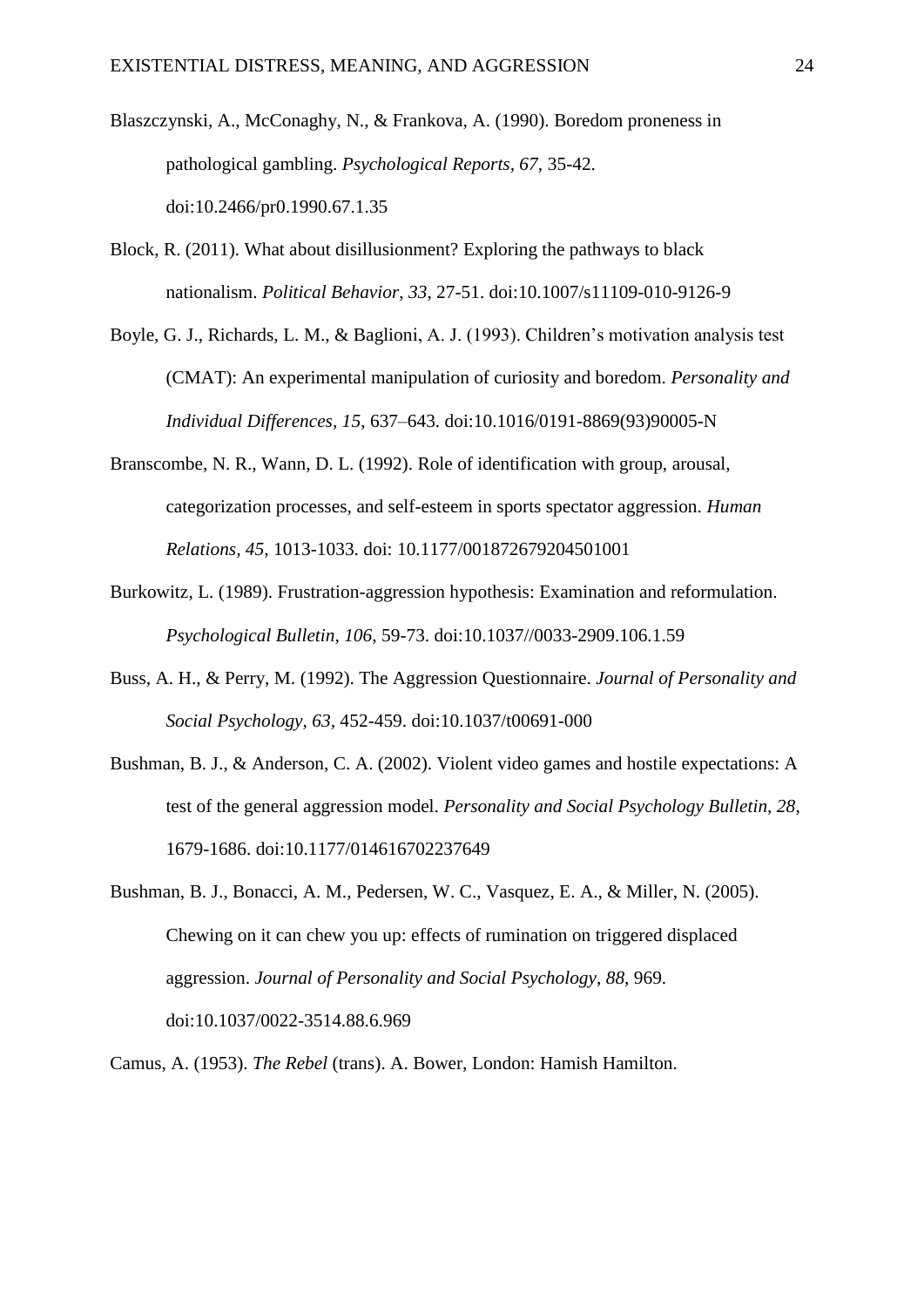- Castano, E., Yzerbyt, V., PaSamoni, M.-P., & Sacchi, S. (2002). I belong therefore I exist: Ingroup identification, ingroup entitativity, and ingroup bias. *Personality and Social Psychology Bulletin, 28*, 135-143. doi:10.1177/0146167202282001
- Check, J. V. P., Perlman, D., & Malamuth, N. M. (1985). Loneliness and Aggressive Behaviour. *Journal of Social and Personal Relationships, 2*, 243-252. doi:10.1177/0265407585023001
- Chester, D. S., & DeWall, C. N. (2015). The pleasure of revenge: retaliatory aggression arises from a neural imbalance toward reward. *Social Cognitive and Affective Neuroscience, 11*, 1173-82. doi: 10.1093/scan/nsv082
- Chory‐Assad, R. M., & Paulsel, M. L. (2004). Classroom justice: Student aggression and resistance as reactions to perceived unfairness. *Communication Education, 53*, 253- 273. doi:10.1080/0363452042000265189
- Coughlan, G., Igou, E. R., Van Tilburg, W. A. P., Kinsella, E. L., & Ritchie, T. D. (2017). From boredom to perceptions of heroes: A meaning-regulation approach to heroism. *Journal of Humanistic Psychology.* doi:10.1177/0022167817705281
- Csikszentmihalyi, M. (2000). *Beyond boredom and anxiety: Experiencing flow in work and play*. San Fransisco, CA: Jossey-Bass.
- Dahlen, E. R., Martin, R. C., Ragan, K., & Kuhlman, M. M. (2004). Boredom proneness in anger and aggression: Effects of impulsiveness and sensation seeking. *Personality and Individual Differences, 37*, 1615-1627. doi:10.1016/j.paid.2004.02.016
- Denson, T. F., DeWall, C. N., & Finkel, E. J. (2011). Self-control and aggression. *Current Directions in Psychological Science, 21*, 20-25. doi:10.1177/0963721411429451
- DeWall, C. N., Anderson, C. A., & Bushman, B. J. (2011). The general aggression model: Theoretical extensions to violence*. Psychology of Violence, 1*, 245-258. doi:10.1037/a0023842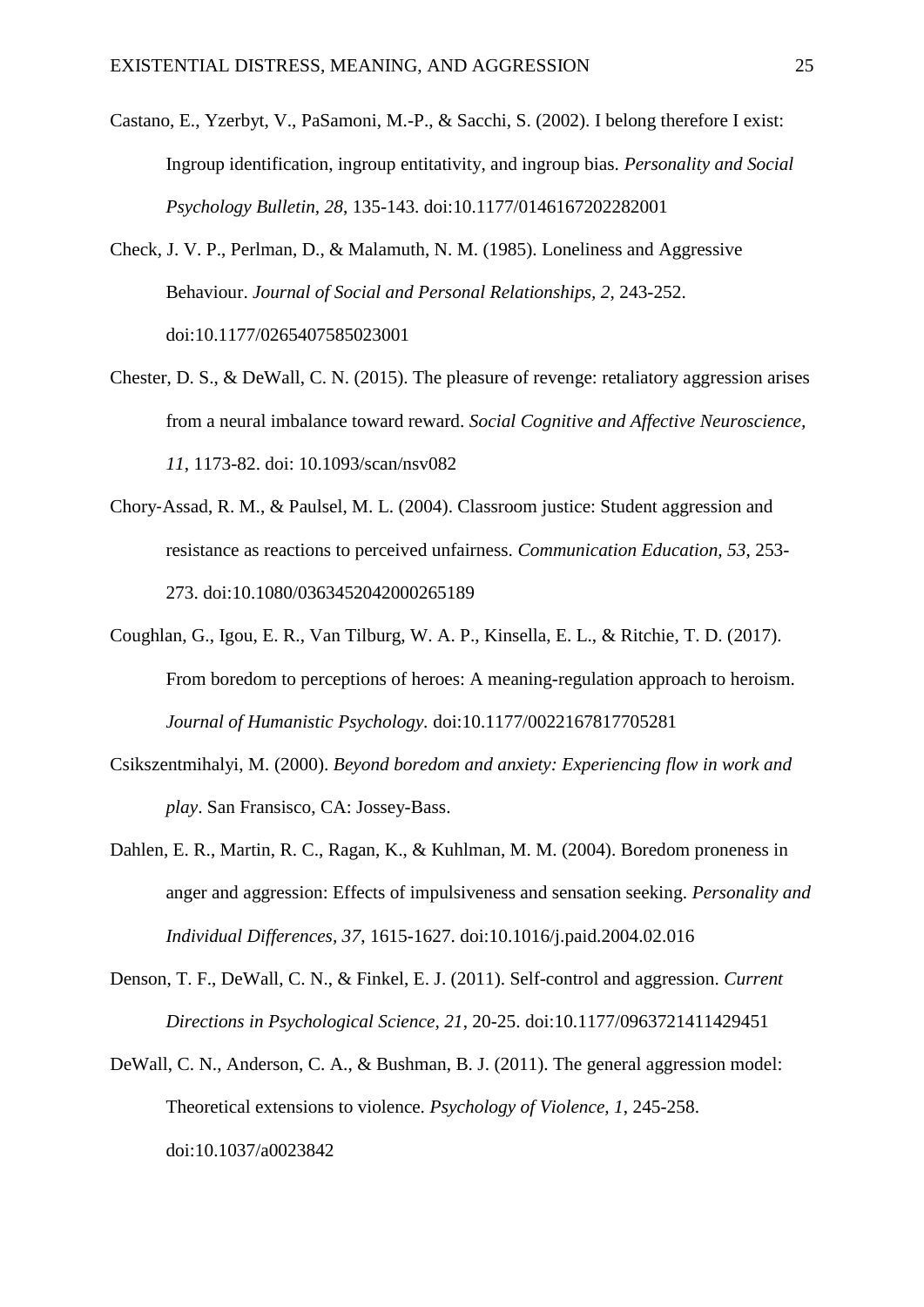- do Rozario, L. (1994). Ritual, meaning and transcendence: The role of occupation in modern life. *Journal of Occupational Science, 1*, 46-53. doi: 10.1080/14427591.1994.9686385
- Eastwood, J. D., Frischen, A., Fenske, M. J., & Smilek, D. (2012). The unengaged mind: Defining boredom in terms of attention. *Perspectives on Psychological Science, 7*, 482-495. doi:10.1177/1745691612456044
- Fahlman, S. A., Mercer, K. B., Gaskovski, P., Eastwood, A. E., & Eastwood, J. D. (2009). Does a lack of life meaning cause boredom? Results from psychometric, longitudinal, and experimental analyses. *Journal of Social and Clinical Psychology, 28*, 307-340. doi:10.1521/jscp.2009.28.3.307
- Farmer, R., & Sundberg, N. D. (1986). Boredom proneness--The development and correlates of a new scale. *Journal of Personality Assessment, 50*, 4-17. doi:10.1207/s15327752jpa5001\_2
- Finkel, E. J., DeWall, C. N., Slotter, E. B., McNulty, J. K., Pond Jr, R. S., & Atkins, D. C.  $(2012)$ . Using  $I<sup>3</sup>$  theory to clarify when dispositional aggressiveness predicts intimate partner violence perpetration. *Journal of Personality and Social Psychology, 102*, 533- 549. doi:10.1037/a0025651

Fromm. E. (1956/2006). *The art of loving.* Harper Perennial Modern Classics: London, Uk.

Fromm, E. (1972). The Erich Fromm theory of aggression. *The New York Times Magazine,*  New York. Derived at: www.erich-fromm.de/data/pdf/1972c-e.pdf

Fromm, E. (1973). *The anatomy of human destructiveness.* New York, NY: Holt McDougal.

Fuchsman, K. A. (2008). *The psychology of political disillusionment: Progressives and World War I*. Paper presented at the international society of political psychologists (ISPP) 31st annual scientific meeting, November 25, Paris, France.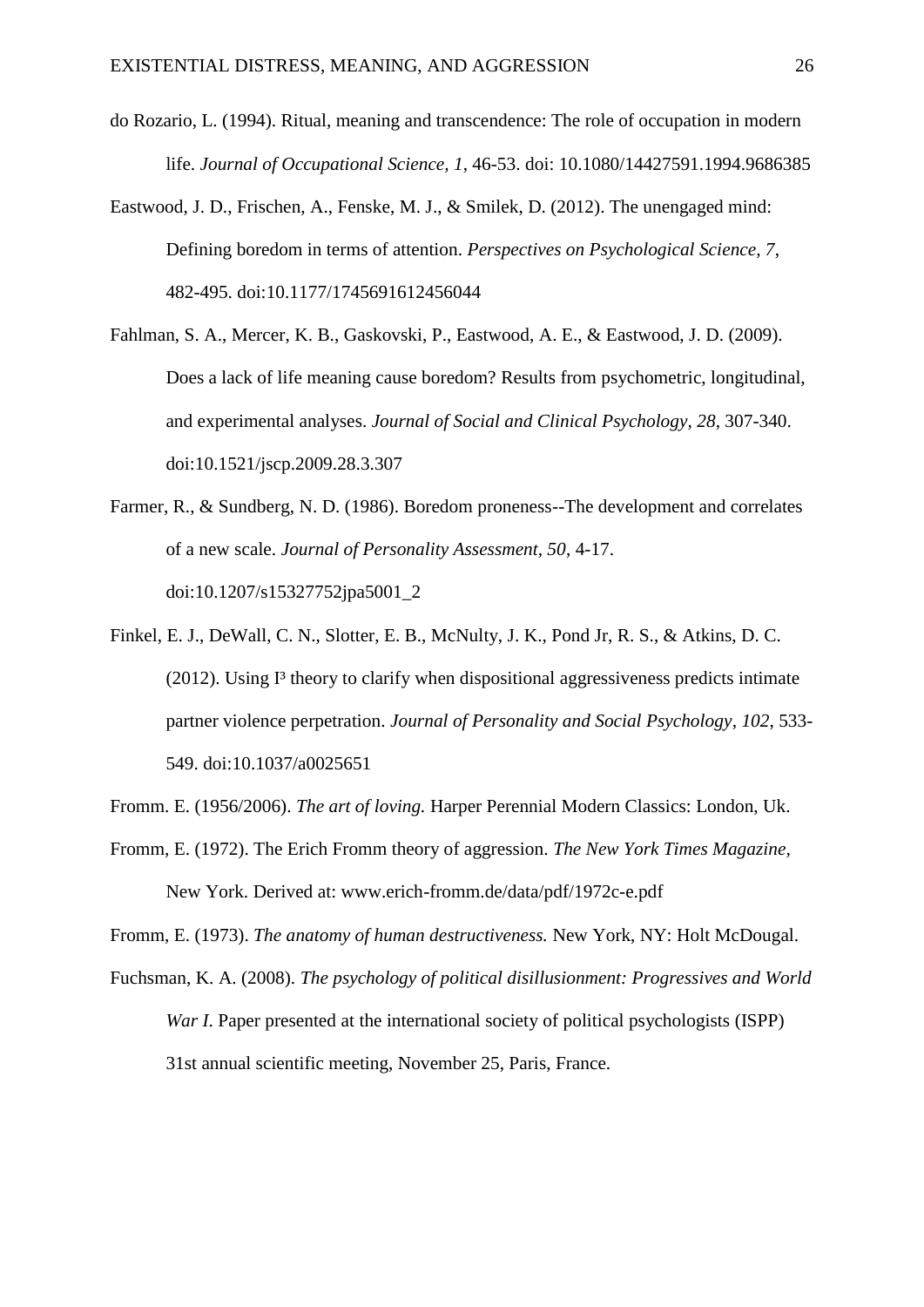Garfield, C. A. (1973). A psychometric and clinical investigation of Frankl's concept of existential vacuum and of anomia. *Psychiatry, 36*, 396-408. doi:10.1080/00332747.1973.11023773

- Greenberg, J., Pyszczynski, T., Solomon, S., Rosenblatt, A., Veeder, M., Kirkland, S., & Lyon, D. (1990). Evidence for terror management theory II: The effects of mortality salience on reactions to those who threaten or bolster the cultural worldview*. Journal of Personality and Social Psychology, 58*, 308-318. doi:10.1037/0022-3514.58.2.308
- Halevy, N., Bornstein, G., & Sagiv, L. (2008). "In-group love" and "out-group hate" as motives for individual participation in intergroup conflict: A new game paradigm. *Psychological Science, 19*, 405-411. doi:10.1111/j.1467-9280.2008.02100.x
- Harmon-Jones, E. (2003). Anger and the behavioral approach system. *Personality and Individual differences*, *35*, 995-1005. doi:10.1016/S0191-8869(02)00313-6
- Harmon-Jones, E., & Allen, J. J. B. (1998). Anger and prefrontal brain activity: EEG asymmetry consistent with approach motivation despite negative affective valence. *Journal of Personality and Social Psychology, 74*, 1310–1316. doi:10.1037/e526132012-167
- Harmon-Jones, E., Greenberg, J., Solomon, S., & Simon, L. (1996). The effects of mortality salience on intergroup bias between minimal groups. *European Journal of Social Psychology, 26*, 677-681. doi:10.1002/(SICI)1099-0992(199607)26:4<677::AID-EJSP777>3.0.CO;2-2
- Harris, M. B. (2000). Correlates and characteristics of boredom proneness and boredom. *Journal of Applied Social Psychology, 30*, 576-598. doi:10.1111/j.1559- 1816.2000.tb02497.x
- Hawkley, L. C., Burleson, M. H., Berntson, G. G., & Cacioppo, J. T. (2003). Loneliness in everyday life: cardiovascular activity, psychosocial context, and health behaviors.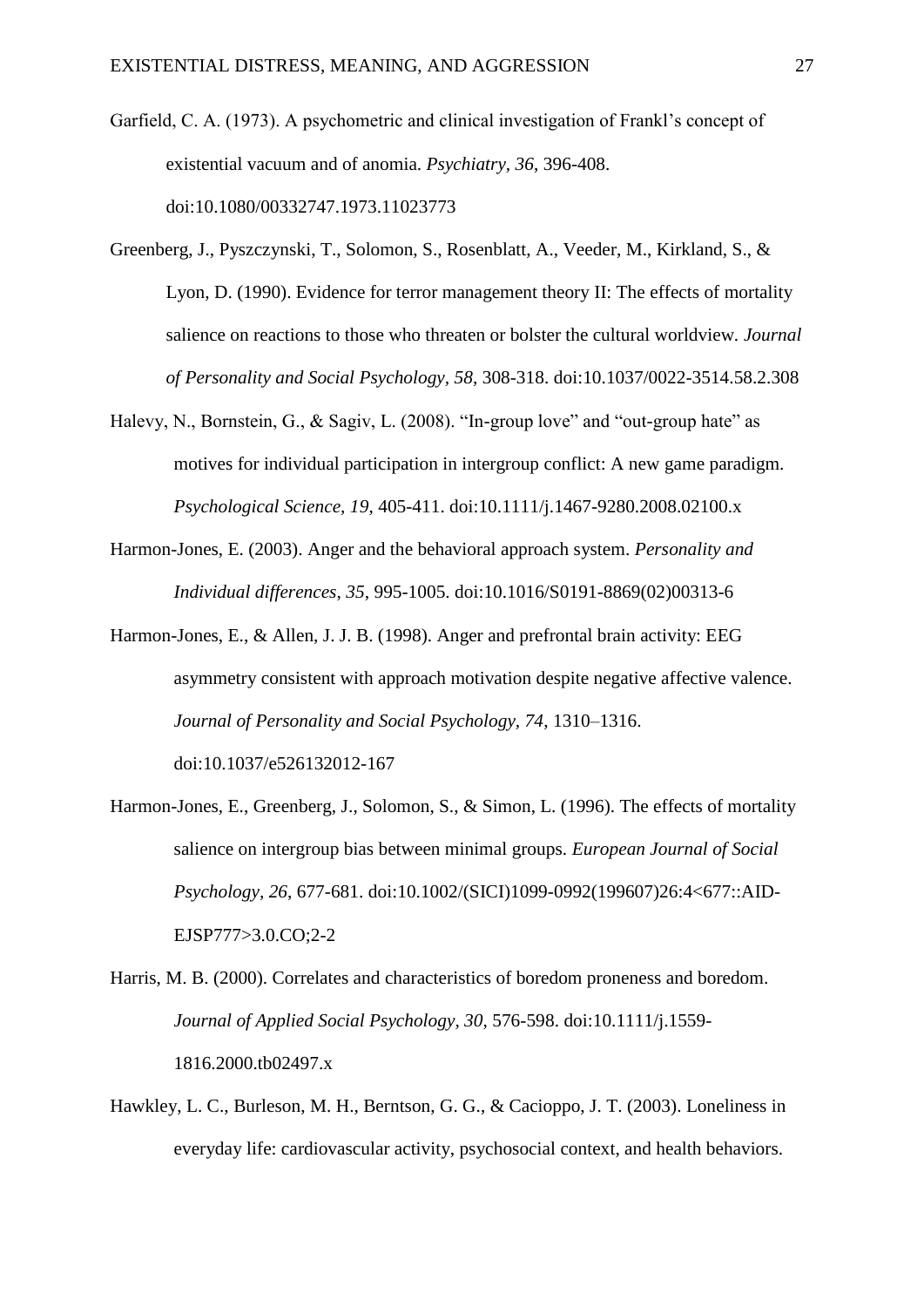*Journal of Personality and Social Psychology, 85*, 105-120. doi:10.1037/0022- 3514.85.1.105

- Hayes, A. F. (2009). Beyond Baron and Kenny: Statistical mediation analysis is the new millennium. *Communication Monographs, 76*, 408-420. doi:10.1080/03637750903310360
- Hayes, A. F. (2012). *PROCESS: A versatile computational tool for observed variable mediation, moderation, and conditional process modelling* [White paper]. Retrieved from http://www.afhayes.com/public/process2012.pdf
- Heine, J. S., Proulx, T., & Vohs, K. D. (2006). The Meaning Maintenance Model: On the coherence of social motivations. *Personality and Social Psychology Review, 10*, 88- 110. doi:10.1207/s15327957pspr1002\_1
- Heinrich, L. M., & Gullone, E. (2006). The clinical significance of loneliness: A literature review. *Clinical Psychology Review, 26*, 695-718. doi:10.1016/j.cpr.2006.04.002
- Hicks, J. A., Schlegel, R. J., & King, L. A. (2010). Social threats, happiness, and the dynamics of meaning in life judgments. *Personality and Social Psychology Bulletin, 36*, 1305-1317. doi:10.1177/0146167210381650
- Hogg, M. A., Meehan, C., & Farquharson, J. (2010). The solace of radicalism: Selfuncertainty and group identification in the face of threat. *Journal of Experimental Social Psychology, 46*, 1061–1066. doi:10.1002/9781444344073
- Huston, T. L., Caughlin, J. P., Houts, R. M., Smith, S. E., & George, L. J. (2001). The connubial crucible: Newlywed years as predictors of marital delight, distress, and divorce. *Journal of Personality and Social Psychology*, *80*, 237-252. doi:10.1037/0022-3514.80.2.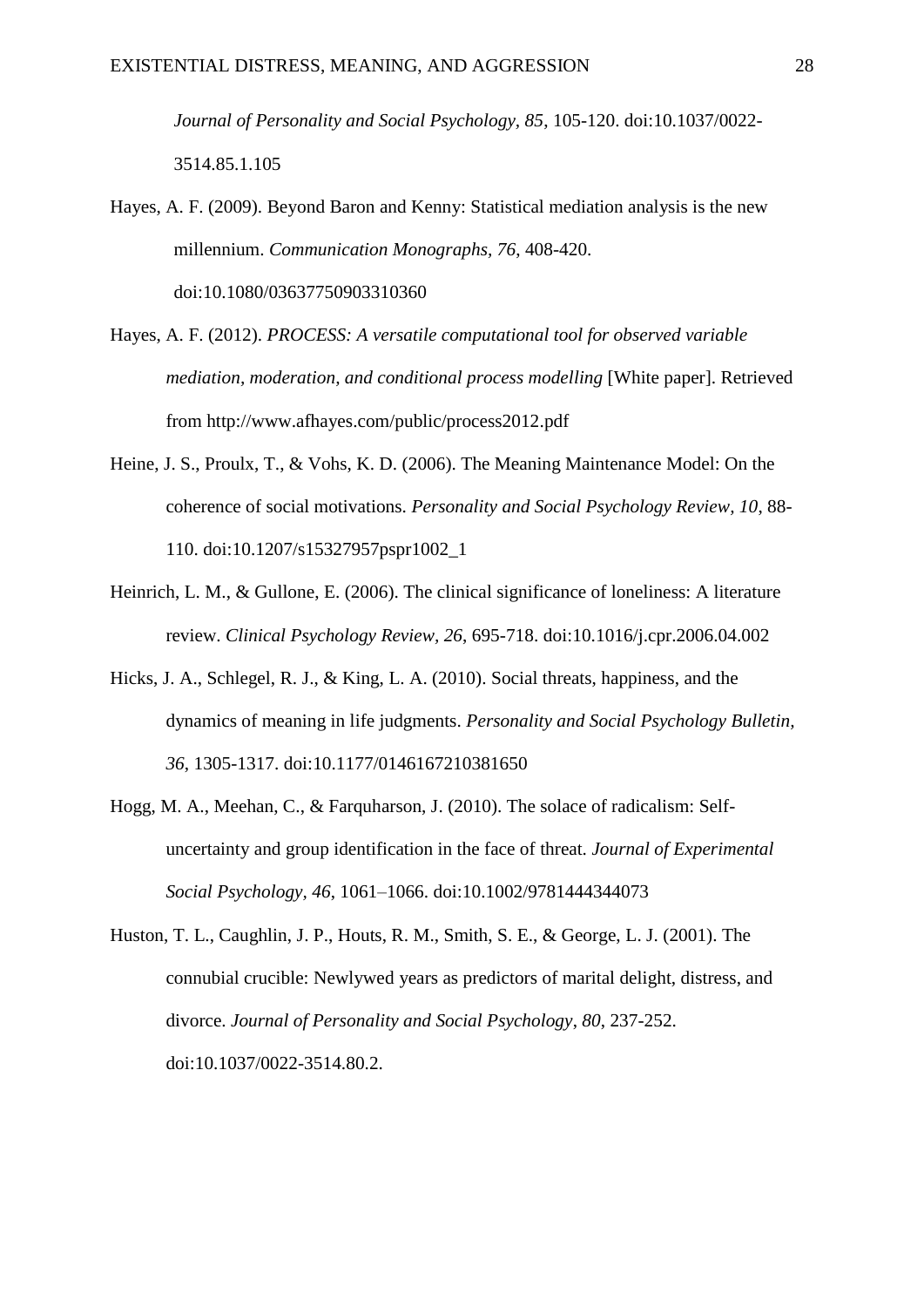- Igou, E. R., Van Tilburg, W. A. P., Kinsella, E. L., & Buckley, L. K. (in press). On the existential road from regret to heroism: Searching for meaning in life. Frontiers in Psychology. doi: 10.3389/fpsyg.2018.02375
- Janoff-Bulman, R., & Berg, M. (1998). Disillusionment and the creation of value: From traumatic losses to existential gains. In J. Harvey (Ed.), *Perspectives on loss: A sourcebook* (pp. 35-44)*.* Washington, DC: Taylor & Francis.
- Jasko, K., LaFree, G., & Kruglanski, A. (2017). Quest for significance and violent extremism: The case of domestic radicalization. *Political Psychology*, *38*, 815-831. doi:10.1111/pops.12376
- Jenkins, C. D., Zyzanski, S. J., & Rosenman, R. (1979). *Jenkins Activity Survey manual.* New York, NY: Psychological Corporation.
- Jost, J. T., Fitzsimons, G., & Kay, A. C. (2004). The ideological animal: A system justification view. In J. Greenberg, S. L. Koole, & T. Pyszczynski (Ed.), *Handbook of Experimental Existential Psychology* (pp. 263-283). New York, NY: Guilford Press.
- Jost, J. T., Glaser, J., Kruglanski, A. W., & Sulloway, F. J (2003). Political conservatism as motivated cognition. *Psychological Bulletin, 129*, 339-375. doi:10.1037/0033- 2909.129.3.339
- Karsten, M., Van Vuuren, B. J., Goodman, P., & Barnaud, A. (2011). The history and management of black rhino in KwaZulu‐Natal: A population genetic approach to assess the past and guide the future. *Animal Conservation, 14*, 363-370. doi:10.1111/j.1469-1795.2011.00443.x
- Kass, S. J., Vodanovich, S. J., & Callander, A. (2001). State-trait boredom: The relationship to absenteeism, tenure and job satisfaction. *Journal of Business and Psychology,* 16, 317-327. doi:10.1023/A:1011121503118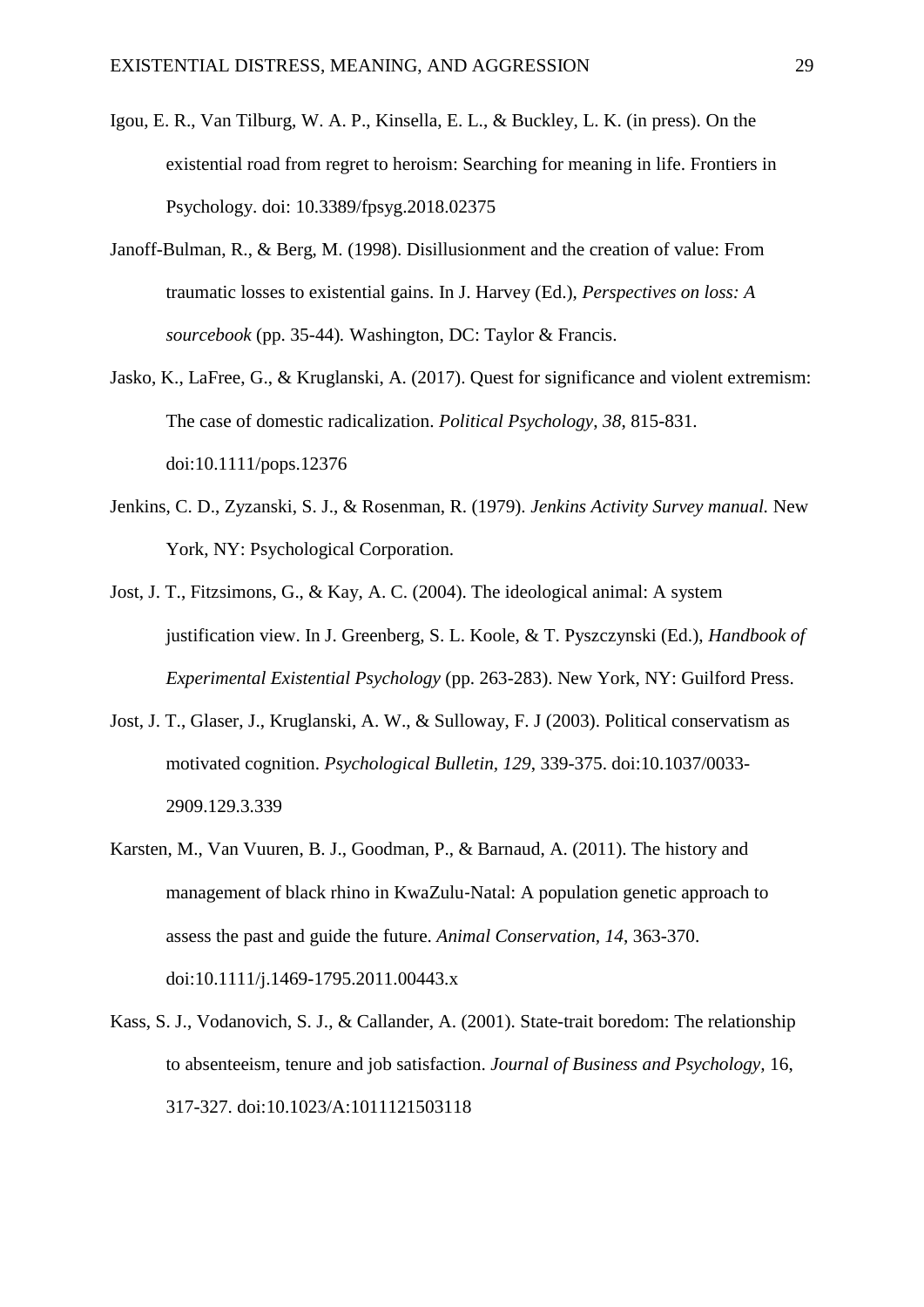- Kasser, T., & Sheldon, K. M. (2000). On wealth and death: Materialism, mortality salience, and consumer behavior. *Psychological Science, 11*, 348-351. doi:10.1111/1467- 9280.00269
- King, L. A., & Napa, C. K. (1998). What makes a life good? *Journal of Personality and Social Psychology, 75*, 156-165. doi:10.1037/0022-3514.75.1.156
- Kinsella, E. L., Igou, E. R., & Ritchie, T. D. (2017). Heroism and the pursuit of a meaningful life. *Journal of Humanistic Psychology*. doi:10.1177/0022167817701002
- Kinsella, E. L., Ritchie, T. D., & Igou, E. R. (2017). Attributes and applications of heroes: A brief history of lay and academic perspectives. In S. T. Allison, R. Kramer, & G. Goethals (Eds.), *Handbook of Heroism and Heroic Leadership* (pp. 19-35). Oxford, UK: Routledge.
- Kirkpatrick-Smith, J., Rich, A. R., Bonner, R., & Jans, F. (1992). Psychological vulnerability and substance abuse as predictors of suicide ideation among adolescents. *OMEGA-Journal of Death and Dying, 24*, 21-33. doi:10.2190/TVBX-40KA-QGLW-P2KC
- Kruglanski, A.W., Chen, X., Dechesne, M., Fishman, S., & Orehek, E. (2009). Fully committed: Suicide bombers' motivation and the quest for personal significance. *Political Psychology, 30*, 331–557. doi:10.1111/j.1467-9221.2009.00698.x
- Kruglanski, A. W., & Orehek, E. (2011). The role of the quest for personal significance in motivating terrorism. In J. Forgas, A. Kruglanski, & K. Williams (Eds.), *The Psychology of Social Conflict and Aggression.* (pp. 153-166). New York: Psychology Press.
- Larson, R. W., & Richards, M. H. (1991). Boredom in the middle school years: Blaming schools versus blaming students. *American Journal of Education, 99*, 418-443. doi:10.1086/443992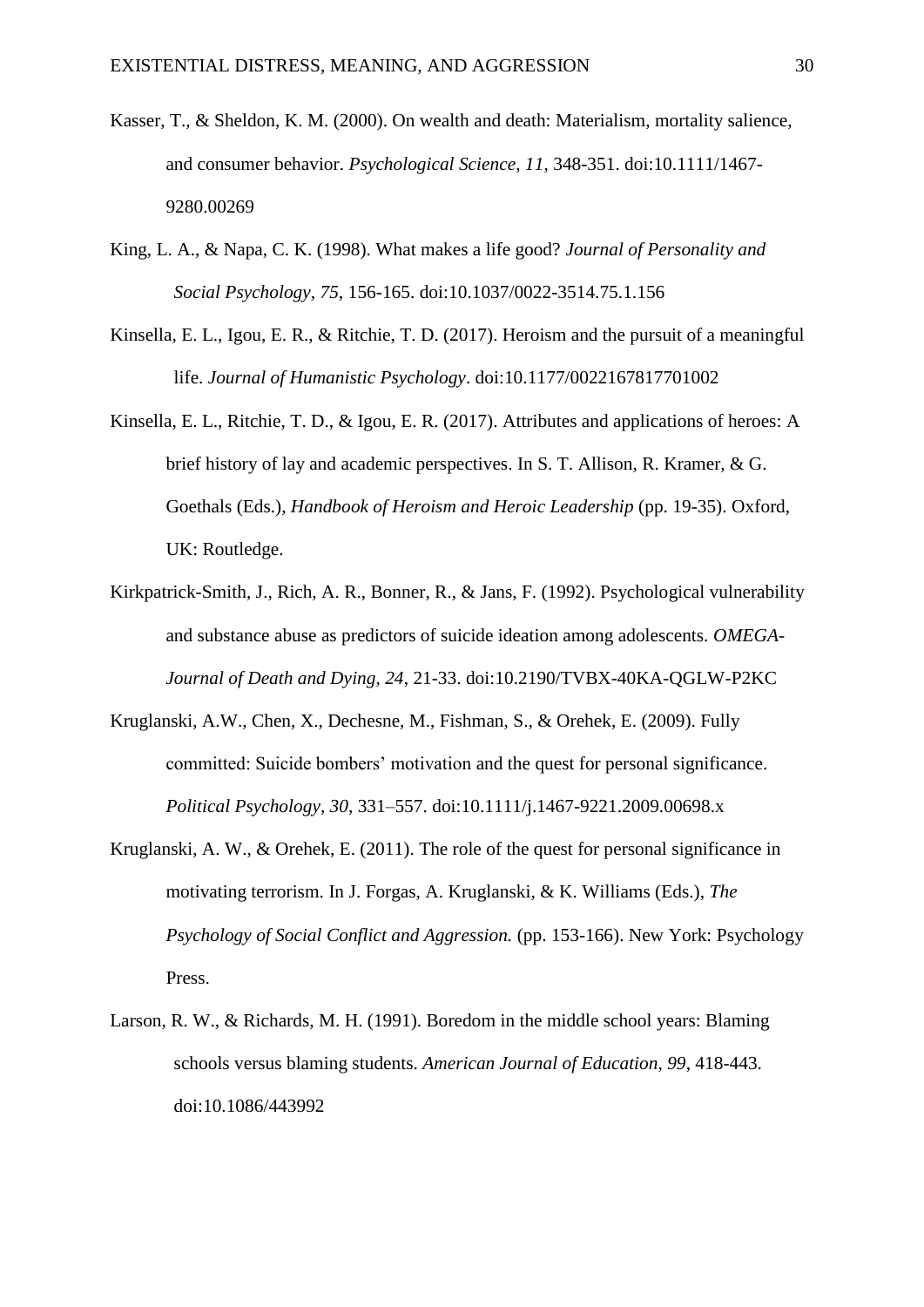- Leary, M. R., Rogers, P. A., Canfield, R. W., & Coe, C. (1986). Boredom in interpersonal encounters: Antecedents and social implications. *Journal of Personality and Social Psychology, 51,* 968-975. doi:10.1037/0022-3514.51.5.968
- Leong, F. T., & Schneller, G. R. (1993). Boredom proneness: Temperamental and cognitive components. *Personality and Individual Differences, 14*, 233-239. doi:10.1016/0191- 8869(93)90193-7
- Maher, P. J., Igou, E. R, & Van Tilburg, W. A. P. (2018a). Brexit, Trump, and the polarizing effect of disillusionment. *Social Psychological and Personality Science, 9*, 205-213. doi:10.1177/1948550618750737
- Maher, P. J., Igou, E. R., & Van Tilburg, W. A. P. (2018b). Meaning loss in the face of disillusionment: The role of maladaptive rumination. *Manuscript Under Review*.
- Maher, P. J., Van Tilburg, W. A. P., & Igou, E. R. (2018). Lost and found in multidimensional space: Epistemic motivations define and distinguish negative affect. *Revision Under Review.*
- Maher, P. J., Van Tilburg, W. A. P., & Van Den Tol, A. J. M. (2013). Meaning in music: Deviations from expectations in music prompt outgroup derogation. *European Journal of Social Psychology, 43*, 449-454. doi: 10.1002/ejsp.1969
- Martela, F., & Steger, M. F. (2016). The three meanings of meaning in life: Distinguishing coherence, purpose, and significance. *Journal of Positive Psychology, 11*, 531-545. doi:10.1080/17439760.2015.1137623
- Marx, K. (1833-1834, trans. 1992). *Early writings*. Penguin Classics: London, UK
- Mascaro, N., Rosen, D. H., & Morey, L. C. (2004). The development, construct validity, and clinical utility of the spiritual meaning scale. *Personality and Individual Differences, 37*, 845-860. doi:10.1016/j.paid.2003.12.011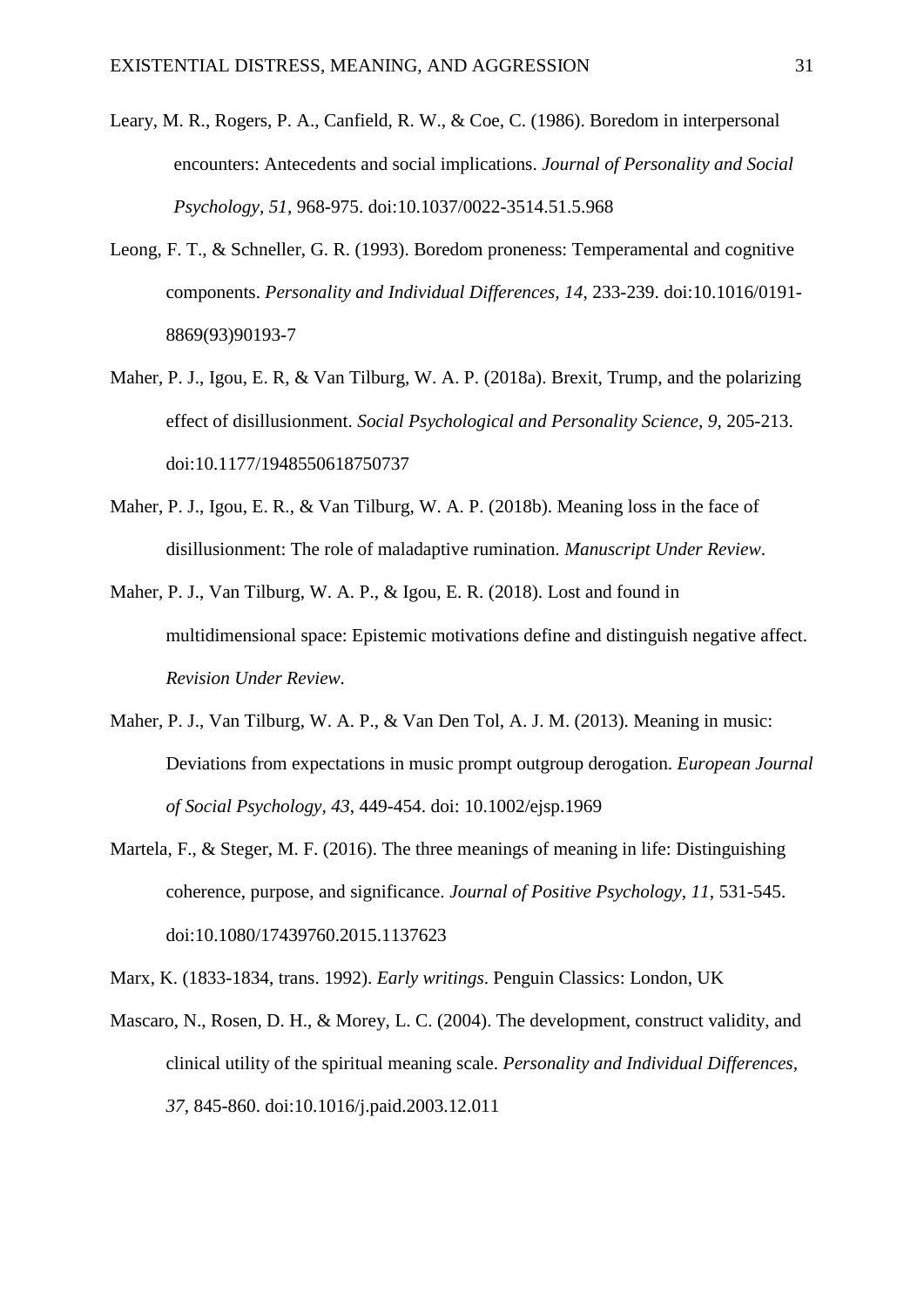- McGregor, H. A., Lieberman, J. D., Greenberg, J., Solomon, S., Arndt, J., Simon, L., & Pyszczynski, T. (1998). Terror management and aggression: Evidence that mortality salience motivates aggression against worldview-threatening others. *Journal of Personality and Social Psychology, 74*, 590-605. doi:10.1037/0022-3514.74.3.590
- Merrifield, C., & Danckert, J. (2014). Characterizing the psychophysiological signature of boredom. *Experimental Brain Research, 232*, 481-491. doi:10.1007/s00221-013-3755- 2
- Mijuskovic, B. (1986). Loneliness, anxiety, hostility, and communication. *Child Study Journal, 16*, 227-240. doi:10.1080/01463378209369450
- Mikulas, W., & Vodanovich, S. (1993). The essence of boredom. *The Psychological Record, 43*, 3-12.
- Moynihan, A. B., Igou, E. R., & van Tilburg, W. A. P. (2017). Boredom increases impulsiveness: A meaning-regulation perspective. *Social Psychology, 48*, 293-309. doi: 10.1027/1864-9335/a000317
- Moynihan, A. B., Van Tilburg, W. A. P., Igou, E. R., Wisman, A., Donnelly, A. E., & Mulcraire, J. B. (2015). Eaten up by boredom: Unhealthy eating alleviates a lack of sensation and aversive self-awareness under boredom. *Frontiers in Psychology, 6*. doi:10.3389/fpsyg.2015.00369
- Murnen, S. K., Wright, C. & Kaluzny, G. Sex Roles (2002). If "boys will be boys," then girls will be victims? A meta-analytic review of the research that relates masculine ideology to sexual aggression. *Sex Roles, 46,* 359-375. doi:10.1023/A:1020488928736
- Niehuis, S. (2007). Convergent and discriminant validity of the marital disillusionment scale. *Psychological Reports*, 100, 203-207. doi:10.2466/pr0.100.1.203-207
- Nisbett, R. E., & Cohen, D. (1996). *Culture of honor: The psychology of violence in the South. Boulder*, CO: Westview Press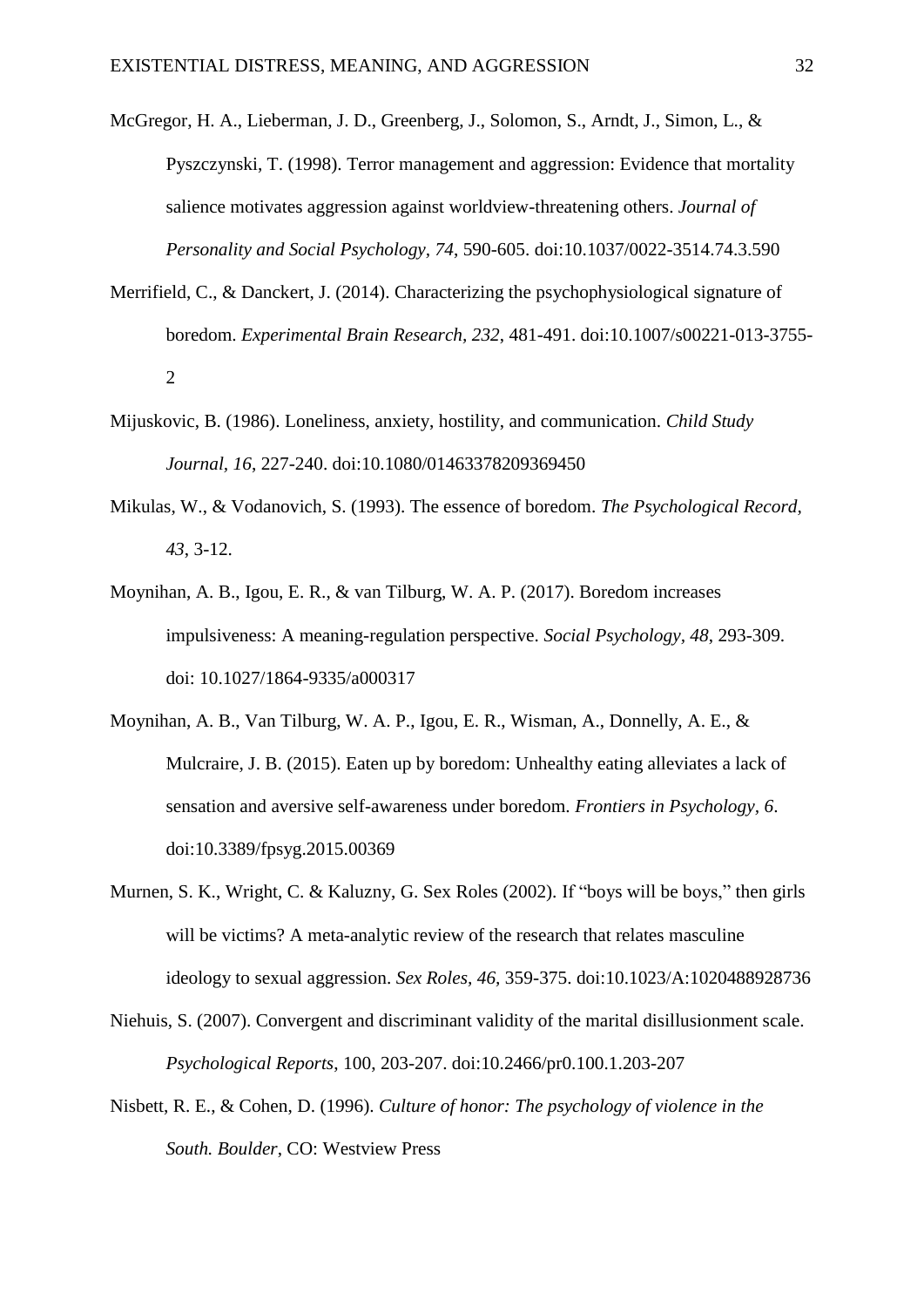- Rehm, L. P. (1977). A self-control model of depression. *Behavior Therapy, 8*, 787-804. doi:10.1016/S0005-7894(77)80150-0
- Rogers, R. W., & Prentice-Dunn, S. (1981). Deindividuation and anger-mediated interracial aggression: Unmasking regressive racism. *Journal of Personality and Social Psychology, 41*, 63-73. doi: 10.1037/0022-3514.41.1.63
- Rosenblatt, A., Greenberg, J., Solomon, S., Pyszczynski, X, & Lyon, D. (1989). Evidence for terror management theory I: The Effects of mortality salience on reactions to those who violate or uphold cultural values. *Journal of Personality and Social Psychology, 57,* 681-690. doi:10.1037//0022-3514.57.4.681
- Routledge, C., Wildschut, T., Sedikides, C., Juhl, J., & Arndt, J. (2012). The power of the past: Nostalgia as a meaning-making resource. *Memory, 20*, 452-460. doi:10.1080/09658211.2012.677452
- Routledge, C., Arndt, J., Sedikides, C., & Wildschut, T. (2008). A blast from the past: The terror management function of nostalgia. *Journal of Experimental Social Psychology, 44*, 132-140. doi:10.1016/j.jesp.2006.11.001
- Rupp, D. E., & Vodanovich, S. J. (1997). The role of boredom proneness in self-reported anger and aggression. *Journal of Social Behavior and Personality, 12*, 925-936. doi:10.1037/e341882004-001

Russell, D. W. (1996). UCLA Loneliness Scale (Version 3): Reliability, validity, and factor structure. *Journal of Personality Assessment, 66*, 20-40. doi:10.1207/s15327752jpa6601\_2

Sansone, C., Weir, C., Harpster, L., & Morgan, C. (1992). Once a boring task always a boring task? Interest as a self-regulatory strategy. *Journal of Personality and Social Psychology, 63*, 379-390. doi:10.1037/0022-3514.63.3.379

Sartre, J. P. (1938, trans. 2013). *Nausea*. New York: New Directions Publishing.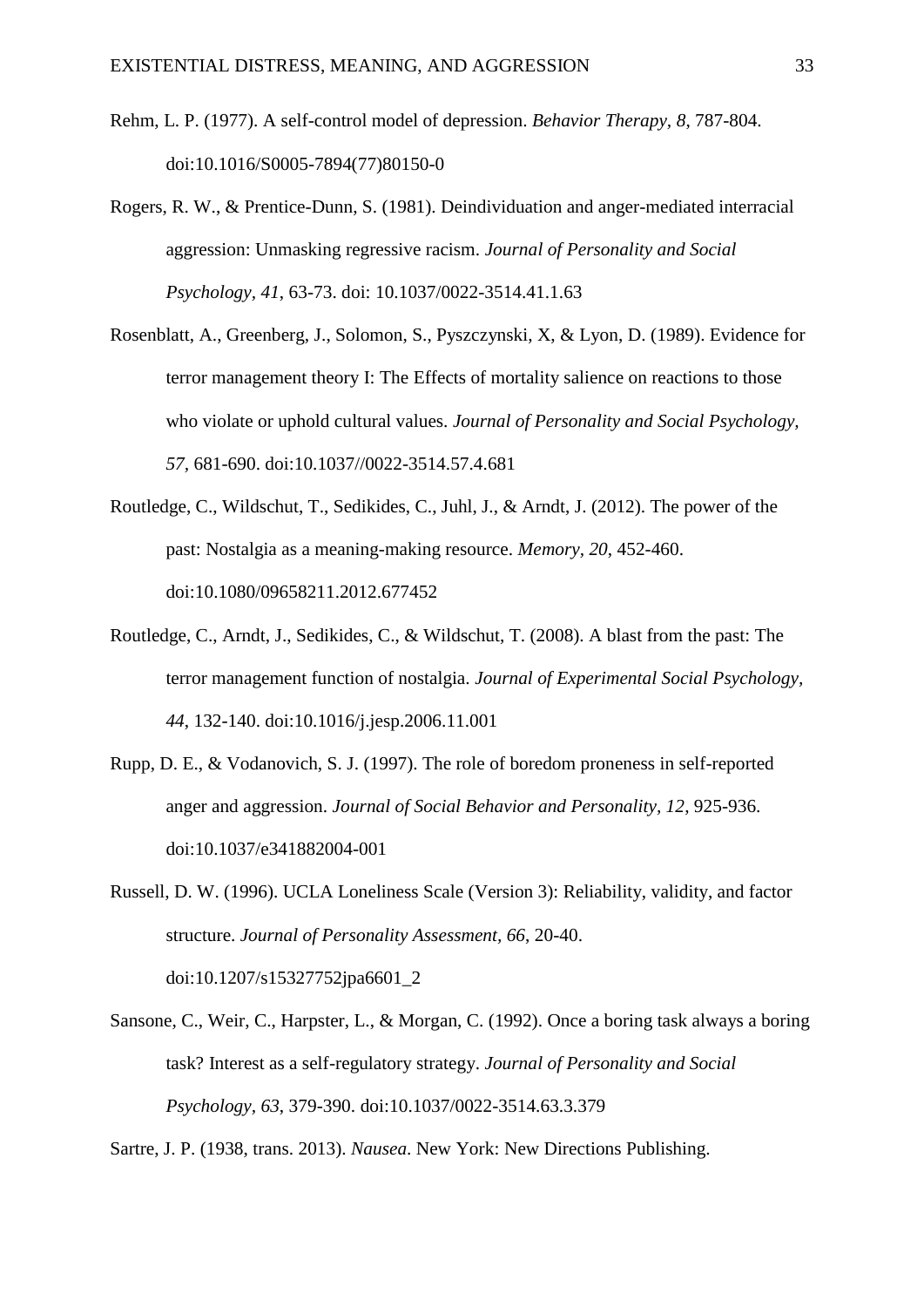- Schimel, J., Simon, L., Greenberg, J., Pyszczynski, T., Solomon, S., Waxmonsky, J., & Arndt, J. (1999). Stereotypes and terror management: Evidence that mortality salience enhanced stereotypical thinking and preferences. *Journal of Personality and Social Psychology, 77*, 908-926. doi:10.1037/0022-3514.77.5.905
- Schwartz, C. E., Keyl, P. M., Marcum, J. P., & Bode, R. (2009). Helping others shows differential benefits on health and well-being for male and female teens. *Journal of Happiness Studies, 10*, 431-448. doi:10.1007/s10902-008-9098-1
- Steger M. F. (2013). Experiencing meaning in life: Optimal functioning at the nexus of wellbeing, psychology, and spirituality. In: Wong PTP, Fry PS, editors. *Handbook of personal meaning: Theory, research, and application*, 2nd Ed. (pp. 211-230). Mahwah, NJ: Earlbaum.
- Steger, M. F., Frazier, P., Oishi, S., & Kaler, M (2006). The meaning in life questionnaire: Assessing the presence of and search for meaning in life. *Journal of Counseling Psychology, 53*, 80-93. doi:10.1556/mpszle.67.2012.1.8
- Steger, M. F., Kashdan, T. B., Sullivan, B. A., & Lorentz, D. (2008). Understanding the search for meaning in life: Personality, cognitive style, and the dynamic between seeking and experiencing meaning. *Journal of Personality, 76*, 199-228. doi:10.1111/j.1467-6494.2007.00484.x
- Stephan, E., Sedikides, C., Wildschut, T., Cheung, W. Y., Routledge, C., & Arndt, J. (2015). Nostalgia-evoked inspiration: Mediating mechanisms and motivational implications. *Personality and Social Psychology Bulletin, 41*, 1395-1410. doi:10.1177/0146167215596985
- Stillman, T. F., Baumeister, R. F., Lambert, N. M., Crescioni, A. W., DeWall, C. N., & Fincham, F. D. (2009). Alone and without purpose: Life loses meaning following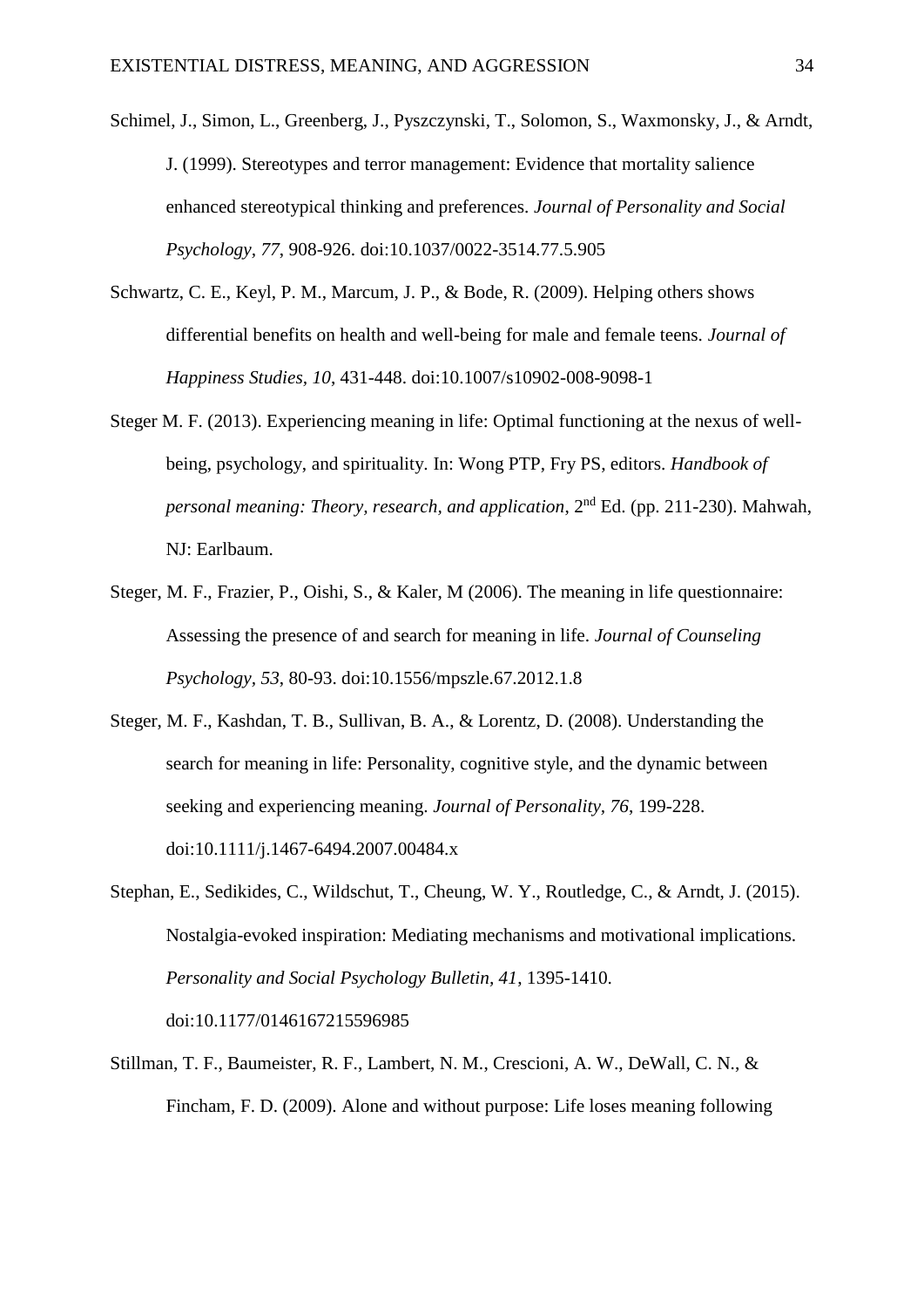social exclusion. *Journal of Experimental Social Psychology, 45*, 686-694. doi:10.1016/j.jesp.2009.03.007

- Stravynski, A., & Boyer, R. (2001). Loneliness in relation to suicide ideation and parasuicide: a population-wide study. *Suicide and Life-Threatening Behavior, 31*, 32-40. doi:10.1521/suli.31.1.32.21312
- Taylor, S. P., Gammon, C. B., & Capasso, D. R. (1976). Aggression as a function of the interaction of alcohol and threat. *Journal of Personality and Social Psychology, 34*, 938-941. doi:10.1037/0022-3514.34.5.938
- Van Tilburg, W. A. P., & Igou, E. R. (2011a). On boredom and social identity: A pragmatic meaning-regulation approach. *Personality and Social Psychology Bulletin, 37*, 1679- 1691. doi:10.1177/0146167211418530
- Van Tilburg, W. A. P., & Igou, E. R. (2011b). On the meaningfulness of existence: When life salience boosts adherence to worldviews. *European Journal of Social Psychology, 41*, 740-750. doi:10.1002/ejsp.819
- Van Tilburg, W. A. P., & Igou, E. R. (2012). On boredom: Lack of challenge and meaning as distinct boredom experiences. *Motivation and Emotion, 36*, 181-194. doi:10.1007/s11031-011-9234-9
- Van Tilburg, W. A. P., & Igou, E. R. (2013). On the meaningfulness of behavior: An expectancy *x* value approach. *Motivation and Emotion, 37*, 373-388*.* doi:10.1007/s11031-012-9316-3
- Van Tilburg, W. A. P, Igou, E. R. (2016). Going to political extremes in response to boredom. *European Journal of Social Psychology, 46*, 687–699. doi:10.1002/ejsp.2205
- Van Tilburg, W. A. P., & Igou, E. R (2017a). Can boredom help? Increased prosocial intentions in response to boredom. *Self and Identity, 16*, 82-96. doi:10.1080/15298868.2016.1218925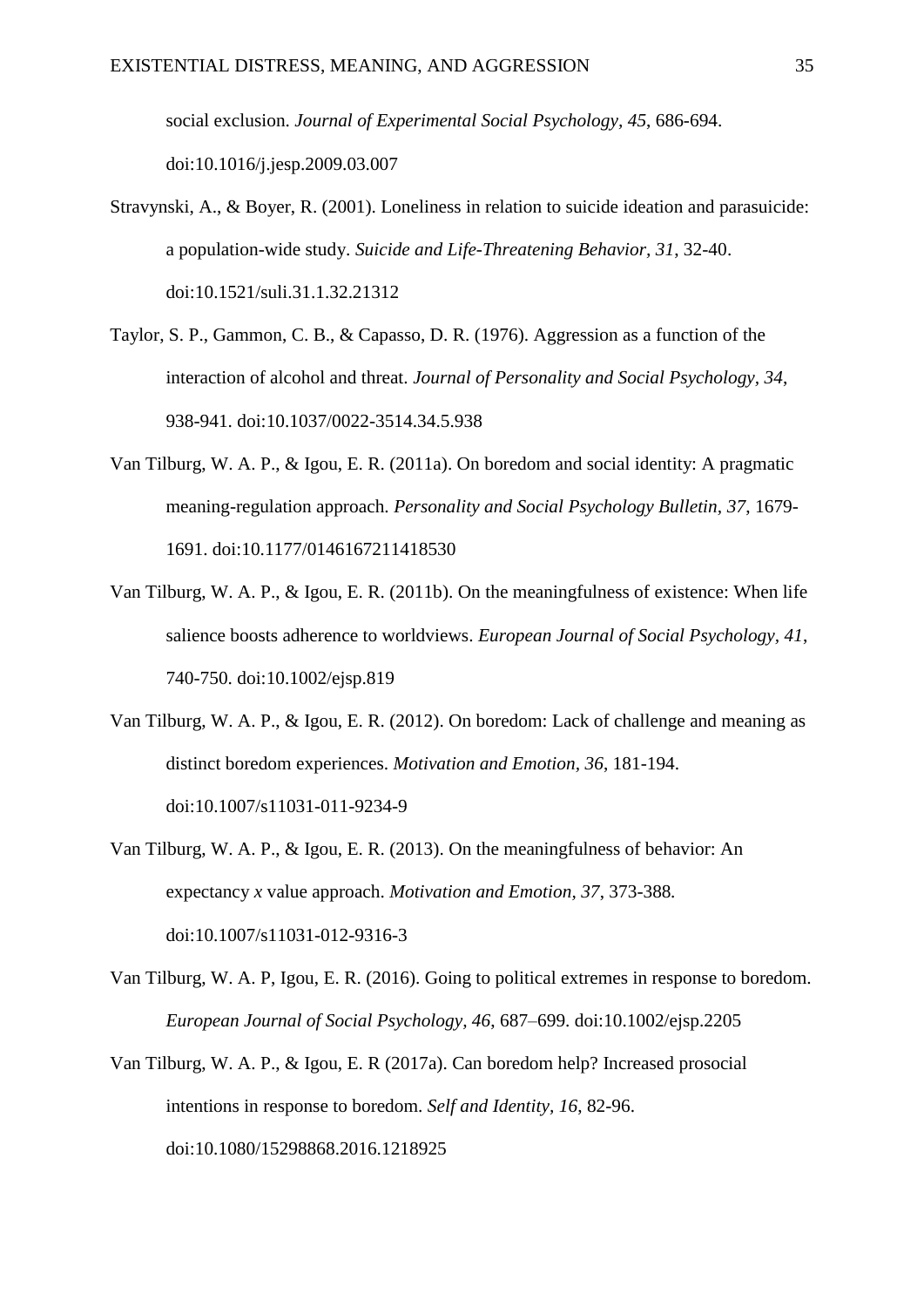- Van Tilburg, W. A. P., Igou, E. R. (2017b). Boredom begs to differ: Differentiation from Other negative emotions. *Emotion, 17*, 309-322. doi:10.1037/emo0000233
- Van Tilburg, W. A. P., Igou, E. R., Maher, P. J., Moynihan, A. B., & Martin, D. G. (2018). Bored like hell: Religiosity prevents boredom and tempers the quest for meaning. *Emotion*. doi:10.1037/emo0000439
- Van Tilburg, W. A. P., Igou, E. R., & Sedikides, C. (2013). In search of meaningfulness: Nostalgia as an antidote to boredom. *Emotion, 13*, 450-461. doi:10.1037/a0030442
- Van Tilburg, W. A. P., Sedikides, C., Wildschut, T., & Vingerhoets, A. J. J. M. (in press). How nostalgia infuses life with meaning: From social connectedness to selfcontinuity. *European Journal of Social Psychology*. doi:10.1002/ejsp.2519
- Van Tilburg, W. A. P., Sedikides, C., & Wildschut, T. (2015). The mnemonic muse: Nostalgia fosters creativity through openness to experience. *Journal of Experimental Social Psychology, 59*, 1-7. doi:10.1016/j.jesp.2015.02.002
- Vodanovich, S. J. (2003). Psychometric properties of boredom: A review of the literature. *Journal of Psychology, 137*, 569-595. doi:10.1080/00223980309600636
- Vodanovich, S. J., & Kass, S. J. (1990). A factor analytic study of the boredom proneness scale. *Journal of Personality Assessment, 55*, 115-123. doi:10.1080/00223891.1990.9674051
- Vodanovich, S. J., Verner, K. M., & Gilbride, T. V (1991). Boredom proneness: Its relationship to positive and negative affect. *Psychological Reports, 69,* 1139-1146. doi:10.2466/pr0.69.8.1139-1146
- Warburton, W. A., Williams, K. D., & Cairns, D. R. (2006). When ostracism leads to aggression: The moderating effects of control deprivation. *Journal of Experimental Social Psychology, 42*, 213-220. doi:10.1016/j.jesp.2005.03.005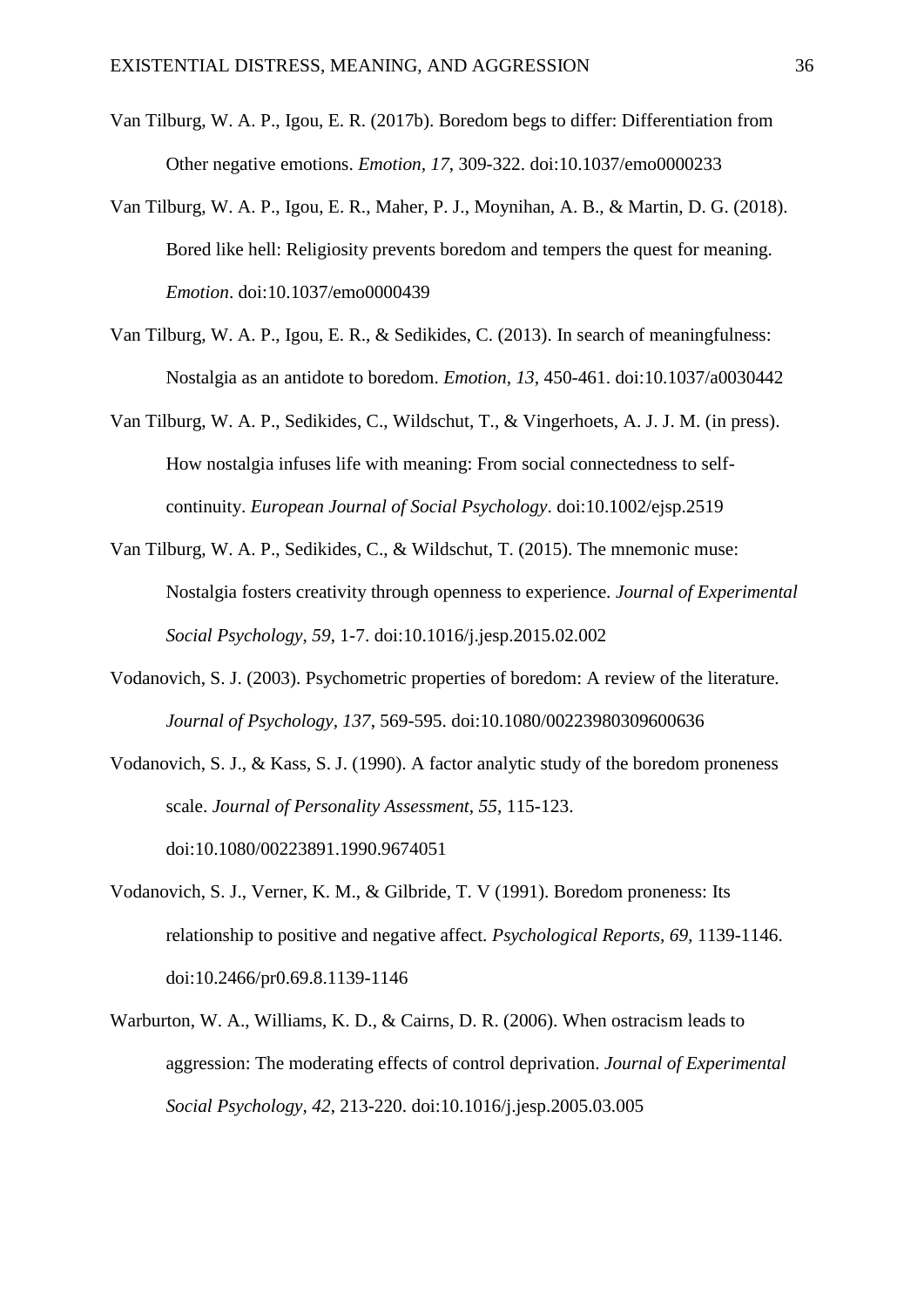- Watt, J. D., & Vodanovich, S. J. (1992). Relationship between boredom proneness and impulsivity. *Psychological Reports, 70,* 688-690. doi:10.2466/pr0.70.3.688-690
- Wei, M., Shaffer, P. A., Young, S. K., & Zakalik, R. A. (2005). Adult attachment, shame, depression, and loneliness: The mediation role of basic psychological needs satisfaction. *Journal of Counseling Psychology, 52*, 591-601. doi:10.1037/e526972006-001
- Zhou, X., Sedikides, C., Wildschut, T., & Gao, D. G. (2008). Counteracting loneliness: On the restorative function of nostalgia. *Psychological Science, 19*, 1023-1029. doi:10.1111/j.1467-9280.2008.02194.x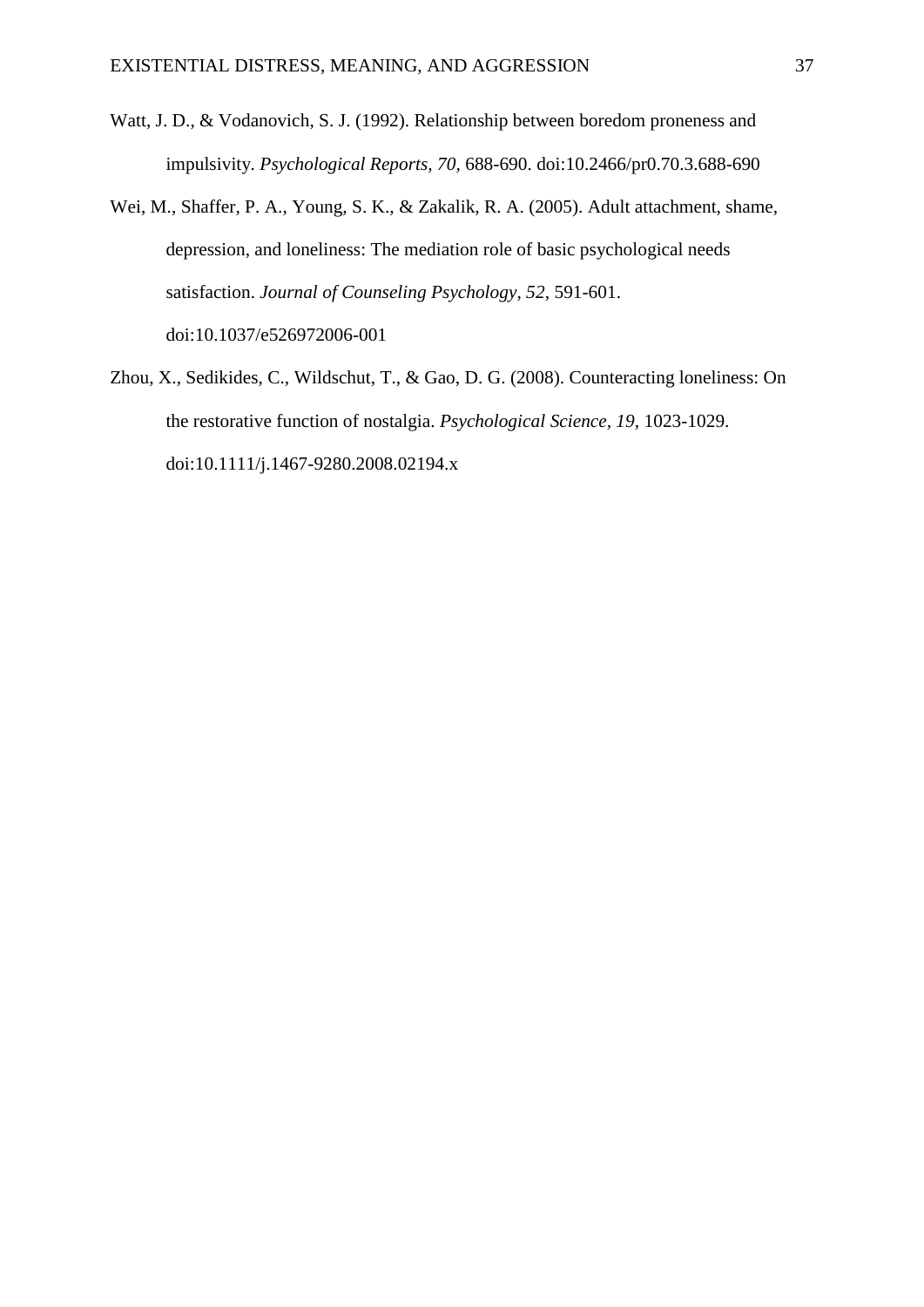Table 1

*Descriptive Statistics and Zero-Order Correlations Study 1*

| <b>Measure</b>                                               | $\alpha$ | M | <i>SD</i> | Range                                       |  |                    |
|--------------------------------------------------------------|----------|---|-----------|---------------------------------------------|--|--------------------|
|                                                              |          |   |           |                                             |  |                    |
| 1. Loneliness                                                |          |   |           | .94 2.14 0.61 [1.00, 3.75]                  |  |                    |
| 2. Presence of Meaning .89 5.03 1.49 [1.00, 7.00] -0.574***  |          |   |           |                                             |  |                    |
| 3. Search for Meaning                                        |          |   |           | .96 4.60 1.71 [1.00, 7.00] 0.328*** -0.203* |  |                    |
| 4. Aggressive Tendencies .96 3.44 1.24 [1.21, 6.17] 0.579*** |          |   |           |                                             |  | $-0.171$ $0.407**$ |

*Note:* \* *p* < .05, \*\* *p* < .01, \*\*\* *p* < .001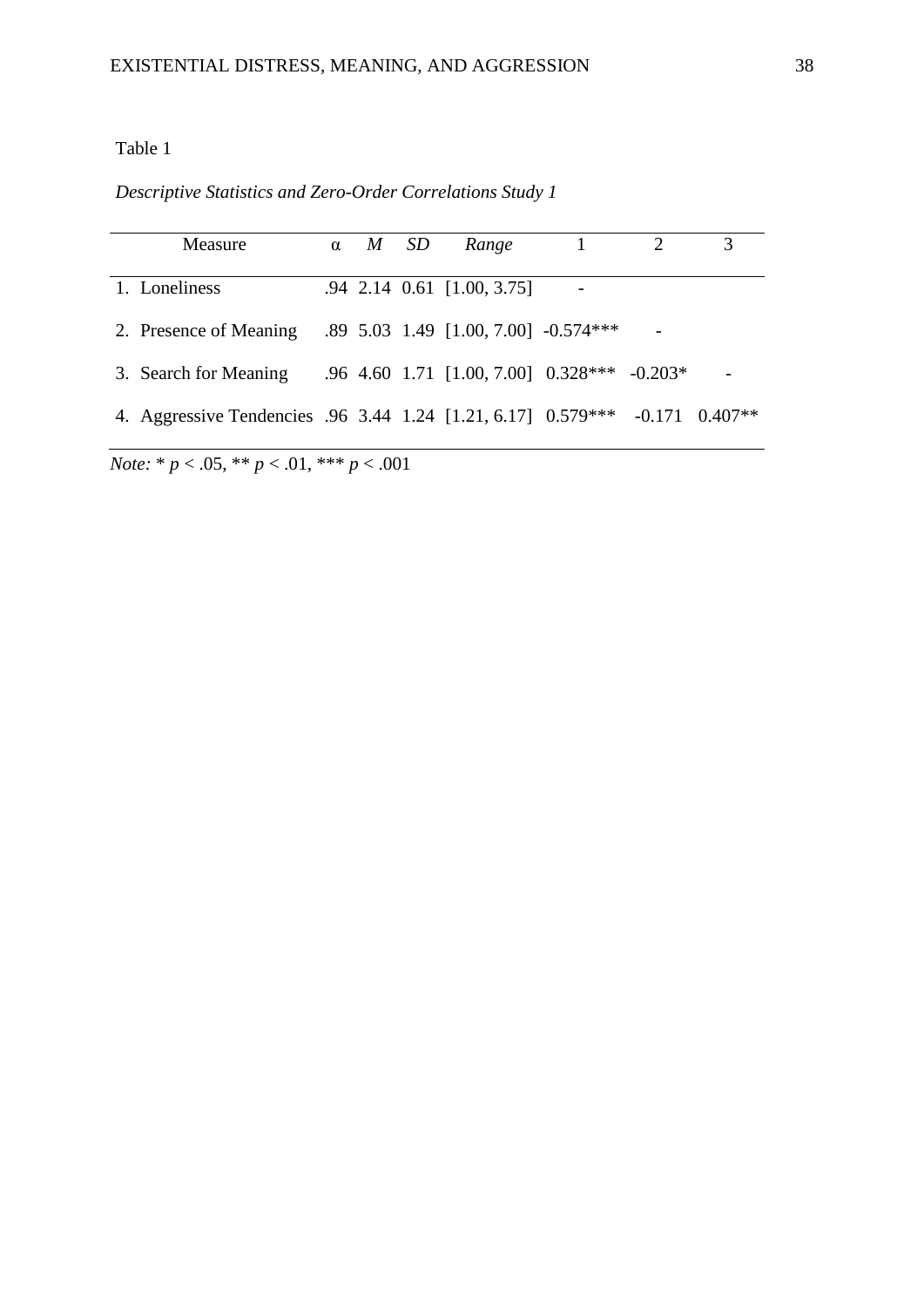# Table 2

# *Descriptive Statistics and Zero-Order Correlations Study 2*

| Measure                                                                         | $\alpha$ | $M$ SD | Range                                         |  | 3 |
|---------------------------------------------------------------------------------|----------|--------|-----------------------------------------------|--|---|
| 1. Boredom                                                                      |          |        | $.85$ 2.74 0.45 [1.64, 4.00]                  |  |   |
| 2. Presence of Meaning                                                          |          |        | $.85$ 4.24 1.27 [1.40, 7.00] $-0.552***$      |  |   |
| 3. Search for Meaning                                                           |          |        | .88 4.23 1.32 [1.00, 7.00] 0.264*** -0.285*** |  |   |
| 4. Aggressive Tendencies .82 2.66 0.54 [1.44, 4.32] 0.519*** -0.272*** 0.285*** |          |        |                                               |  |   |
|                                                                                 |          |        |                                               |  |   |

*Note:* \* *p* < .05, \*\* *p* < .01, \*\*\* *p* < .001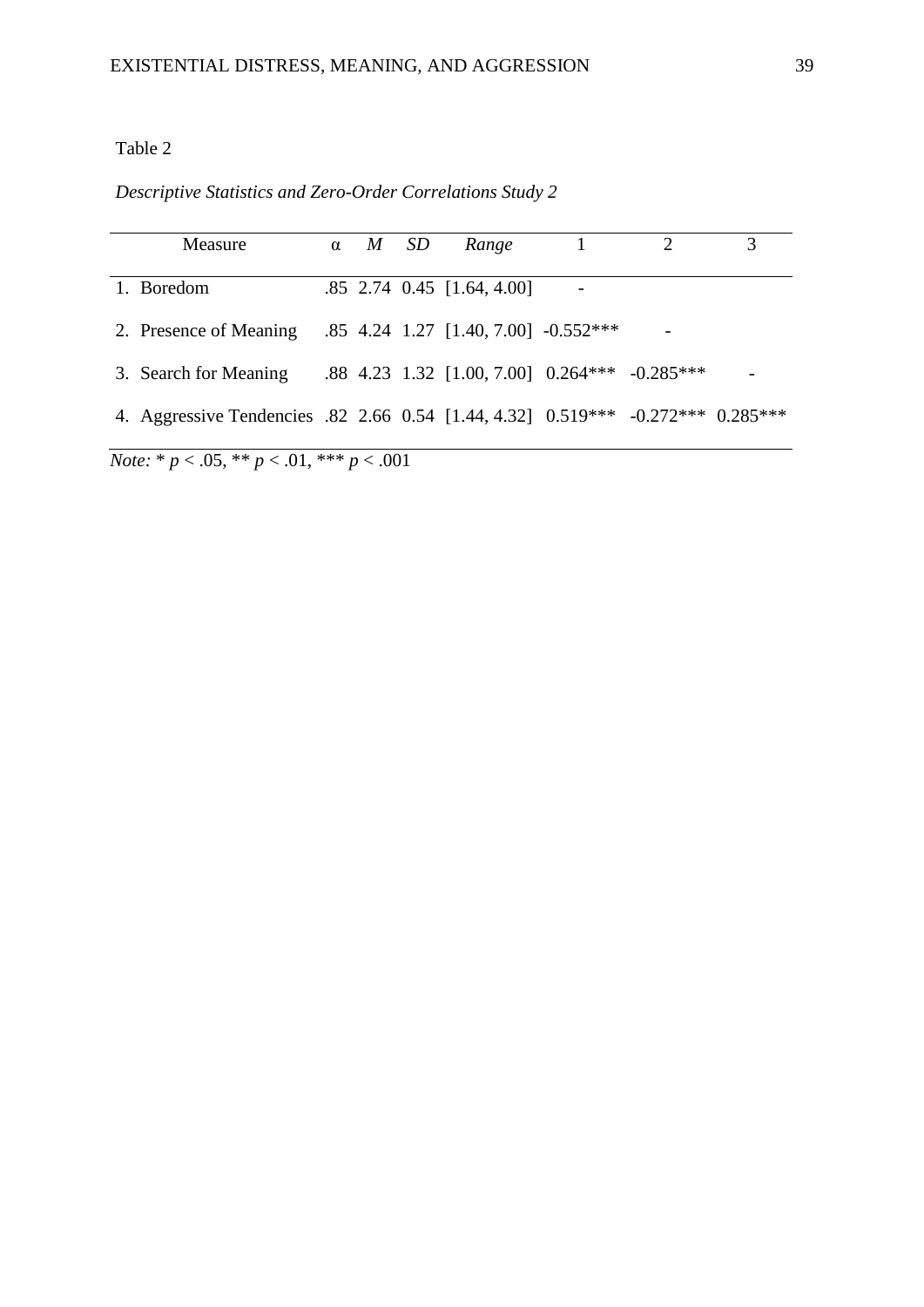# Table 3

*Descriptive Statistics and Zero-Order Correlations Study 3*

| Measure                                                                        | $\alpha$ | M SD | Range                                         |  |  |
|--------------------------------------------------------------------------------|----------|------|-----------------------------------------------|--|--|
|                                                                                |          |      |                                               |  |  |
| 1. Disillusionment                                                             |          |      | .88 3.17 1.42 [1.00, 7.00]                    |  |  |
|                                                                                |          |      |                                               |  |  |
| 2. Presence of Meaning                                                         |          |      | .92 4.58 1.45 [1.00, 7.00] -0.348***          |  |  |
|                                                                                |          |      |                                               |  |  |
| 3. Search for Meaning                                                          |          |      | .96 4.77 1.66 [1.00, 7.00] 0.291*** -0.246*** |  |  |
|                                                                                |          |      |                                               |  |  |
| 4. Aggressive Tendencies .93 2.25 0.69 [1.00, 4.59] 0.390*** -0.289*** 0.194** |          |      |                                               |  |  |
|                                                                                |          |      |                                               |  |  |

*Note:* \* *p* < .05, \*\* *p* < .01, \*\*\* *p* < .001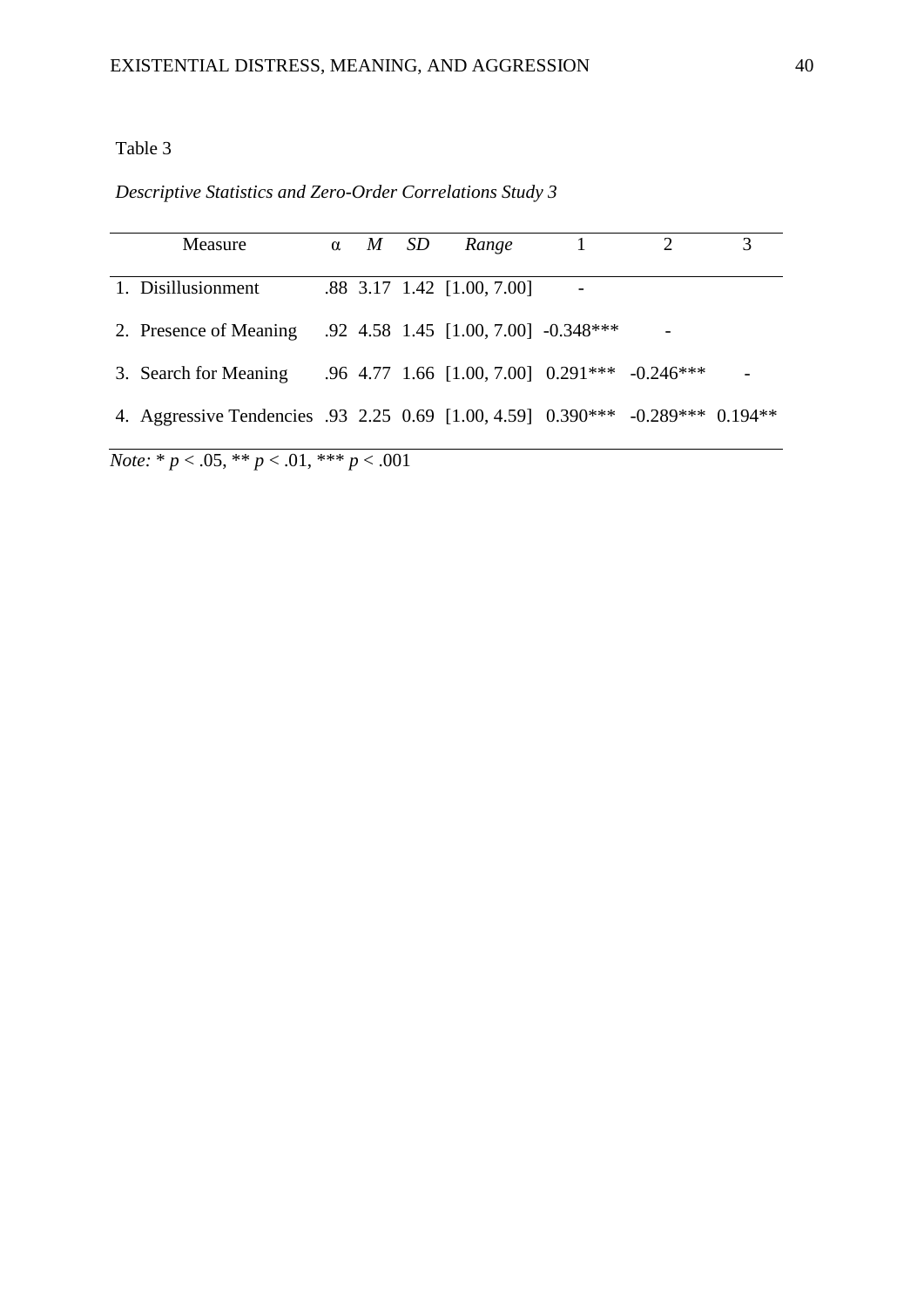



*Note:* \* *p* < .05, \*\* *p* < .01, \*\*\* *p* < .001; indirect effect: *B* = 0.234, *SE* = 0.095,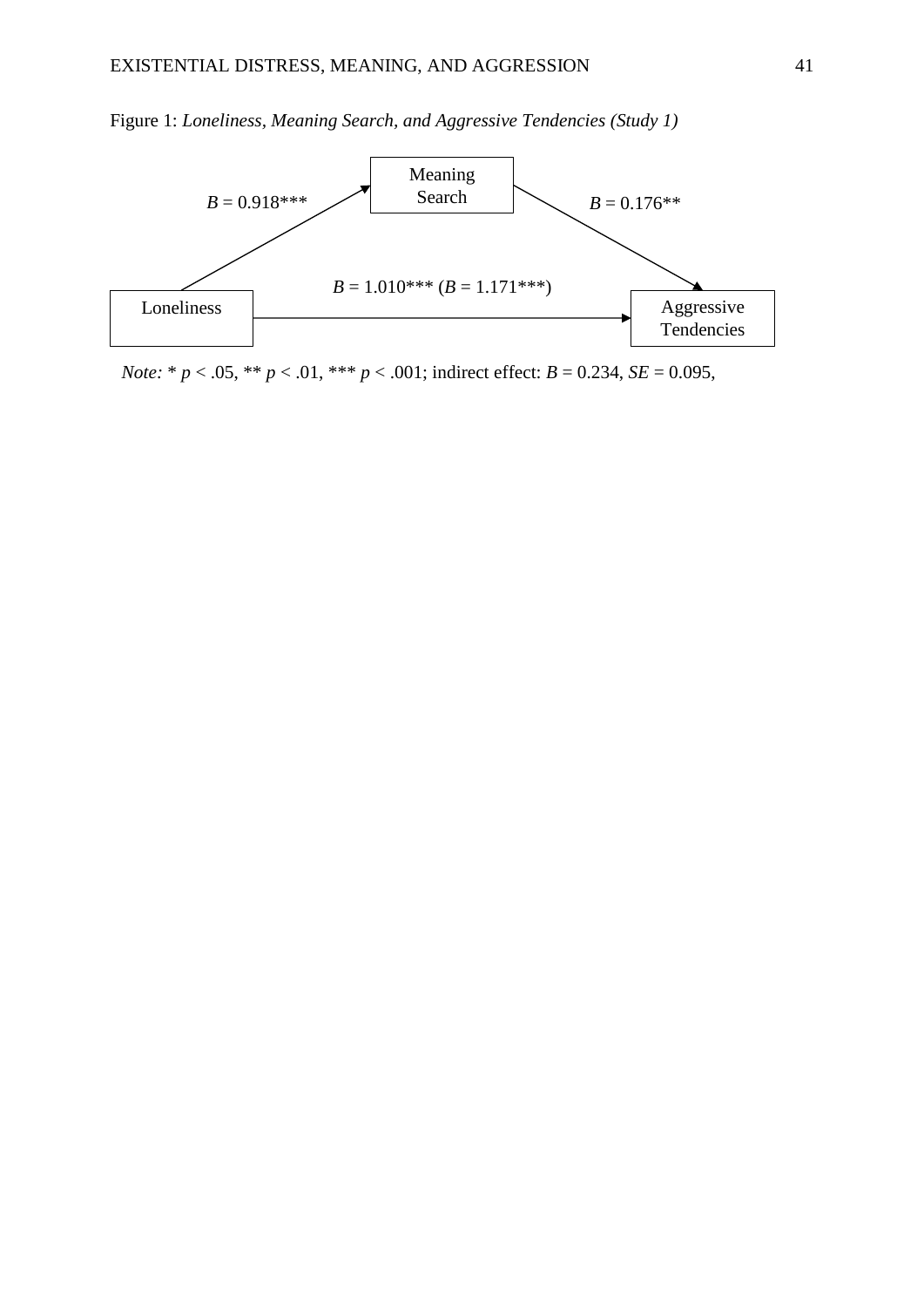

Figure 2: *Boredom, Meaning Search, and Aggressive Tendencies (Study 2)*

*Note:*  $* p < .05$ ,  $** p < .01$ ,  $*** p < .001$ ; indirect effect:  $B = 0.050$ ,  $SE = 0.022$ ,